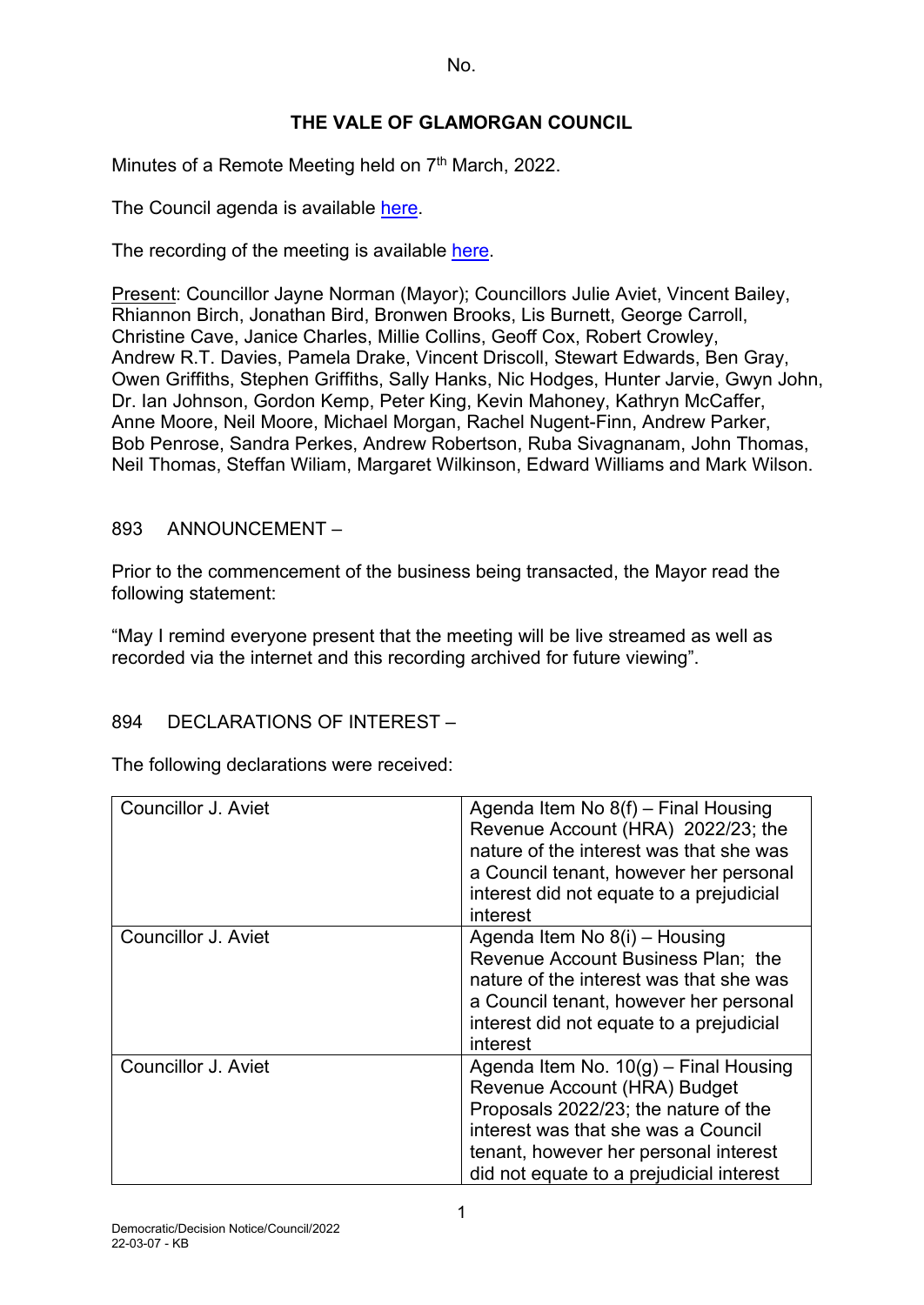| Councillor J. Aviet          | Agenda Item No. 10(k) - Housing          |
|------------------------------|------------------------------------------|
|                              | Revenue Account Business Plan; the       |
|                              | nature of the interest was that she was  |
|                              | a Council tenant, however her personal   |
|                              | interest did not equate to a prejudicial |
|                              | interest                                 |
| Councillor C.A. Cave         | Agenda item 8(I) - Non Domestic Rates    |
|                              | - Retail, Hospitality and Leisure Rates  |
|                              | Relief declared that as she paid Non -   |
|                              | Domestic rates she would abstain from    |
|                              | voting if a vote was taken               |
| <b>Councillor R. Crowley</b> | Agenda Item No. 8(b) - Pay Policy        |
|                              | 2022/23; the nature of the interest was  |
|                              | he had family members employed by        |
|                              | the Council, however he had a            |
|                              | dispensation to speak and vote           |
| Councillor G.C. Kemp         | Agenda Item No. 8(b) - Pay Policy        |
|                              | 2022/2023; the nature of the interest    |
|                              | was he had a family member employed      |
|                              |                                          |
|                              | by the Council, however he had a         |
|                              | dispensation to speak and vote           |
| <b>Councillor A. Moore</b>   | Agenda Item No. 8(b) - Pay Policy        |
|                              | 2022/2023; the nature of the interest    |
|                              | was she had a family member              |
|                              | employed by the Council, however she     |
|                              | had a dispensation to speak and vote     |
| <b>Councillor N. Moore</b>   | Agenda Item No. 8(b) - Pay Policy        |
|                              | 2022/2023; the nature of the interest    |
|                              | was he had a family member employed      |
|                              | by the Council, however he had a         |
|                              | dispensation to speak and vote           |
| Councillor M.R. Wilkinson    | Agenda Item 8(b) - Pay Policy            |
|                              | 2022/2023; the nature of the interest    |
|                              | was she had a family member              |
|                              | employed by the Council, however, she    |
|                              | had a dispensation to speak and vote     |
| Councillor M.R. Wilkinson    | Agenda Item No. 8(f) - Final Housing     |
|                              | Revenue Account (HRA) 2022/23; the       |
|                              | nature of the interest was that she was  |
|                              |                                          |
|                              | a Council tenant, however her personal   |
|                              | interest did not equate to a prejudicial |
|                              | interest                                 |
| Councillor M.R. Wilkinson    | Agenda Item No. 8(i) - Housing           |
|                              | Revenue Account Business Plan; the       |
|                              | nature of the interest was that she was  |
|                              | a Council tenant, however her personal   |
|                              | interest did not equate to a prejudicial |
|                              | interest                                 |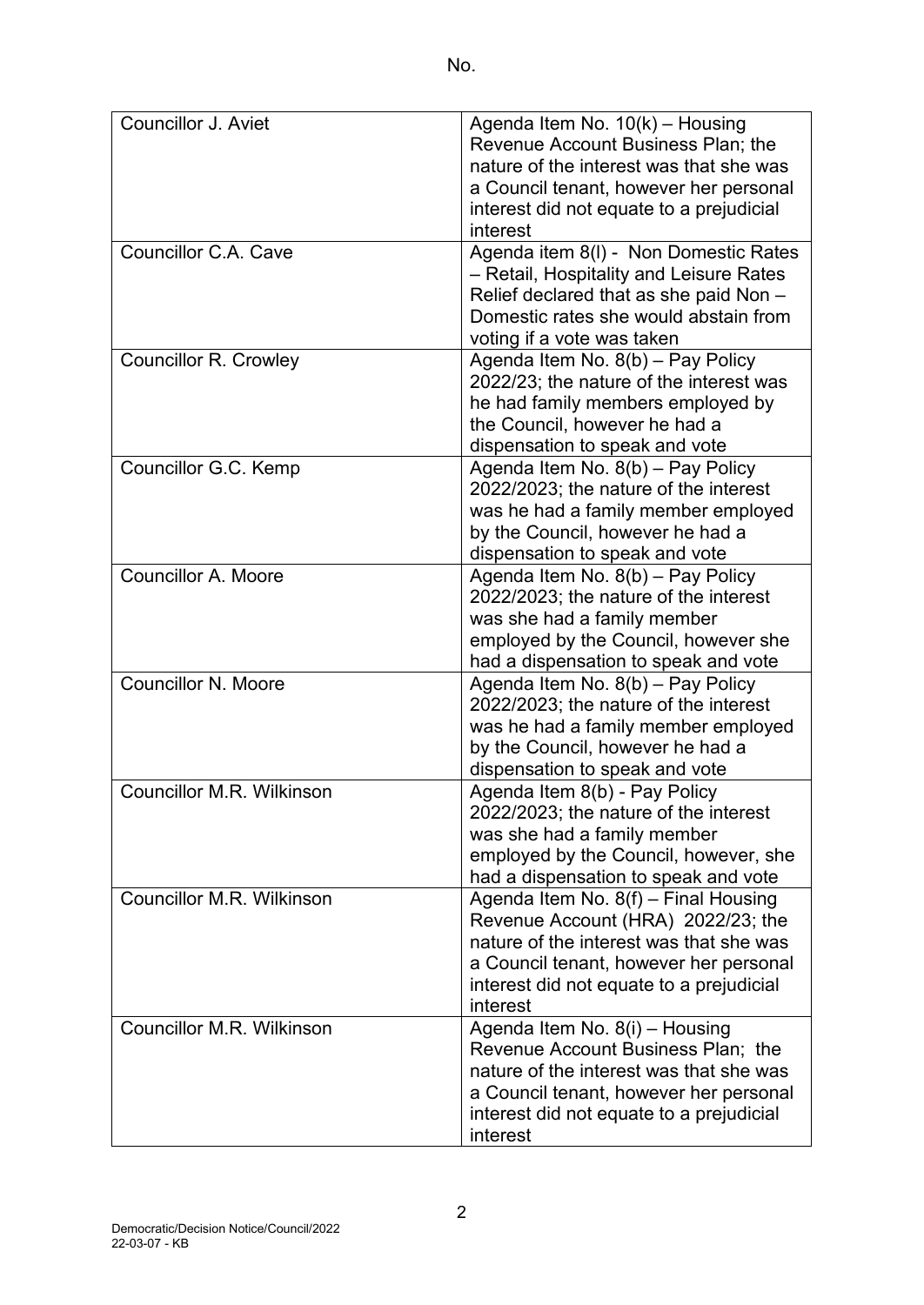| <b>Councillor M.R. Wilkinson</b> | Agenda Item No. $10(g)$ – Final Housing  |
|----------------------------------|------------------------------------------|
|                                  | Revenue Account (HRA) Budget             |
|                                  | Proposals 2022/23; the nature of the     |
|                                  | interest was that she was a Council      |
|                                  | tenant, however her personal interest    |
|                                  | did not equate to a prejudicial interest |
| <b>Councillor M.R. Wilkinson</b> | Agenda Item No. $10(k)$ – Housing        |
|                                  | Revenue Account Business Plan; the       |
|                                  | nature of the interest was that she was  |
|                                  | a Council tenant, however her personal   |
|                                  | interest did not equate to a prejudicial |
|                                  | interest                                 |

895 MINUTES –

RESOLVED –

(1) T H A T the minutes of the Meeting held on  $6<sup>th</sup>$  December, 2021 be approved as a correct record.

(2) T H A T the minutes of the Special Meeting held on  $24<sup>th</sup>$  January, 2022 at 6.00 p.m. be approved as a correct record.

(3) T H A T the minutes of the Special Meeting held on  $24<sup>th</sup>$  January, 2022 at 6.35 p.m. be approved as a correct record.

896 ANNOUNCEMENTS –

(i) The Leader made the following announcement.

It would be wrong of me not to make some comment about the war that is occurring in Ukraine – a Democratic European Society, a Sovereign State and Country in its own right with a Democratically elected Government.

The abhorrent invasion of Ukraine by Russian forces on the instructions of Vladimir Putin was an unprovoked Act of War which continues to escalate – as does the dire humanitarian crisis, which has resulted in the displacement of more than 1½ million people. The shock, horror and despair that is being suffered by the Ukrainian People will be marked as the greatest humanitarian crisis on our continent since World War II

We must all reiterate our unequivocal solidarity for Ukrainians and others displaced in the face of Putin's aggression some of whom are bravely resisting this attack on their sovereignty, independence and the right to self-determination.

Such a crisis also demonstrates the way in which other European nations have mobilised in terms of support and assistance, particularly the selfless manner in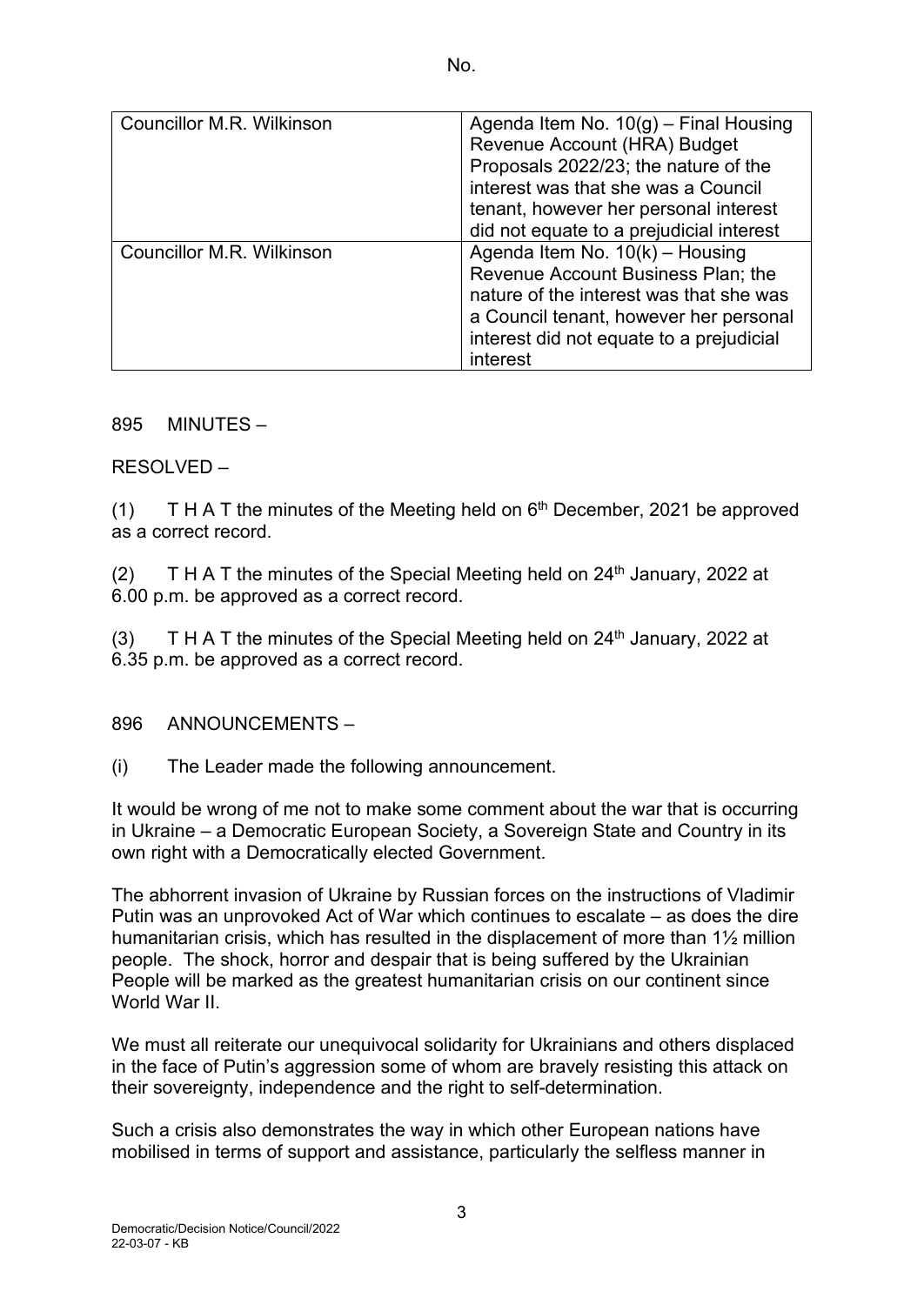which they have not faltered in providing sanctuary to those fleeing the consequences of this unwarranted invasion.

We must also pay tribute to the brave Russian students and young people who have been bravely protesting across the Russian Federation. They are the real future of Russia and I salute them for their stance against the Kremlin.

Here in the Vale we may seem very far away from the crisis, but I am already aware that there are people asking what can we do and if we will be supporting any refugee plans that may be put in place.

The simple answer is  $-$  'Yes'  $-$  as we have done with other refugees, who need shelter, support and solace. As a Nation of Sanctuary, we stand ready to welcome people who need and want to leave Ukraine at this crucial time.

The Home Office has been asked to make it easier to escape to Britain given the number of people massing at the Ukrainian borders and beyond. The Home Office has already created the global "UK Resettlement Scheme", some 12 months ago, so the policy mechanism exists to potentially receive evacuees / refugees, some of whom I am sure will want to return home, as I would, should things stabilise.

Moving forward, I have already had discussions with Welsh Government, Local Authority Leaders and the WLGA and support is being co-ordinated across the local government family.

I would like to say a word on the issue of aid and support and although I understand the desire, we each feel to do all we can to help people of Ukraine, I would encourage anyone who is able to help to consider making a financial donation.

This can be done through the British Red Cross, UNICEF UK or to the Disaster Emergency Committee at [www.dec.org.uk](http://www.dec.org.uk/) which represents 15 major aid charities. Allocating the funding in this way will ensure the targeted support reaches those who need it as quickly and as efficiently as possible, rather than by donating goods.

These are certainly Dark Days, which I had not hoped to have seen in my lifetime but this brings into focus the reasons why in Europe, Twinning arrangements and Diplomacy exist between European People and their Countries and which ensues stable, peaceful and safe environments to work, live and raise your families.

I also need to emphasise that although our thoughts are with the Ukrainian People, we must also remember there are valued community members of Ukrainian, Russian and Belarussian origin living in Wales and we must ensure our words and actions protect their safety too and not target aggression to those who have no influence on Putin's Russian aggression.

Finally, I will ensure that our website and media channels will keep everyone informed if there are any announcements from the UK Government.

In response the Mayor took the opportunity to echo the Leader's comments which were wholeheartedly supported.

4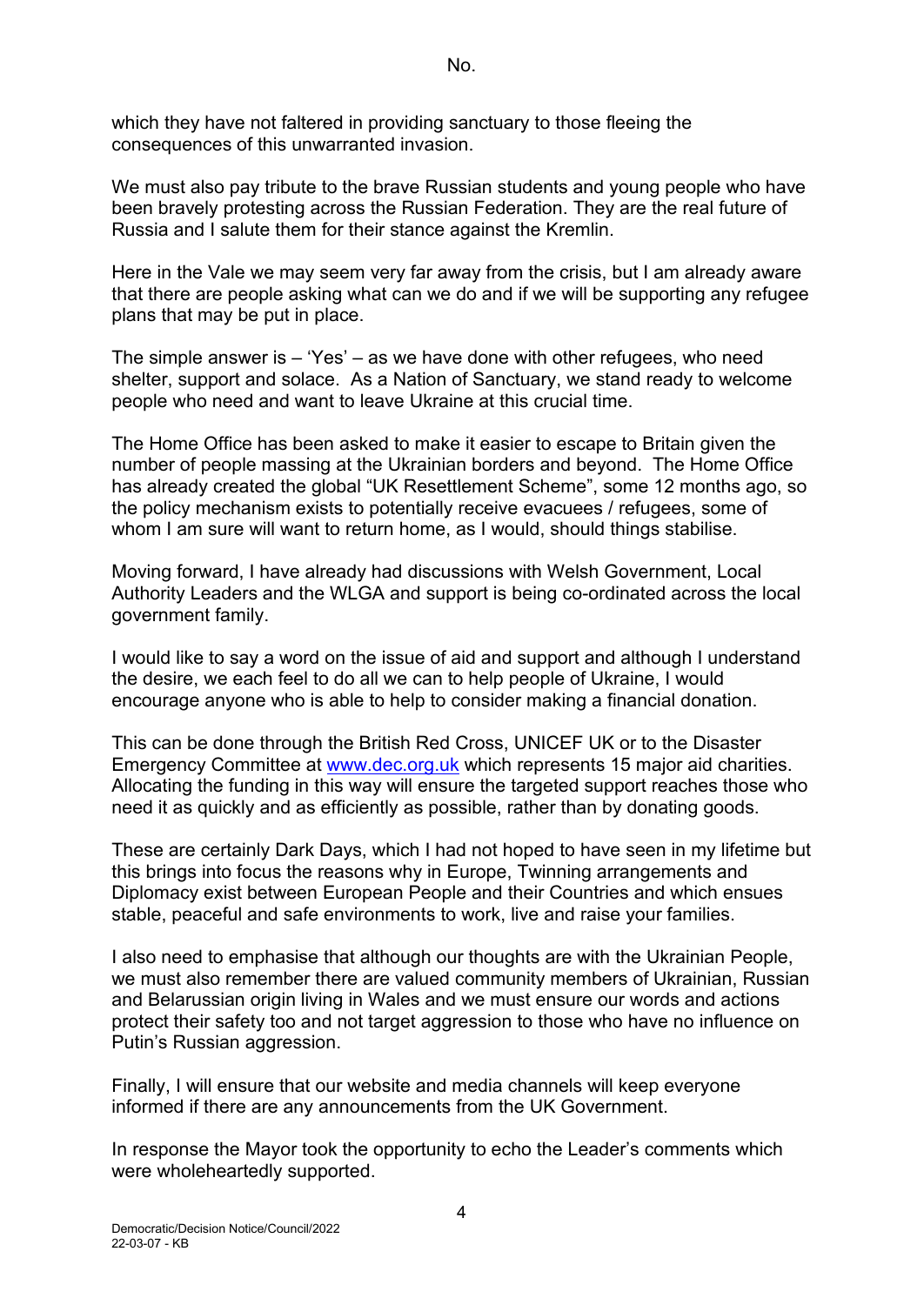#### 897 USE OF THE CHIEF EXECUTIVE'S EMERGENCY POWERS (CX) –

RESOLVED – T H A T the use of the Managing Director's Emergency Powers be noted.

#### Reason for decision

Having regard to the Council's Constitution.

#### 898 CONSULTATION WITH NON-DOMESTIC RATEPAYERS (CX) –

In order to comply with the Non-Domestic Ratepayers (Consultation) Regulations 1992 (Statutory Instrument No. 3171) an advertisement inviting non-domestic ratepayers to inspect the Council's expenditure proposals and to submit representations on the same was placed in the Western Mail on 23rd February, 2022.

Copies of the Council's expenditure proposals had been forwarded to local nondomestic ratepayers, who had been invited to submit any comments by 12.00 noon on 7<sup>th</sup> March, 2022. Following the Leader advising Members that no responses had been received as a result of the consultation it was

RESOLVED – T H A T the position be noted as no responses to the consultation had been received.

#### Reason for decision

To comply with the Non-Domestic Ratepayers (Consultation) Regulations 1992 (Statutory Instrument No. 3171).

#### 899 DEPUTISING ARRANGEMENTS FOR CHIEF EXECUTIVE AND AMENDMENTS TO THE COUNCIL'S CONSTITUTION (CX) –

The report recommended supplementing the deputising arrangements for the Chief Executive in the circumstances of his absence (for example whilst on annual leave or absent due to sickness) to include the posts of Director of Corporate Resources and Director of Place and to take effect upon each Director commencing in post.

The titles of Director of Corporate Resources and Director of Place were being recommended to be added to the Council's existing Officer Scheme of Delegations set out in the Council's Constitution in respect of the service areas for which each Director would have responsibility, taking effect immediately upon each Director commencing in post.

The report also noted the amendments to the Council's Constitution made by the Monitoring Officer pursuant to delegated authority in light of the redesignation of the Managing Director to Chief Executive. The Council's Constitution would be updated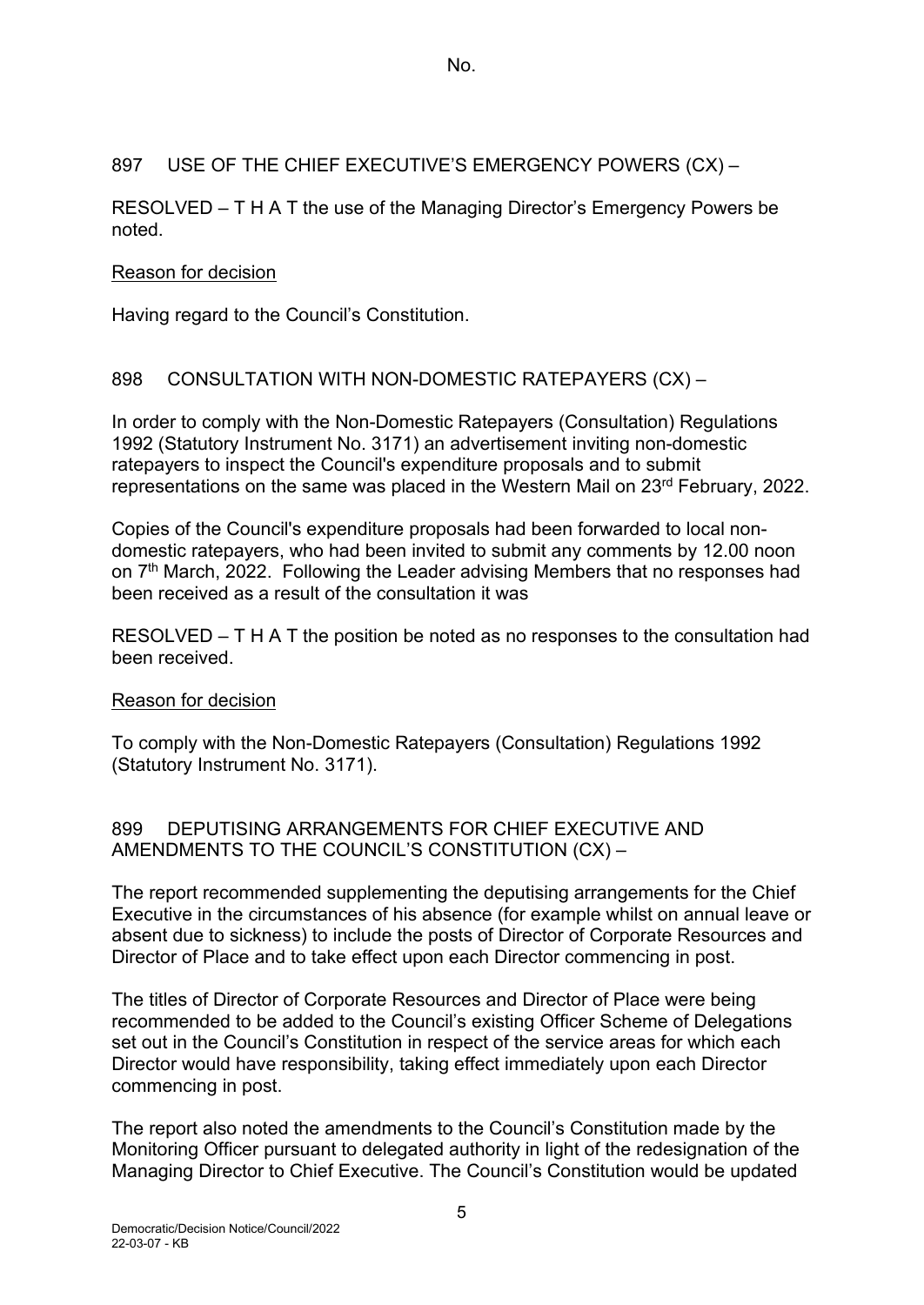to reflect the legislative changes including consequential changes required as a result of relevant provisions in the Local Government and Elections (Wales) Act 2021 which came into force on 5<sup>th</sup> May, 2022.

RESOLVED –

(1) T H A T the additional deputy cover arrangements for the Chief Executive, as referred to in paragraph 2.1 of the report, to cover the circumstances of any future absence and to ensure that the Chief Executive's delegations as set out in the Council's Constitution may be discharged, be approved.

(2) T H A T such arrangements as referred to in Resolution (1) above be approved with immediate effect and exercised by nomination by the Chief Executive from amongst the Director of Social Services, the Director of Environment and Housing, the Director of Learning and Skills, the Director of Corporate Resources and the Director of Place (the inclusion of the two new Director roles taking effect upon each of the two new Directors commencing in post).

(3) T H A T the titles of the Director of Corporate Resources and Director of Place be included in the Council's Officer Scheme of Delegations in respect of the service areas for which each Director will have responsibility taking effect immediately upon each Director commencing in post.

(4) T H A T it be noted that the Monitoring Officer had made amendments to the Council's Constitution as set out at Appendix A to the report to reflect incidental amendments as the result of the redesignation of the Managing Director to Chief Executive and some housekeeping changes.

(5) T H A T the proposed amendments to the Council's Constitution as set out in paragraph 2.6 of the report and as detailed at Appendices B and C, to reflect the legislative changes which had come into force be approved, and the proposed amendments referred to in Appendix B which were due to come into force on 5<sup>th</sup> May, 2022 be approved.

# Reasons for decisions

(1-3) To ensure appropriate management arrangements in the circumstances of the absence of the Chief Executive.

(4) To amend the Council's Constitution to reflect changes previously approved by Council.

(5) To reflect current and pending statutory provisions.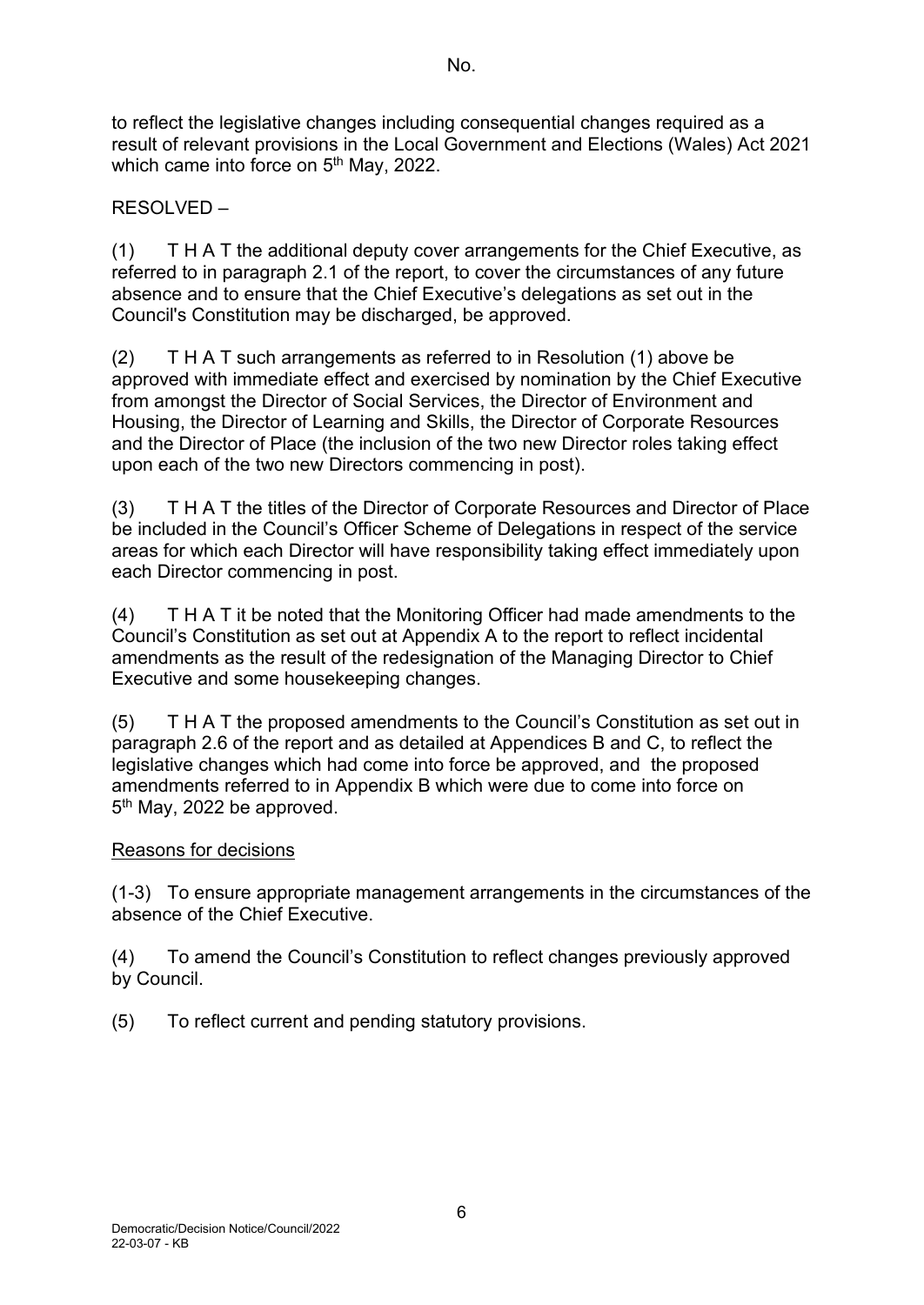## 900 DRAFT LOCAL HOUSING STRATEGY 2021-2026 (REF) –

The draft strategy had been considered by the Homes and Safe Communities Scrutiny Committee on 12th January, 2022 and referred to Cabinet on 14th February, 2022 as outlined within the reference, and was now being referred to Council for approval.

RESOLVED – T H A T the Draft Local Housing Strategy as considered by Cabinet on 14<sup>th</sup> February 2022 (Minute No C809) be approved.

### Reason for decision

Having regard to the contents of the report and discussions at the meeting.

## 901 PAY POLICY 2022/23 (REF) –

The Council had a statutory requirement under the Localism Act 2011 to prepare a pay policy statement for the new financial year 2022/23. The statement needed to be approved and published by 31st March, 2022. The document provided a framework for ensuring that employees were rewarded fairly and objectively, in accordance with the service needs of the Council and that there was openness and transparency in relation to the process. The report had been considered by Cabinet at its meeting on 14<sup>th</sup> February, 2022 (Minute No. C814 refers).

The reference highlighted that the Pay Policy had been incrementally developed since 2012 to incorporate the following;

- Guidance from Welsh Government as contained in the document "Pay Accountabilities in Local Government in Wales" as updated January 2016.
- Changes as prescribed by the Local Authorities Standing Orders (Wales) (Amendment) Regulations 2014 which took effect from 1st July, 2014.
- Changes as prescribed by the Local Government (Wales) Act 2015 to ensure that any proposed changes to the salary of Chief Officers (as defined in the Localism Act 2011) were made following consultation with the Independent Remuneration Panel for Wales.
- Local Government Elections (Wales) Act 2021 had been taken into account as part of the annual Pay Policy Statement.
- Necessary refinements as a result of changes to the Council's senior management structure over recent years.

RESOLVED – T H A T the Pay Policy as attached at Appendix A to the report to Cabinet on 14th February 2022 (Minute No C814) be approved.

### Reason for decision

To respond to the legal requirement under the Localism Act and to provide openness and accountability in how the Council rewarded its staff.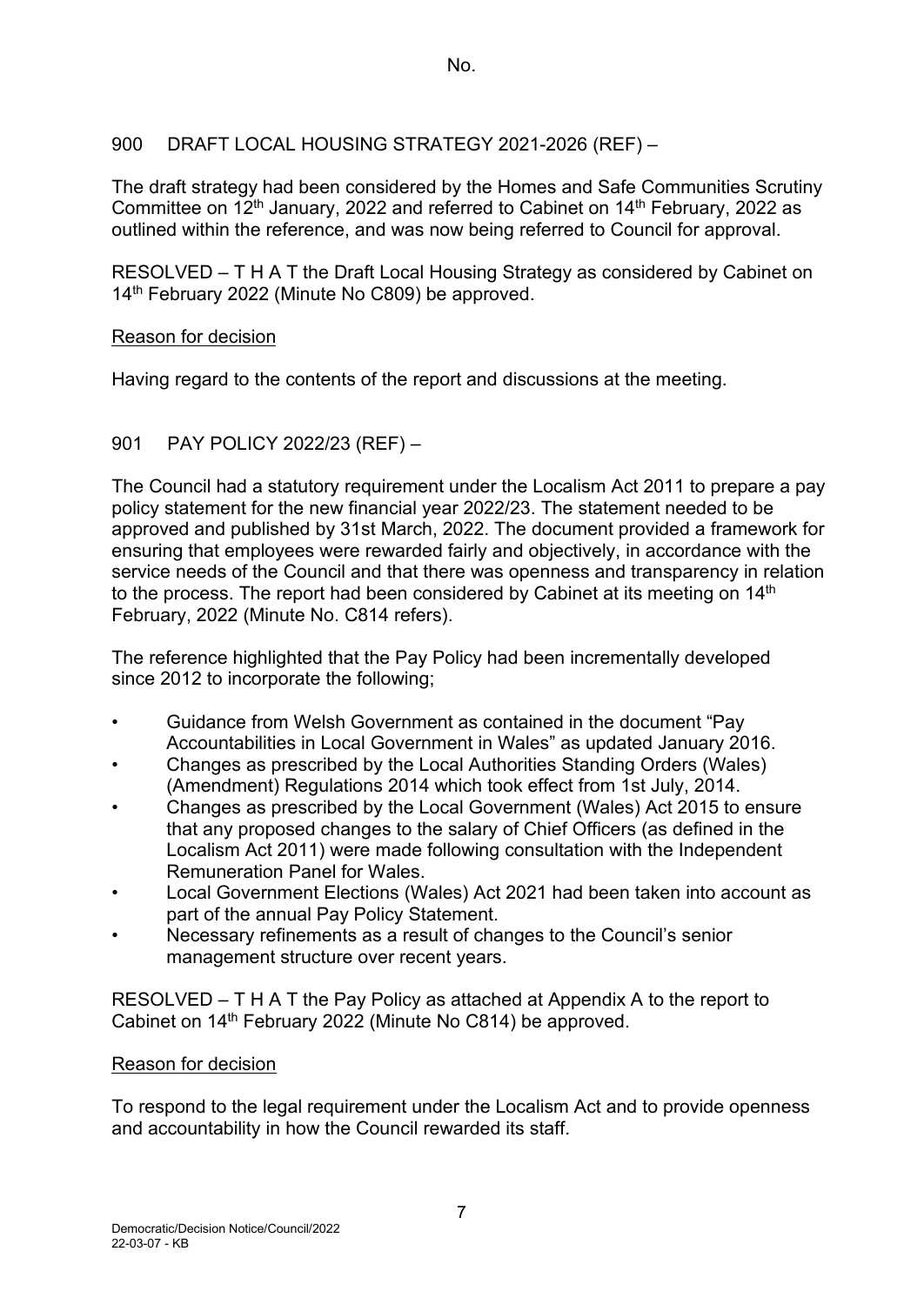## 902 DRAFT VALE OF GLAMORGAN PETITION SCHEME (REF) –

The report sought endorsement for the Draft Vale of Glamorgan Petition Scheme in line with the duty under the Local Government and Elections (Wales) Act 2021.

Section 42 of the Local Government and Elections (Wales) Act 2021, placed a legal duty on Principal Councils in Wales to make and publish a petition scheme setting out how the Council would handle and respond to petitions, including electronic petitions (e-petitions).

There was a duty for the petition scheme to set out:

- (a) how a petition may be submitted to the Council;
- (b) how and by when the Council would acknowledge receipt of a petition:
- (c) the steps the Council may take in response to a petition received by it;
- (d) the circumstances (if any) in which the Council may take no further action in response to a petition; and
- (e) how and by when the Council would make available its response to a petition to the person who submitted the petition and to the public.

There was also a requirement for the new petition scheme to be implemented and in place by  $5<sup>th</sup>$  May, 2022.

RESOLVED – T H A T the Draft Vale of Glamorgan Petition Scheme at Appendix 1 to the report to Cabinet on  $14<sup>th</sup>$  February 2022 (Minute No C817) be approved with effect from 5<sup>th</sup> May, 2022 and incorporated into the Council's Constitution.

### Reason for decision

Having regard to the contents of the report and discussions at the meeting.

### 903 FINAL PROPOSALS FOR THE REVENUE BUDGET 2022/23 (REF) –

The Leader presented the final proposals for the revenue budget for the financial year 2022/23 and referred Members to the previously circulated supplementary information which had been required due to the additional funding of £4000 received in the Councils Revenue Support Grant from the Welsh Government. This had been incorporated into the proposed budget which remained a balanced budget.

He reminded Members that the initial Revenue Budget Proposals for 2022/23 had been presented to Cabinet on 22<sup>nd</sup> November 2022. At that stage, the Council had not received notification of the provisional settlement from Welsh Government. As a result, modelling of various scenarios had been carried out with regard to the level of the settlement and possible increases in Council Tax. Based on those assumptions the Leader reported a shortfall of potentially up to £27m in the revenue budget for the coming financial year. The original intention he stated had been to draw down £1,000,000, but that would now be £4000 or less.

Referring to the delays and timing of the information being made available in relation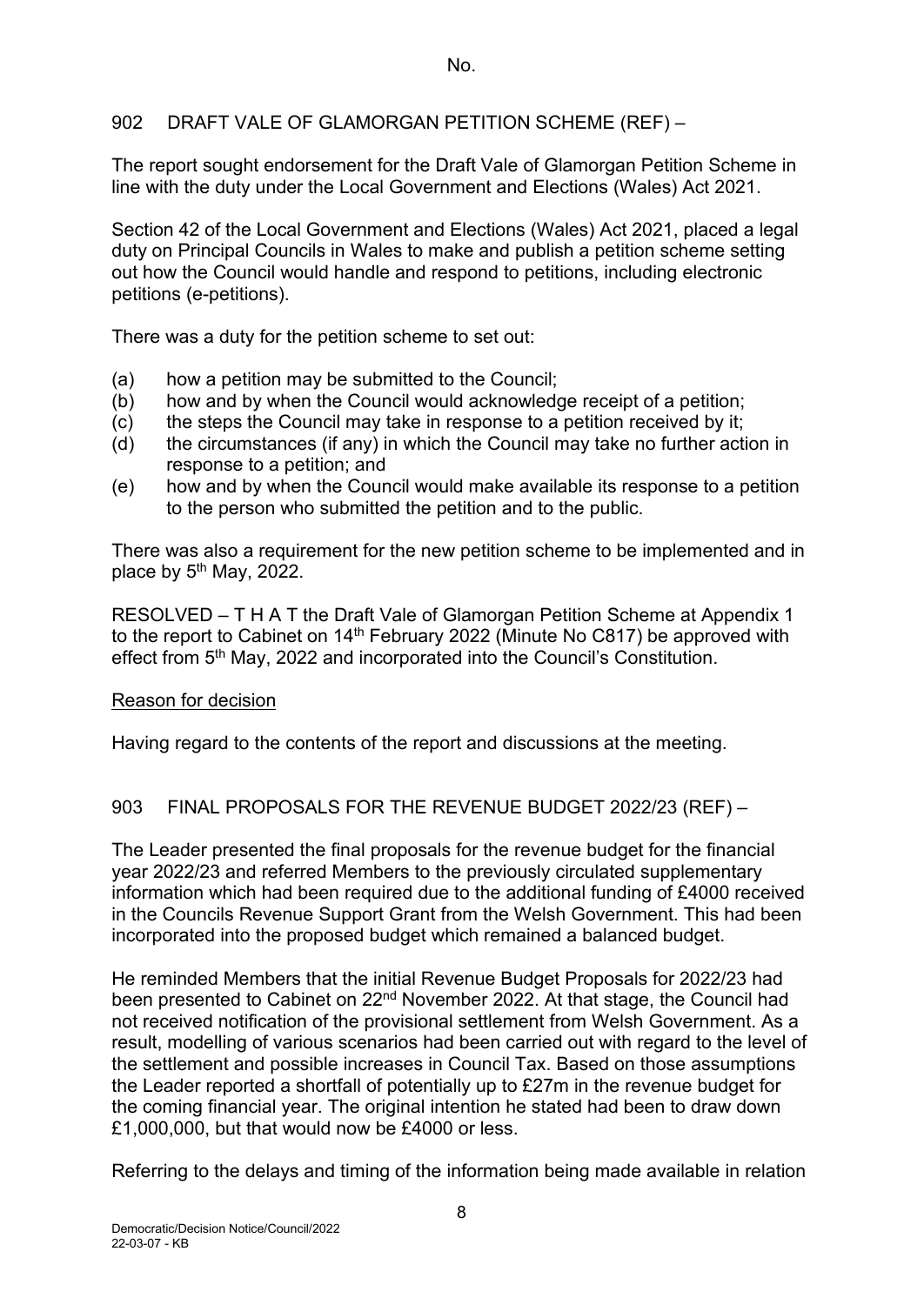to the provisional settlement by WG, he was pleased that the Council had received a headline increase of 10.51% and considering the adjustments an increase of £17.833m which was 10.64% from the previous year including the additional £4000. In comparison to previous years, he had considered the process of preparing the budget proposals to be one of the most difficult he had had to deal with in the context of funding for specific areas, alluding to the national living wage for social care and funding for highways, resulting in Cabinet delaying consideration of its final proposals until 28th of February, 2022.

He confirmed that the proposed budget provided funding towards meeting some of the cost pressures facing the Council circa £16m which had been reduced down from circa £28m. In addition, the proposed Budget would also set an efficiency target of £500k for 2022/23 and would cover all service areas of the Council as detailed in the Cabinet report at Appendix C. Therefore, it was being proposed that the Council Tax Band D rate be set at £1396.30 an increase of 2.9% for 2022/23. He reminded Members that the current Medium Term Financial Plan indicated a potential 3.9% rise. At the time the public consultation was undertaken on the budget, the inflation CPI rate was running at 3.2%, since that time it had incrementally increased to the current rate of 5.5.%. This had meant that this had had a knock-on effect in terms of the increase in costs which required addressing and he considered the budget proposals as reasonable in the context of the above. He also touched upon the indicative settlement rates, which he had been informed of by WG for the period 2024/25 and stressed these were only indicative and may be lower.

In terms of pay increases, certain assumptions had been made given that nonteaching pay awards were still subject of negotiations.

In regard to Schools, the proposals would not require schools to find any savings and was pleased to confirm that the budget would continue to fund schools at £1.2M above their Indicator Base Assessment.

With regard to Social Services, he was mindful of the continuing pressures on this service both as a result of increasing costs within the independent sector and the increasing demands for services to support the ageing population in the Vale. This budget therefore provided additional funding for the service. WG had provided funding towards the implementation of paying the Real Living Wage (RLW) to Social Care staff which was £9.90 for 2022/23. Funding for this commitment had been included. As this commitment related to external providers it was a complex calculation as the picture in terms of pay was mixed across the Vale. ADSS Cymru had provided a calculation for the Vale which indicated that the cost of funding providers to deliver the RLW whilst maintaining differentials was £2.12m. The information also showed that WG had provided funding of £1.42m for this as part of the settlement which was a funding shortfall of £700k. In terms of cost pressures in Social Services he indicated that there was a need to create ongoing capacity to respond to an increased level of need, it was proposed that the remaining pressures were funded through a budget programme that utilised the balances accumulated in the Social Services Reserves and the level of drawdown each year would reduce as detailed in the Cabinet report.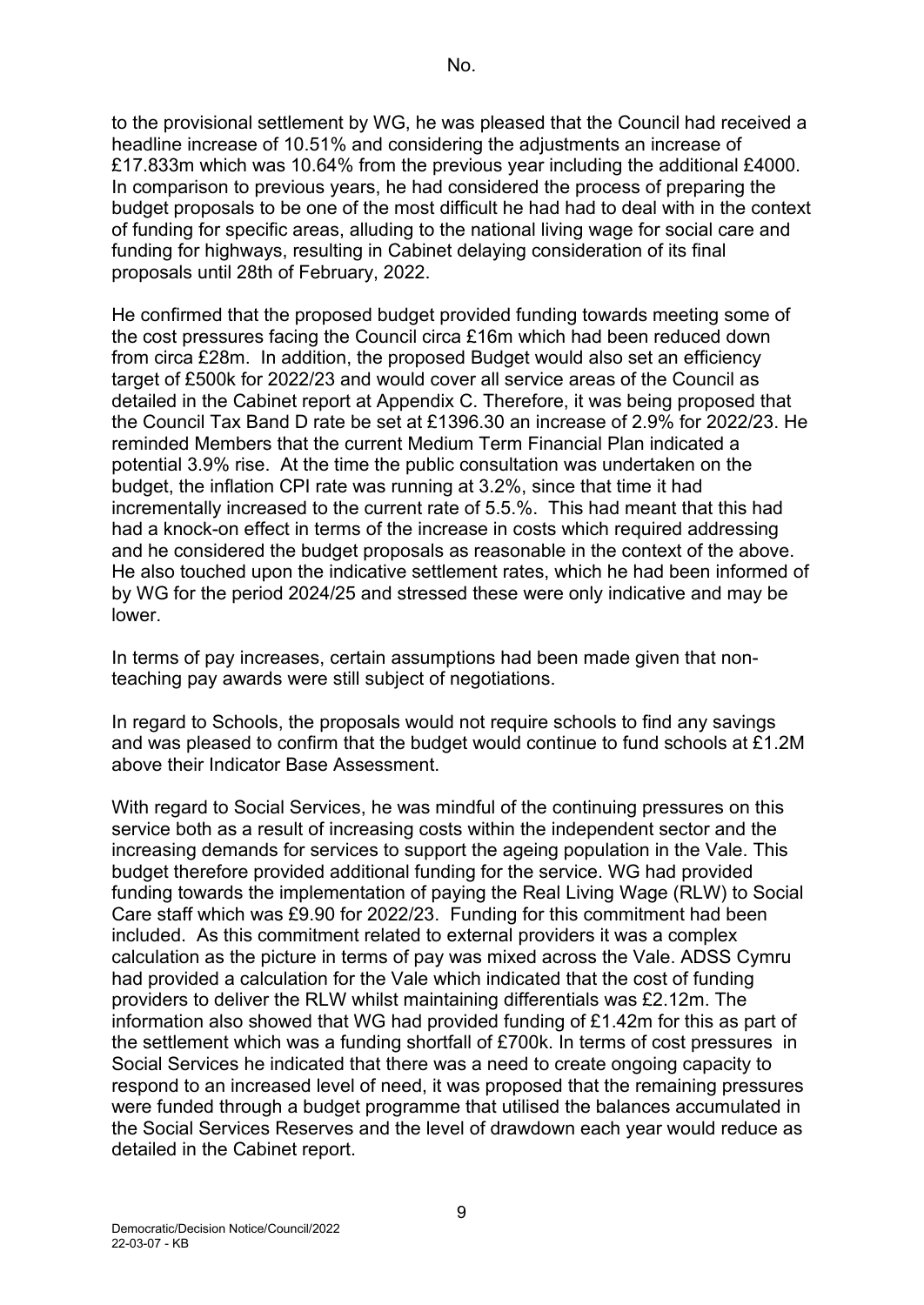Turning his attention to the Environment and Housing Service, significant cost pressures had been reported within in the current financial year and the budget proposals would address those.

Alluding to potential shortfall in funding in future years, potentially £15.7m, he stressed the importance of protecting the existing Council Tax base and referred to the risks to the Council moving forward if it didn't. If there was no increase in the current Council Tax rate as proposed it would mean that the Council would have to make a higher increase in the following year in order to maintain its base level.

Referring to the reserves held by the Council together with the likely draw down on these in the coming years, he indicated between 31<sup>st</sup> March 2021 and 31<sup>st</sup> March 2025 it was estimated the level of reserves would fall by £39.133m to £45.855m.

The estimated level of the Council Fund Reserve at 1st April 2022 would be £15.2m. It had been agreed that £4m would be transferred into the Council Fund at the initial budget stage and it was proposed that £1m would be use during 2022/23 to fund the revenue budget with a further £500k being utilised in 2023/24. £2.696m of the Council Fund would be used to fund schemes in the capital programme during 2022/23 and £849k would also be transferred into the Waste Transfer Station Reserve from the Council Fund for the Waste Management Fleet parking scheme.

Whilst there is no set requirement for the minimum level for the Council Fund Reserve, some commentators used 5% of the net budget as a guide. For the Council this was currently circa £13.6m. However, in view of the prudent approach the Council took with regard to specific reserves, it was proposed that £10m should be the minimum level for this reserve. The details of the reserves could be found at Appendix F to the Cabinet report.

In summing up he reminded Members that the additional funding the Council had received via the Covid Hardship Fund would cease on 31st March 2022.

Consequently, the budget proposed would set a net revenue budget of £272.554m for 2022/23 which would result in a Council Tax increase of 2.9%.

The Leader moved the following Motion:

(1) Fix the budget for 2022/23 at £272.558 million including a provision of  $£290k$ for discretionary rate relief to rural shops and post offices and charitable organisations.

(2) Approve the budgets for 2022/23 as set out in Appendix B and in the following table:

|                                                      | £000    |
|------------------------------------------------------|---------|
| Schools                                              | 104,953 |
| Strategy, Culture, Community Learning<br>& Resources | 8,956   |
| <b>Additional Learning Needs</b>                     | 3,334   |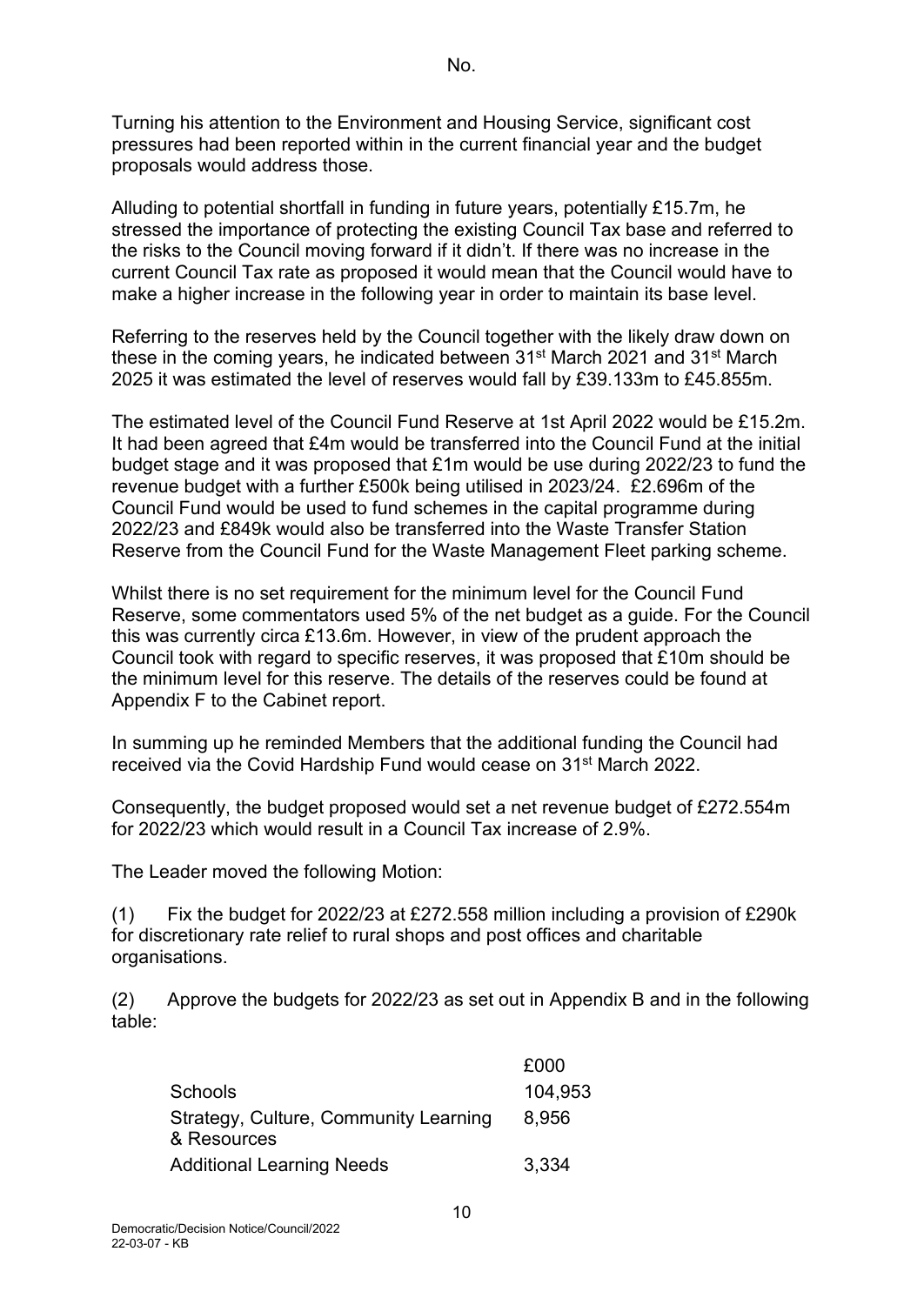| <b>Standards and Provision</b>                | 3,547   |
|-----------------------------------------------|---------|
| Directors Office                              | 242     |
| <b>Children &amp; Young People</b>            | 18,581  |
| <b>Adult Services</b>                         | 53,816  |
| Resource Management & Safeguarding            | 7,742   |
| <b>Youth Offending Service</b>                | 730     |
| <b>Neighbourhood &amp; Transport Services</b> | 28,190  |
| <b>Building Services</b>                      | 0       |
| <b>Regulatory Services</b>                    | 2,103   |
| <b>Council Fund Housing</b>                   | 1,444   |
| Resources                                     | 983     |
| <b>Housing Benefits</b>                       | 692     |
| Regeneration                                  | 2,419   |
| Development Management                        | 1,300   |
| <b>Private Housing</b>                        |         |
|                                               | 413     |
| <b>General Policy</b>                         | 34,109  |
| Use of Reserves                               | (996)   |
| <b>Grand Total</b>                            | 272,558 |

(3) Approve the recommendations regarding Net Growth for 2022/23 as set out in Appendix C and efficiencies set out in paragraph 2.6.

(4) Endorse the proposed draft report on Education Budget and Indicator Based Assessment (IBA) at Appendix A and the Director of Learning and Skills make arrangements for it to be forwarded to the School Budget Forum.

This was duly seconded by the Deputy Leader.

Councillor Carroll welcomed the final revenue settlement which totalled £186.015m, which represented an increase of almost £18m and in percentage terms an increase of  $10.64\%$ 

Referring to external finance which only made-up part of the budget the remaining element raised through Council Tax and noting the WG settlement for the Council, Councillor Carroll considered it important to look back on previous years Council Tax rises approved by the Council. He alluded to March 2021 period when inflation stood at 0.7% and the Council Tax increased by 3.9% and the previous year 2020 when a 4.9% increase was approved. He considered that these inflation busting years of Council tax rises had put considerable pressure on hard working people across the Vale of Glamorgan during this time. He also noted the proposals included to transfer £4.2m into the Council reserves, which would take the Council fund to £15.219m and usable reserves in the hundreds of thousands. Despite this, a further 2.9% increase was now proposed. Whilst he accepted that this was below the rate of inflation, it was still a significant increase at a time of extraordinary economic hardship and, if agreed, tonight this 2.9% would raise an additional £2.4m, less than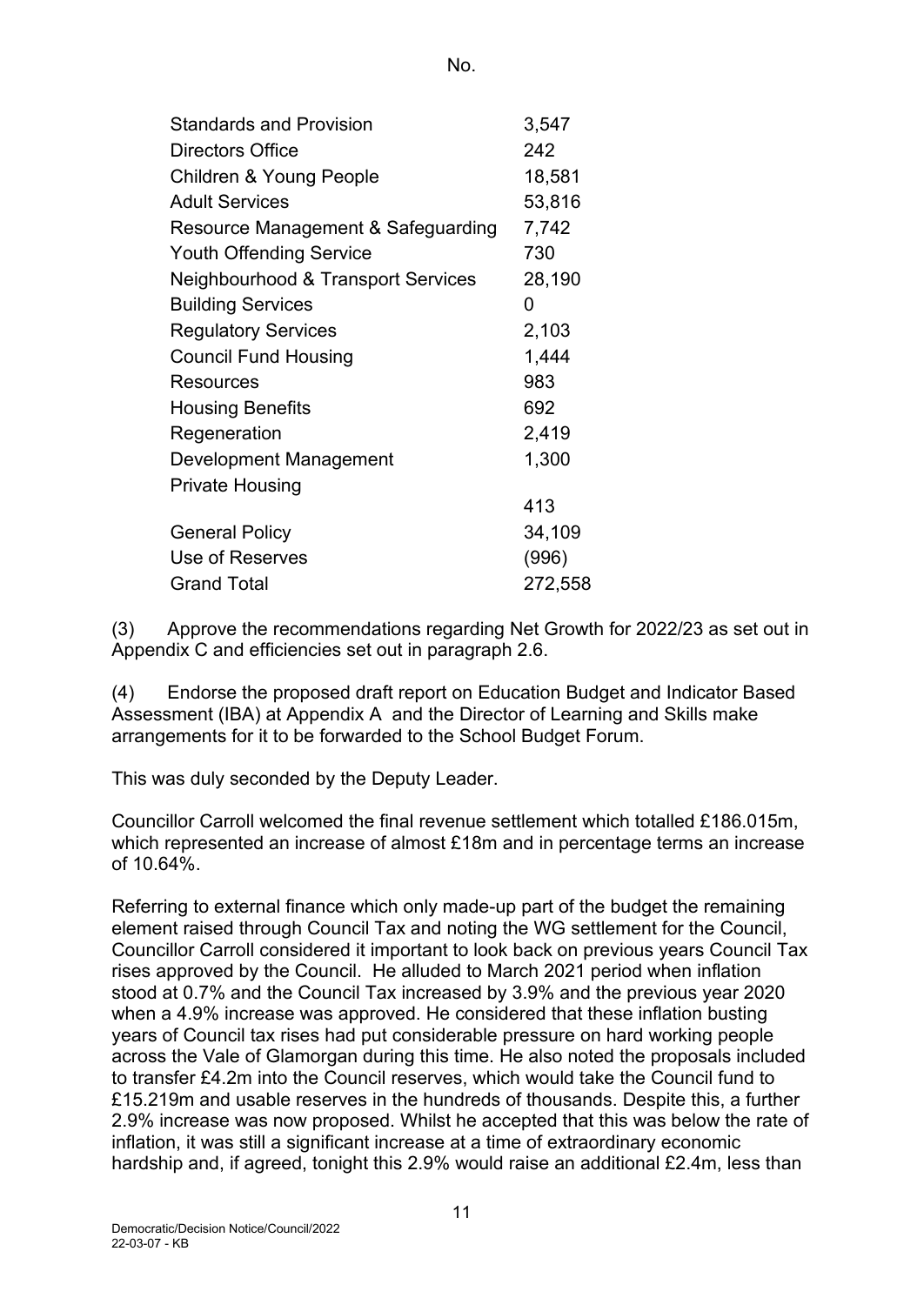the amount that was being transferred into the Council's reserves. This would result in Council Tax on a Band D property in the Vale of Glamorgan being circa £1400 annually. He was aware that other councils across Wales were freezing council tax, and referred to Neath Port Talbot and Bridgend, and given the position of the Councils reserves, he believed it was something the Administration should be doing. He was the first to call for prudence, but given the Council finances, this would allow a freeze to be accepted although it was not something that could be done every year. Councillor Carroll subsequently Moved the following amendment:

That £2.4m be transferred from the Council General Fund reserves into the Revenue base budget to set a 0% Council tax increase.

The amendment was duly seconded by Councillor Bailey.

Councillor Dr Johnson indicated that his Group would be supporting the amendment, however, he was astonished that the Conservative Group were putting themselves forward as being the party of low tax. He reminded Members that in the coming weeks they would be paying more in National Insurance and certain residents would be facing difficulties because of the removal of the triple lock on pensions.

He considered the Conservative Groups amendment to be ironic, but acknowledged the points made being similar to the points that he had raised over many different budget debates in the past. This was his tenth budget and he had done his best to ensure that Plaid Cymru had been a constructive opposition by engaging in the process, listening to briefings and asking questions.

His main point of concern was that the Council was doing better than it originally thought with an increase of £5.5m in revenue income. Whereas residents facing a cost-of-living crisis with inflation in shopping bills, conservative tax on wages for those in work, below inflation increases in benefits and pensions and people were spending more and getting less. This was before the significant increases in energy bills. He referred to the agreement reached at Barry Town Council where the three political parties had agreed not to increase its precept and he could not in good faith support an increase in the Vale council tax at this time.

It was notable the Council held the fourth highest usable reserves in Wales, £92m an increase of £9m on the previous year. This amount did not reflect all of the usable reserves, which was circa £125 million. He found it also ironic that a Labour controlled Council had fiscal conservatism, being overly cautious. The Council was not in a weak position as it emerged from the pandemic financially and consequently, he felt the Council should be delivering services without costing its residents more when there were so many other things that were affecting them.

Councillor Bailey echoed the comments of his Group Leader (Councillor Carroll). He considered the proposed increase would be higher than wage increases for almost every sector in the country with the Council receiving an uplift in its funding settlement from the Welsh Government 10.6%. He was amazed that the meeting was not unanimously welcoming freezing council tax. The proposed use of reserves on a one off basis would provide some relief to the economic pressures facing Vale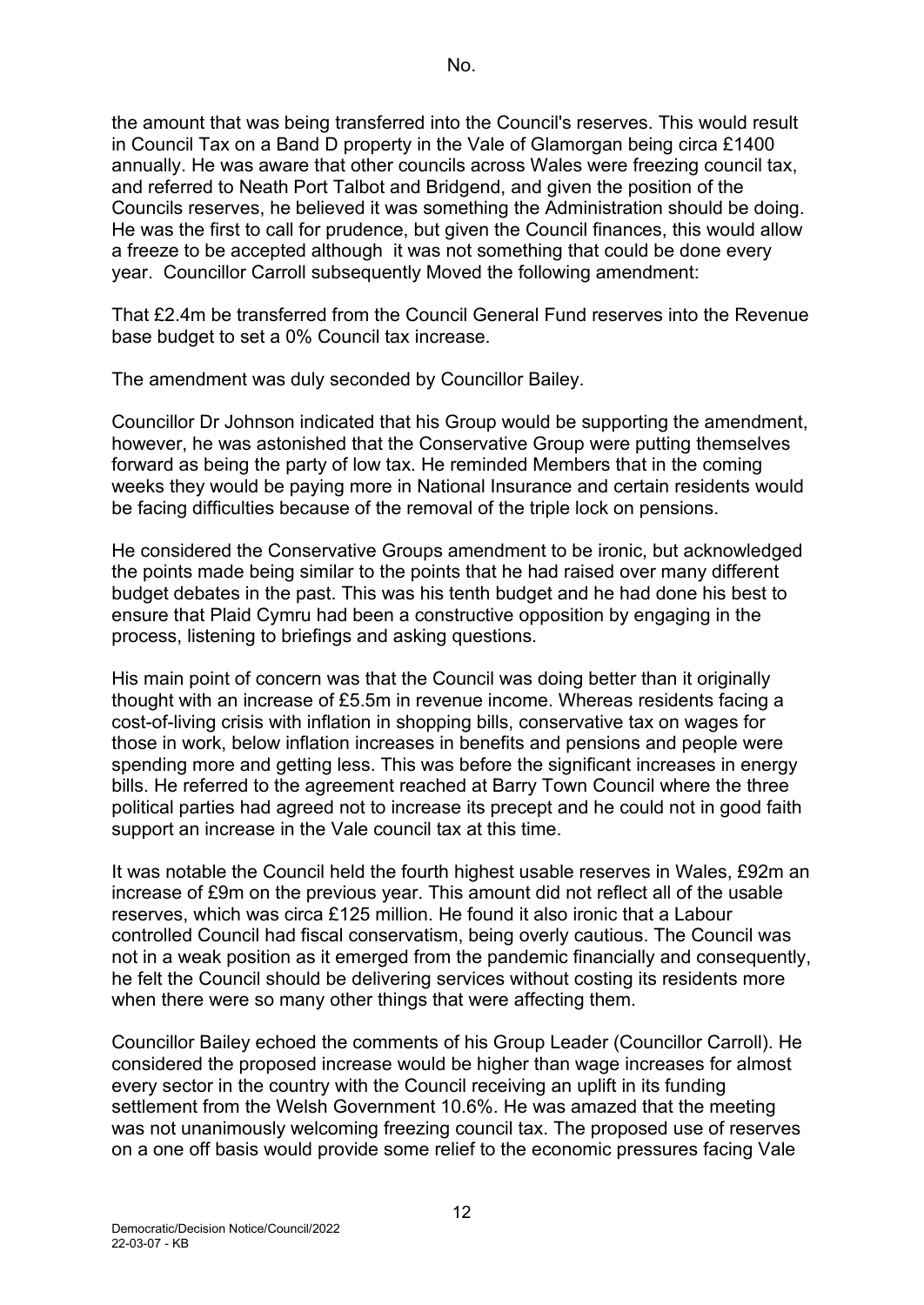residents. He considered any increase difficult to justify when the Council leadership had found funding for additional senior officer salaries.

Councillor Bailey called on the Administration to transfer £2.4m from its reserves into the Revenue base budget to allow for a one-off freeze in Council Tax. He hoped that all Members would support the amendment.

Councillor John signalled he would be supporting the budget proposals referring to costs pressures facing the Council in particular, those impacting significantly adult social care, he also touched upon matters affecting waste management, all of which he said the Leader of the Council had already highlighted earlier in the debate. He understood the situation including, other economic and inflationary pressures affecting residents. He was also mindful of the unknown implications of the need to rightly offer support to refugees seeking safety from the Ukrainian conflict. He was not surprised by the Conservative Group's amendment being an election on the horizon to set a zero-percentage increase as they had done in previous election years. He reminded the Conservative Group in 2019 that they could not agree amongst themselves a budget for that year which led to the formation of the current coalition to prevent the Council from being taken control of by Welsh Government. He was concerned that a failure to set a Council Tax rise as proposed could lead to the potential to increase the Council Tax in the following financial year in the region of 8%.

Councillor Wilson agreeing with Councillor John's comments referred to the pressures facing the Councils Social Services and reminded Members that the reserves set aside by the Council over the recent years were to deliver the Council 21<sup>st</sup> century School programme and the work to deliver this would require the use of those reserves in the future. He did not accept the points being made by opposition Members that the Council was making a profit as they were unable to do so. Favourable variances from one year to the next allowed funding to be put into reserves which was to be welcomed. The Council had a good record in regard to its performance for collecting Council Tax and he supported the proposals which were in fact lower than wage inflation of 5.5%. It was important not to destroy the council tax base now only to face the need to significantly increase it in following years. He indicated that he would be supporting the budget proposals.

Councillor Charles wishing to support her colleagues Councillors Carroll and Bailey considered any increase in the current climate where energy bills, food and fuel prices were increasing daily especially for the elderly and less well off as unnecessary and cruel and she would be supporting the amendment.

Councillor John Thomas referring to the comments made by Councillor Carroll and his group colleagues said he did not think they had understood quite what the Leader of the Council was saying about the base budget and the implications of taking out £2.4m of reserves. The effect that it would have over the next Council, would be £12m. He reminded both Councillors Carroll and Bailey of their position made over the previous years on the matter of setting the Council Tax, in that they would have set the lowest tax increase of any council in Wales which would assist them in electioneering. If the Council had listened to those calls and agreed to do so over the last 5 years it was likely that the Council would be looking at a £25m short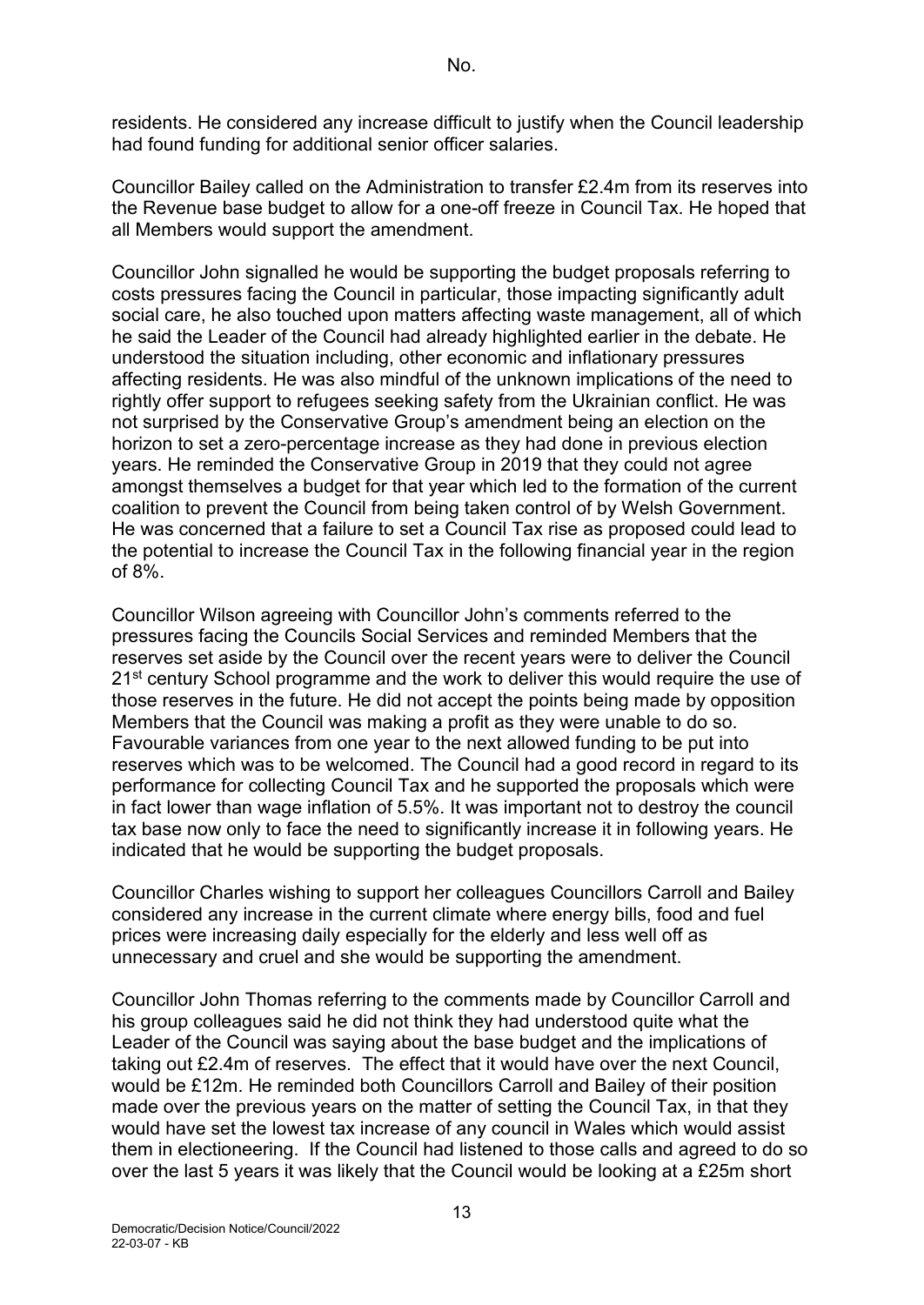fall in its base budget and the Council reserves significantly affected and therefore he said he would be supporting the budget proposals of the Leader of the Council.

In supporting Councillor Carroll's amendment, Councillor Robertson suggested that the exceptional circumstances facing many residents should be borne in mind when considering increasing Council Tax. It was clear to him many were struggling with the increased costs in energy prices. He alluded to Project Zero, the impact of the pandemic and the resulting precarious financial state of residents and accordingly he felt that the Council should do all it could to help its residents by setting a 0% increase.

Councillor King pointed out that the Leader started the meeting by highlighting the plight of the Ukrainian people and all were united in its support towards that crisis with the possibility of welcoming refugees. To do that the Council required the financial capacity to do so. It also appeared to him that certain Members had forgotten that the hike in energy was nothing to do with Project Zero and substantially to do with global energy prices, notably gas which was vastly increasing well before the Ukrainian war started. The Council itself was facing increases in its energy bill to heat schools and care homes. He was also concerned that the financial support provided by WG would be winding down as lock down restrictions were lifted, but there still remained a challenge to address the number of homeless people within the Vale. He felt that Councillor John Thomas' in his comments had made a particularly pertinent point regarding the base budget. The Council could set a budget and a 0% increase in Council tax to win votes, but that would leave the Council vulnerable in the future and in his opinion a huge disservice to not only to the people of the Vale, and notably the vulnerable people of the Vale, but also Council staff who had served the Council brilliantly over the past two years. He indicated he would not be supporting the amendment.

Councill Neil Thomas referring to the comments made by Councillor Charles whilst being true, the Council was also subject to the same increases in costs in terms of energy use, costs of materials and wages. Alluding to the consequences of a 0% increase as highlighted earlier in the debate referred to another Council as an example of where they had not increased Council Tax for some years, it had taken them many years to get back a position of having a balanced budget having steeply increased Council Tax to do so. He considered the amendment to be opportunistic and disingenuous. He reminded Members that the Council had been recognised for its fiscal prudence and seen as being the best performing council in Wales, according to the Audit Office. He indicated he would be opposing the amendment.

The Deputy Leader, Councillor Burnett had the feeling of dejavu given Councillor Carroll's amendment. The previous three years had seen an attempt to raid reserves to reduce Council Tax, she wondered where the Council would be now if it had agreed to do so in terms of its financial standing. She highlighted that the Council due to its strong financial standing could respond immediately to the pandemic and this was before it was known that hardship funding from WG would be made available. That funding had allowed the Council to buy additional PPE and take other steps during the pandemic because it had the reserves. Reminding Members that the reserves as indicated in Appendix F to the original Cabinet report, clearly indicated what those reserves were identified to be used for in relation to known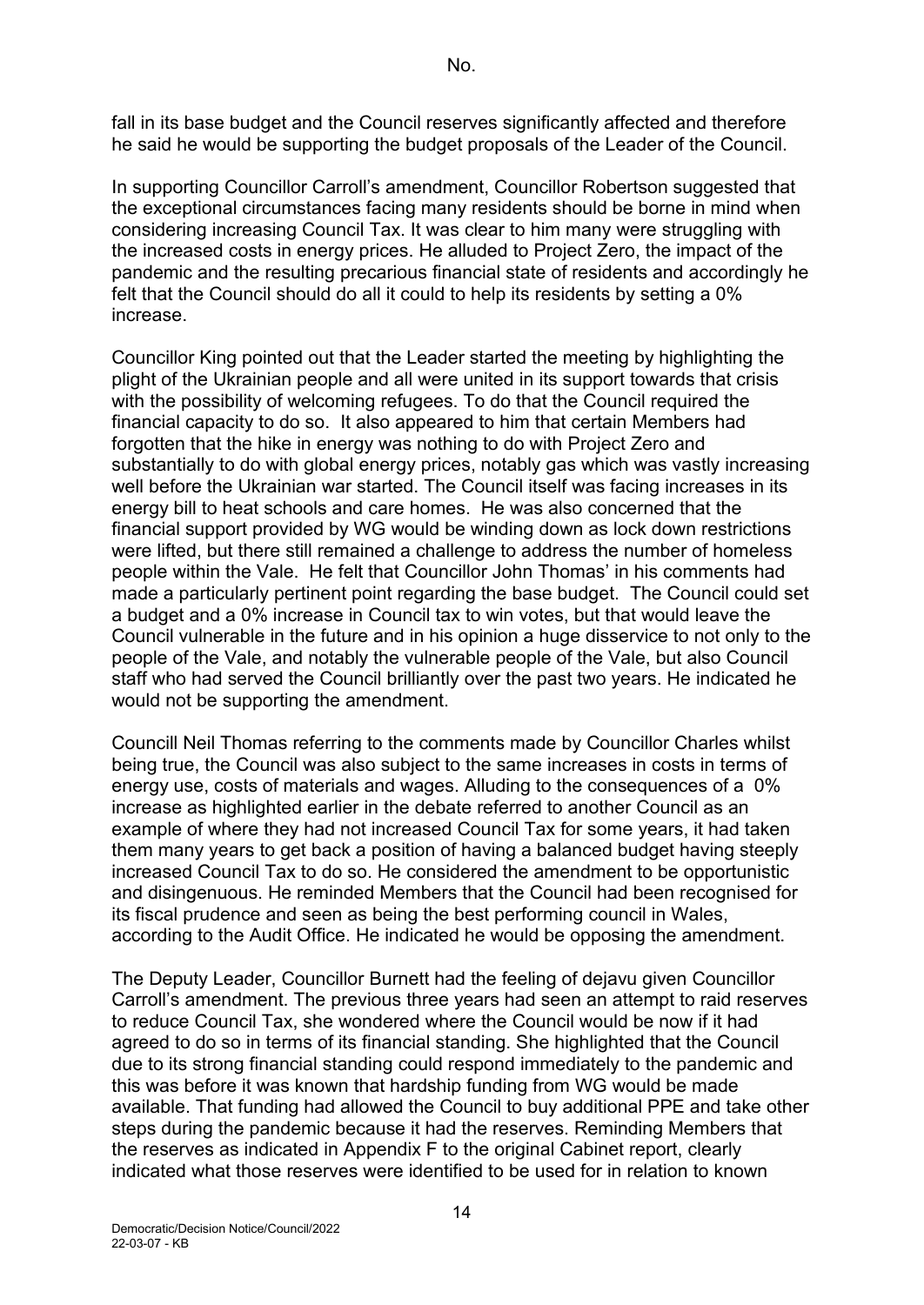projects. It was likely that the level of reserves would half over the coming years as the projects were delivered and was funding that had been put aside to build new schools and for winter pressures.

She acknowledged that all were living in exceptional circumstances, a point already made earlier by the Leader at the start of the debate. It was unlikely that the situation would not improve in the immediate future. The reserves allowed the Council to step up when it needed to and the buck stopped with local government to delivering services to the most vulnerable in the Vale. If the budget was agreed as proposed the Council would still be facing challenges.

She felt it was right for Members to mention the removal of the triple lock on pensions and she referred to the removal of the £20 a week uplift in Universal Credit as it was worth noting costs for the Council had also increased and shortly to hit the Council a National Insurance increase of 10%. This would cost the Council an additional £1m a year. On that basis, she had no hesitation in backing the proposed budget. She considered the challenges facing residents, but these required balancing against the need to deliver good quality services for them and to make sure that nobody at all in the Vale was left behind. She indicated that she would be voting against the amendment.

Councillor Perkes echoed the comments made by Councillor Burnett and said that she was proud to be a Councillor and she fully understood the economic impact of the current situation on her Ward constituents. She indicated that she would not be supporting the amendment and it was notable that some Members were lecturing the Administration on the proposed increase in Council Tax when there was a cost-ofliving crisis, created by a Westminster Government not prepared to cut tax on energy bills and refusing to levy a windfall tax on energy company profits made out of the energy crisis. The Council had one of the lowest council taxes in Wales and was the best performing council in Wales. A 2.9% was required in order to maintain the level of services.

Councillor Driscoll considered the criticism of Westminster Government hypocritical given that it had funded the Furlough Scheme and provided funding to Welsh Government to deal with the pandemic. He considered a 0% increase as a tiny blip in the Councils ability to raise funding. He was also critical of the Administration's claims that the amendment to set a 0% increase would be so damaging, harmful and a cynical attempt to gain votes at the forthcoming elections, when Labour colleagues at Bridgend and Neath and Port Talbot Council's agreed to 0% in the coming year for Council Tax.

The Leader reiterated many of his earlier comments and considered the proposed amendment to be reckless. The proposed budget and Council Tax rise was a compromise in the context of the various challenges facing the Council. The settlement from WG was welcomed, but this did not address lost funding as a consequence of austerity imposed on local government over the last ten years. He reminded all Members that there were no guarantees that similar funding settlements would be received from WG in future years.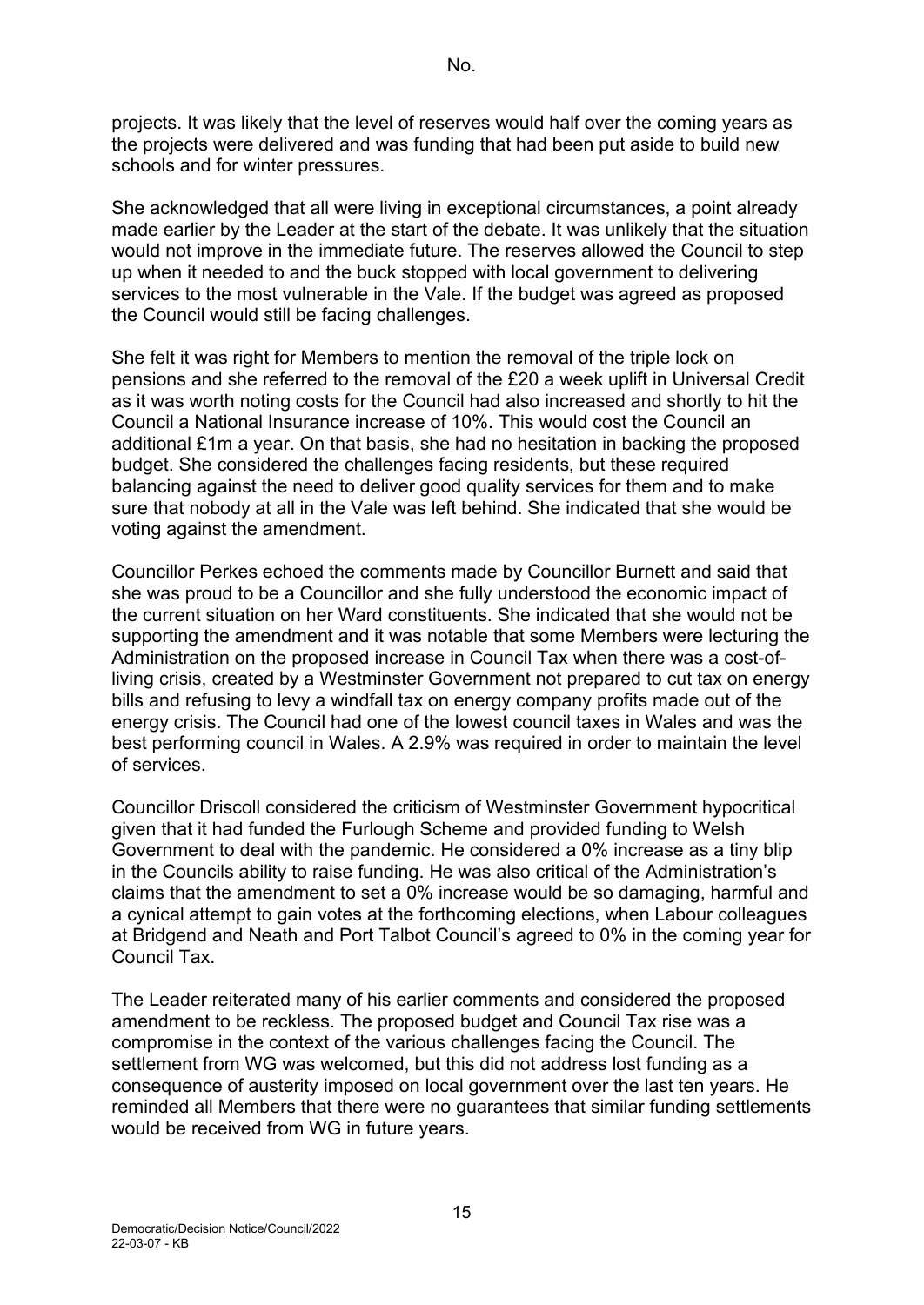He further reminded Members that the proposed budget was well below the SSA of £278m and Council Tax Band D in the Vale was below the Welsh average. He said the Council did not make profits off its residents. The report made it clear how and why the Council had a surplus and how that surplus was proposed to be used. He also touched upon the inflationary pressures impacting on the Council's expenditure at the same time the Council was protecting Education and Social Care and referred to a remaining £700k shortfall in funding of the Living Wage in the care sector. Services had received £16m to address cost pressures which had to be dealt with. Officers were being required to identify £500k in efficiency savings in the coming financial year. He did not accept the case to take reserves from the General Fund could be done without appreciating the implications later on for the Council.

The Leader considered the amendment to reduce the Councils General Fund reserve by taking out £2.4m to provide a 0% increase would leave the Fund at £7.7m, which was well below the 5% threshold deemed appropriate by the Council's Section 151 officer. He considered the decisions made by Bridgend and Neath and Port Talbot Councils to be reckless however, he was aware that Flintshire Council had set their Council Tax at 3.95%, Carmarthenshire circa 2.5% and Blaenau Gwent circa 4%.

He welcomed the comments that had been made by Councillor John Thomas and Councillor Neil Thomas earlier in the debate.

He considered that a proposed Council Tax increase of 2.9% was reasonable and he would be voting against the amendment.

Councillor Gray reminded Members that there had been universal acceptance of the cost pressures the Council was facing when considered by the Scrutiny Committees. He referred to population demographic changes and the implications for social services in terms of requirements on the service. All Members were also well aware of the ongoing implications for the Council as a result of the pandemic which were unlikely to go away over the next couple of years. Therefore, he considered it unwise to agree to the proposed amendment and concurred with the Leader's comments in regard to the levels of reserves and their future use. He did not accept Councillor Carroll's comments that there were hundreds of thousands of pounds in reserves. The original Cabinet report clearly laid out how the reserves would be used and referred to the 21<sup>st</sup> Century Schools Programme and that in part they been used to deal with the pandemic as the Deputy Leader had highlighted. The proposed Council Tax increase percentage was half of the current inflation rate.

He considered it notable that the Council's response had always been focused on being able to deliver for its residents, not for the bank balance. The budget proposals in his view were proportionate and took account of all cost pressures the Council was facing. He thanked the relevant Council Officers for preparing the report in circumstances which were difficult to predict. Accordingly, he and his Group could not support the amendment.

The below Recorded Vote took place on the following Amendment: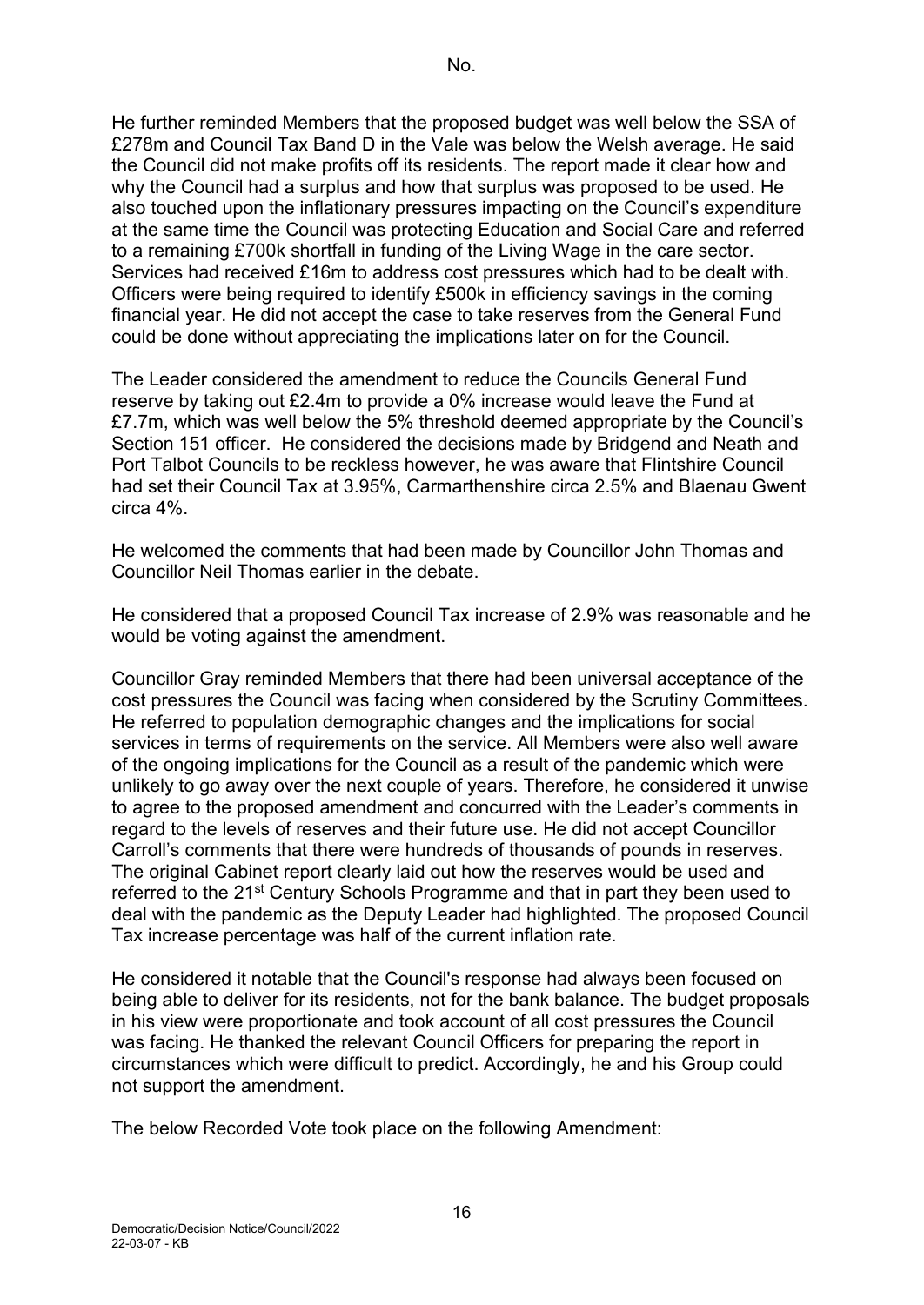That £2.4m be transferred from the Council General Fund reserve into the Revenue base budget to set a 0% Council tax increase.

| <b>Members</b>           | For        | <b>Against</b> | <b>Abstain</b> |
|--------------------------|------------|----------------|----------------|
| <b>Julie Aviet</b>       |            | $\sqrt{ }$     |                |
| <b>Vincent Bailey</b>    | $\sqrt{}$  |                |                |
| <b>Rhiannon Birch</b>    |            | $\sqrt{}$      |                |
| Jonathan Bird            |            | $\sqrt{}$      |                |
| <b>Bronwen Brooks</b>    |            | V              |                |
| <b>Lis Burnett</b>       |            | $\sqrt{ }$     |                |
| George Carroll           | $\sqrt{}$  |                |                |
| <b>Christine Cave</b>    | $\sqrt{ }$ |                |                |
| <b>Janice Charles</b>    | $\sqrt{ }$ |                |                |
| <b>Millie Collins</b>    | $\sqrt{ }$ |                |                |
| <b>Geoff Cox</b>         |            | $\sqrt{}$      |                |
| <b>Robert Crowley</b>    | $\sqrt{ }$ |                |                |
| Andrew R.T. Davies       | $\sqrt{ }$ |                |                |
| Pamela Drake             |            | V              |                |
| <b>Vince Driscoll</b>    |            |                |                |
| <b>Stewart Edwards</b>   | $\sqrt{}$  |                |                |
| Ben Gray                 |            | $\sqrt{}$      |                |
| <b>Owen Griffiths</b>    | $\sqrt{ }$ |                |                |
| <b>Stephen Griffiths</b> | $\sqrt{ }$ |                |                |
| <b>Sally Hanks</b>       |            | $\sqrt{ }$     |                |
| Nic Hodges               | $\sqrt{ }$ |                |                |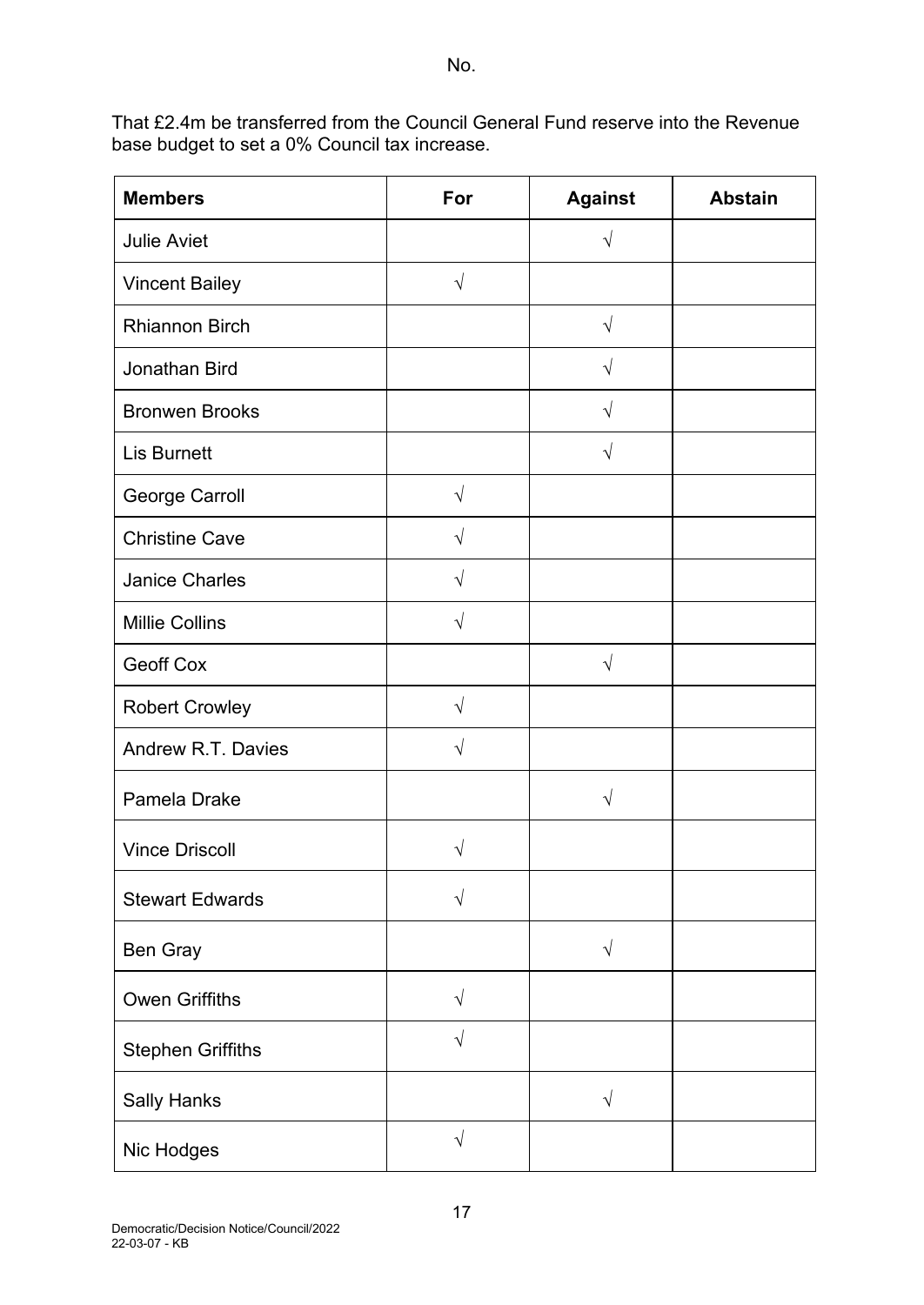| Hunter Jarvie           |            | V          |  |
|-------------------------|------------|------------|--|
| Gwyn John               |            | $\sqrt{}$  |  |
| lan Johnson             | $\sqrt{ }$ |            |  |
| Gordon Kemp             | $\sqrt{}$  |            |  |
| Peter King              |            | $\sqrt{}$  |  |
| Kevin Mahoney           | $\sqrt{}$  |            |  |
| Kathryn McCaffer        |            | $\sqrt{ }$ |  |
| <b>Anne Moore</b>       |            | V          |  |
| <b>Neil Moore</b>       |            | V          |  |
| Michael Morgan          |            | $\sqrt{}$  |  |
| Jayne Norman            |            |            |  |
| Rachel Nugent-Finn      | $\sqrt{ }$ |            |  |
| <b>Andrew Parker</b>    |            | $\sqrt{}$  |  |
| <b>Bob Penrose</b>      | N          |            |  |
| <b>Sandra Perkes</b>    |            | V          |  |
| <b>Andrew Robertson</b> | $\sqrt{ }$ |            |  |
| Ruba Sivagnanam         |            | $\sqrt{}$  |  |
| John Thomas             |            | $\sqrt{}$  |  |
| <b>Neil Thomas</b>      |            | $\sqrt{}$  |  |
| <b>Steffan Wiliam</b>   | $\sqrt{ }$ |            |  |
| Margaret Wilkinson      |            | $\sqrt{}$  |  |
| <b>Edward Williams</b>  |            | $\sqrt{}$  |  |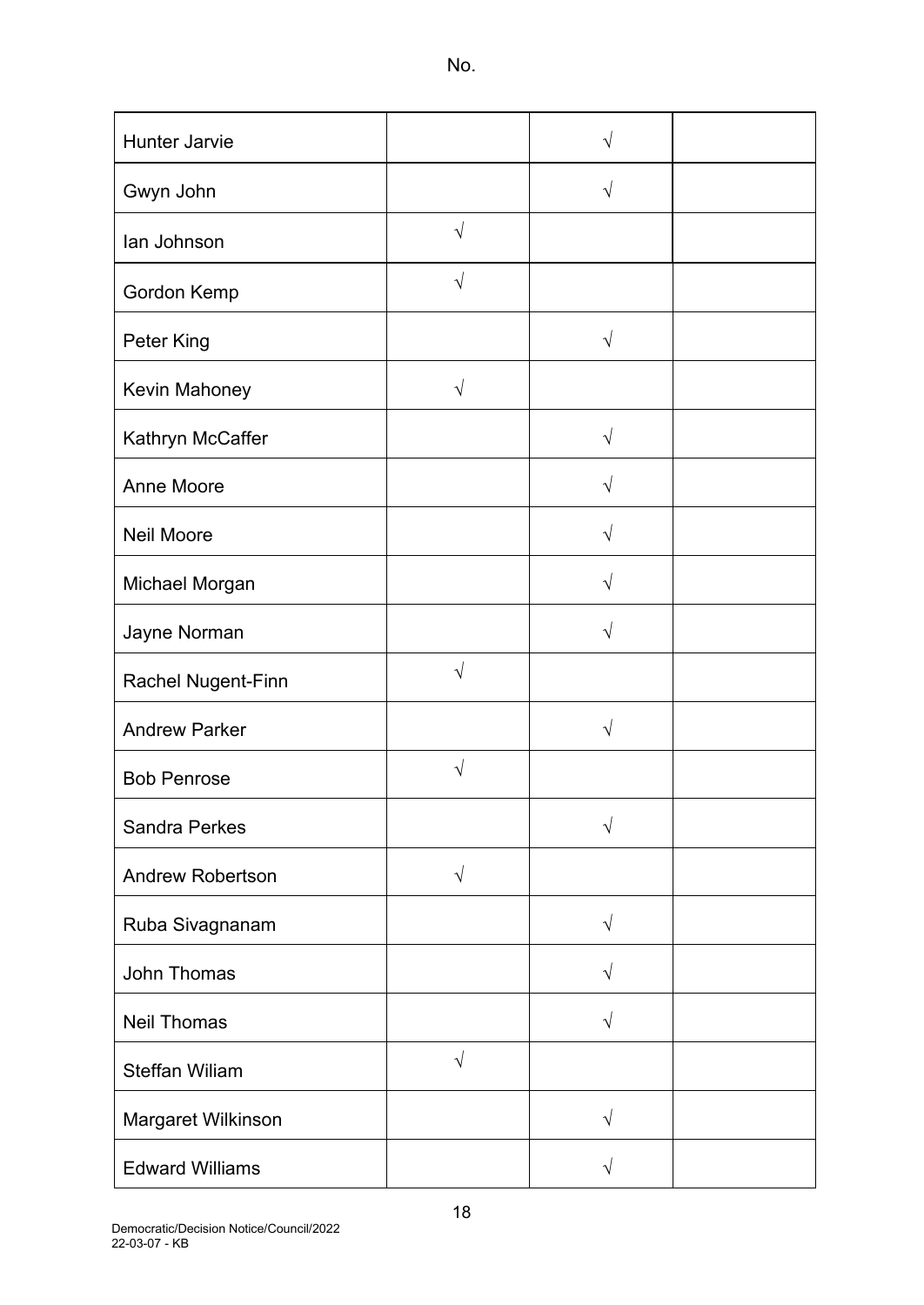| × | w<br>I<br>۰. |
|---|--------------|
|---|--------------|

| Mark Wilson  |    |    |  |
|--------------|----|----|--|
| <b>TOTAL</b> | 19 | 25 |  |

The Amendment was Lost.

The Leader in summing up referred to his original Motion and reiterated his previous comments in relation to cost pressure bids that had been agreed by the Budget Working Group, all of which had been supported by the scrutiny committees.

Councillor Dr Johnson in thanking the Leader for bringing forward the budget and noting the Leader's comments on how difficult the process had been, indicated that it had been equally difficult from an opposition Member perspective. He felt that the nature of the process had not helped referring to delays and confusion over what funding would actually be received via Westminster and WG. On the whole, he felt that it did not assist him given that six months previous, Members were informed of a £27m funding gap. This had been the process over previous years. He had rejected the proposed budget in the debate on two grounds and whilst the debate had been fascinating his points had been ignored. Referring to the use of reserves that were being used, it was clear these were not actually being spent within year, rather these were being hedged against those being spent. The effect of which was keeping the budget lower than what it would have been the previous year. The Leader had chosen not to do that then, instead he had chosen to increase the base budget and in turn to increase the amount of money that local residents were paying. Referring to the latest figures contained in the Cabinet report, there was an in-year revenue profit or £5.5m which could have been used to reduce a rise in Council Tax. He accepted there was a need to find a balance between what residents paid and where the Council was, and that balance was not right.

Councillor Dr Johnson expressed concern that there had been a failure to employ legislation in regard to second homes ownership which originally came into force in 2014 and would have allowed the rate of Council Tax for such properties to be doubled. He felt the additional income could have been used to support the Councils housing stock and services. He had raised the issue on numerous occasions at scrutiny committees and he had been informed by the Council's previous Section 151 Officer that it would be looked at and would be considered, but it was clear that the Council had decided not to do that.

He did not accept the points previously made in regard to having a low Band D Council Tax rate, that was because the profile of the County's housing was in the upper echelons of the band rates. Therefore, he considered it disingenuous to suggest that residents paid less than the Welsh average on Band D, as this was not the rate most residents paid their tax.

The below Recorded Vote took place on the Leader's Motion: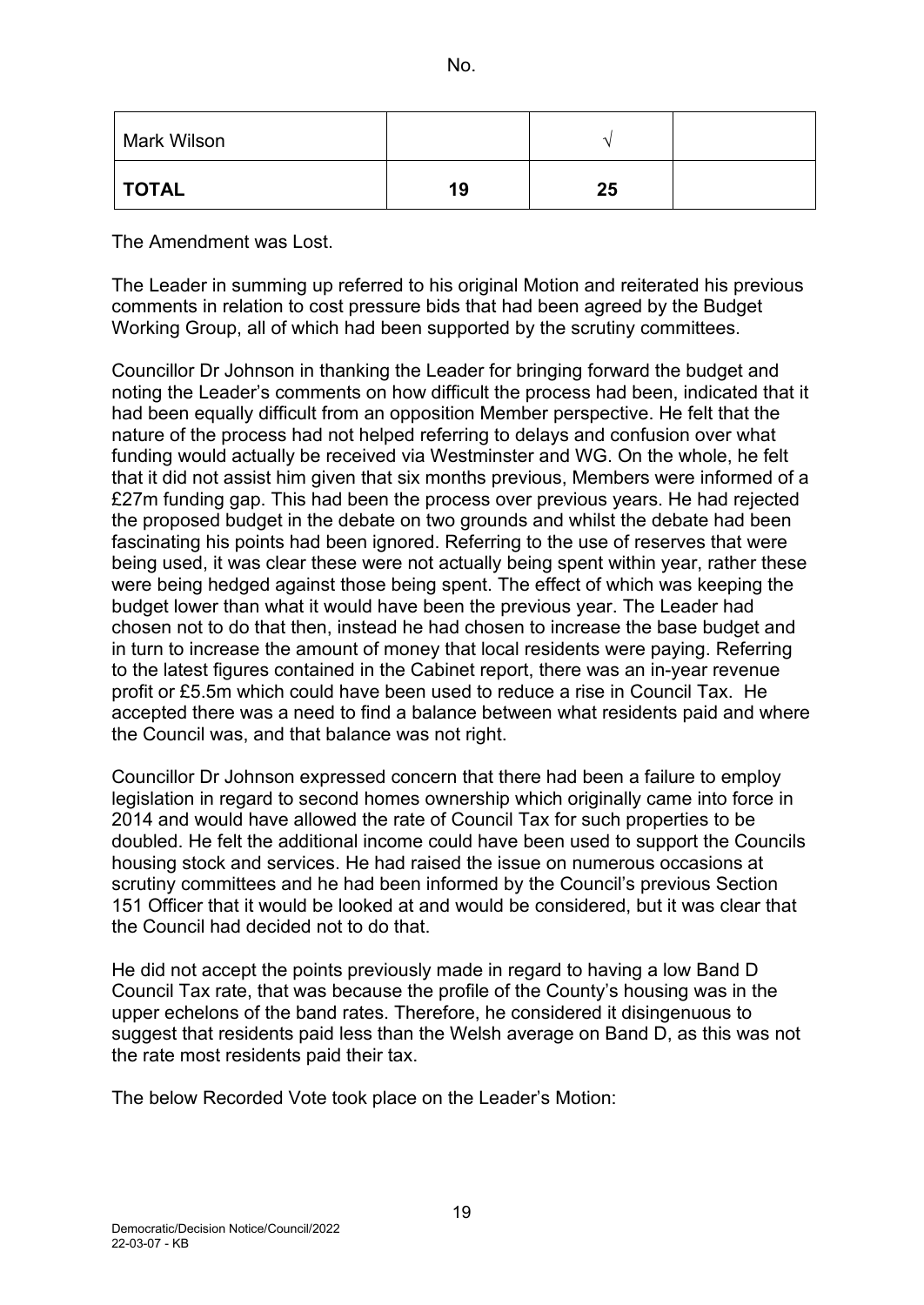| w<br>I<br>×<br>۰. |  |
|-------------------|--|
|-------------------|--|

| <b>Members</b>           | For        | <b>Against</b> | <b>Abstain</b> |
|--------------------------|------------|----------------|----------------|
| <b>Julie Aviet</b>       | $\sqrt{ }$ |                |                |
| <b>Vincent Bailey</b>    |            | $\sqrt{}$      |                |
| <b>Rhiannon Birch</b>    | $\sqrt{ }$ |                |                |
| Jonathan Bird            | $\sqrt{ }$ |                |                |
| <b>Bronwen Brooks</b>    | $\sqrt{}$  |                |                |
| <b>Lis Burnett</b>       | $\sqrt{}$  |                |                |
| George Carroll           |            | $\sqrt{ }$     |                |
| <b>Christine Cave</b>    |            | $\sqrt{ }$     |                |
| <b>Janice Charles</b>    |            | $\sqrt{}$      |                |
| <b>Millie Collins</b>    |            | $\sqrt{}$      |                |
| <b>Geoff Cox</b>         | $\sqrt{ }$ |                |                |
| <b>Robert Crowley</b>    |            | $\sqrt{}$      |                |
| Andrew R.T. Davies       |            | $\sqrt{}$      |                |
| Pamela Drake             | V          |                |                |
| <b>Vince Driscoll</b>    |            |                |                |
| <b>Stewart Edwards</b>   |            |                |                |
| Ben Gray                 | $\sqrt{ }$ |                |                |
| <b>Owen Griffiths</b>    |            | $\sqrt{ }$     |                |
| <b>Stephen Griffiths</b> |            | V              |                |
| <b>Sally Hanks</b>       | $\sqrt{ }$ |                |                |
| Nic Hodges               |            | $\sqrt{ }$     |                |
| Hunter Jarvie            | $\sqrt{ }$ |                |                |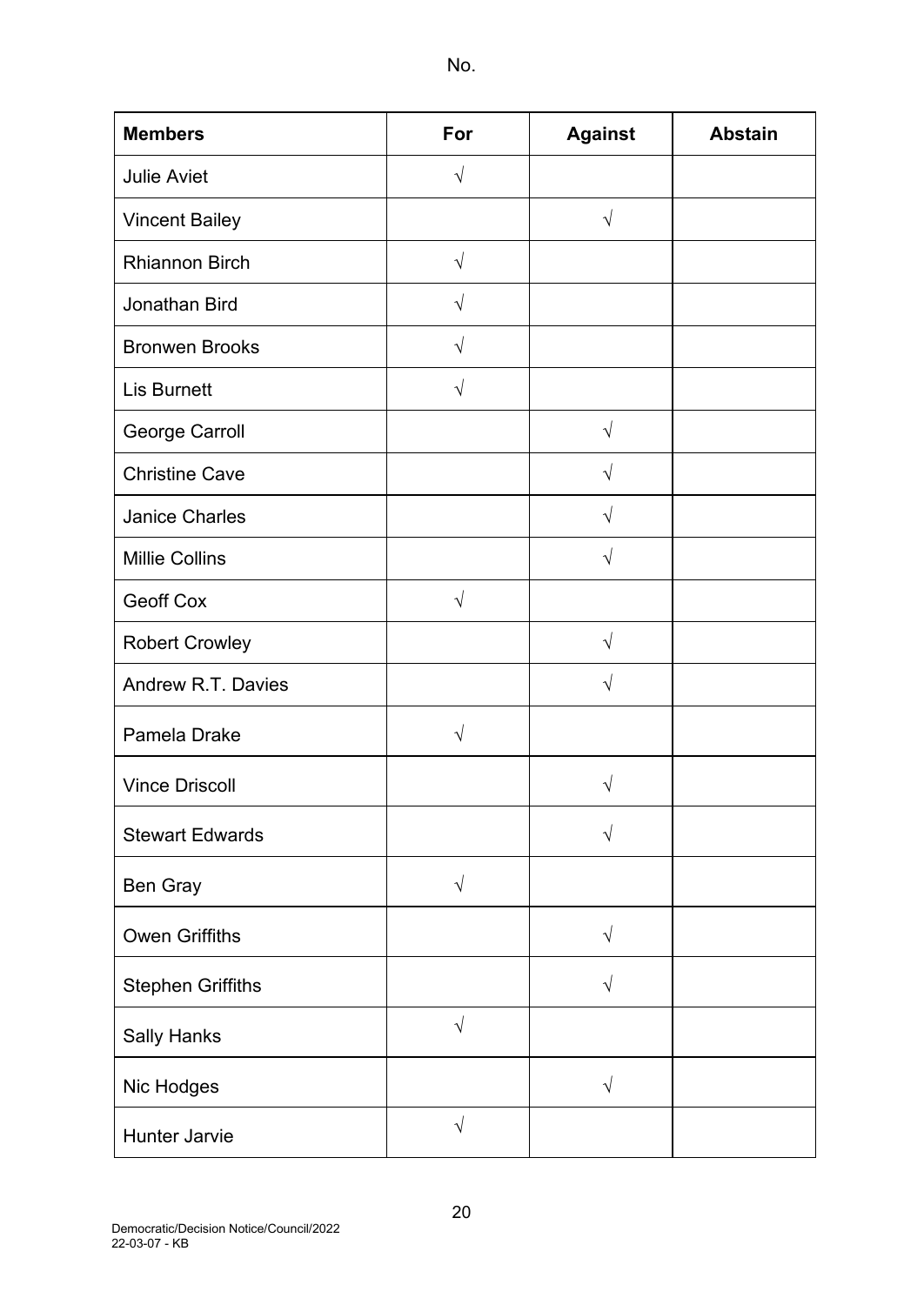| Gwyn John               | V          |            |  |
|-------------------------|------------|------------|--|
| lan Johnson             |            | $\sqrt{ }$ |  |
| Gordon Kemp             |            | $\sqrt{}$  |  |
| Peter King              | $\sqrt{ }$ |            |  |
| Kevin Mahoney           |            | $\sqrt{ }$ |  |
| Kathryn McCaffer        | V          |            |  |
| Anne Moore              | N          |            |  |
| <b>Neil Moore</b>       | $\sqrt{}$  |            |  |
| Michael Morgan          | $\sqrt{ }$ |            |  |
| Jayne Norman            | $\sqrt{}$  |            |  |
| Rachel Nugent-Finn      |            | $\sqrt{}$  |  |
| <b>Andrew Parker</b>    |            |            |  |
| <b>Bob Penrose</b>      |            | $\sqrt{}$  |  |
| <b>Sandra Perkes</b>    | $\sqrt{}$  |            |  |
| <b>Andrew Robertson</b> |            | $\sqrt{}$  |  |
| Ruba Sivagnanam         | $\sqrt{ }$ |            |  |
| John Thomas             | $\sqrt{ }$ |            |  |
| <b>Neil Thomas</b>      | $\sqrt{}$  |            |  |
| <b>Steffan Wiliam</b>   |            | $\sqrt{}$  |  |
| Margaret Wilkinson      | $\sqrt{}$  |            |  |
| <b>Edward Williams</b>  | $\sqrt{ }$ |            |  |
| <b>Mark Wilson</b>      | $\sqrt{ }$ |            |  |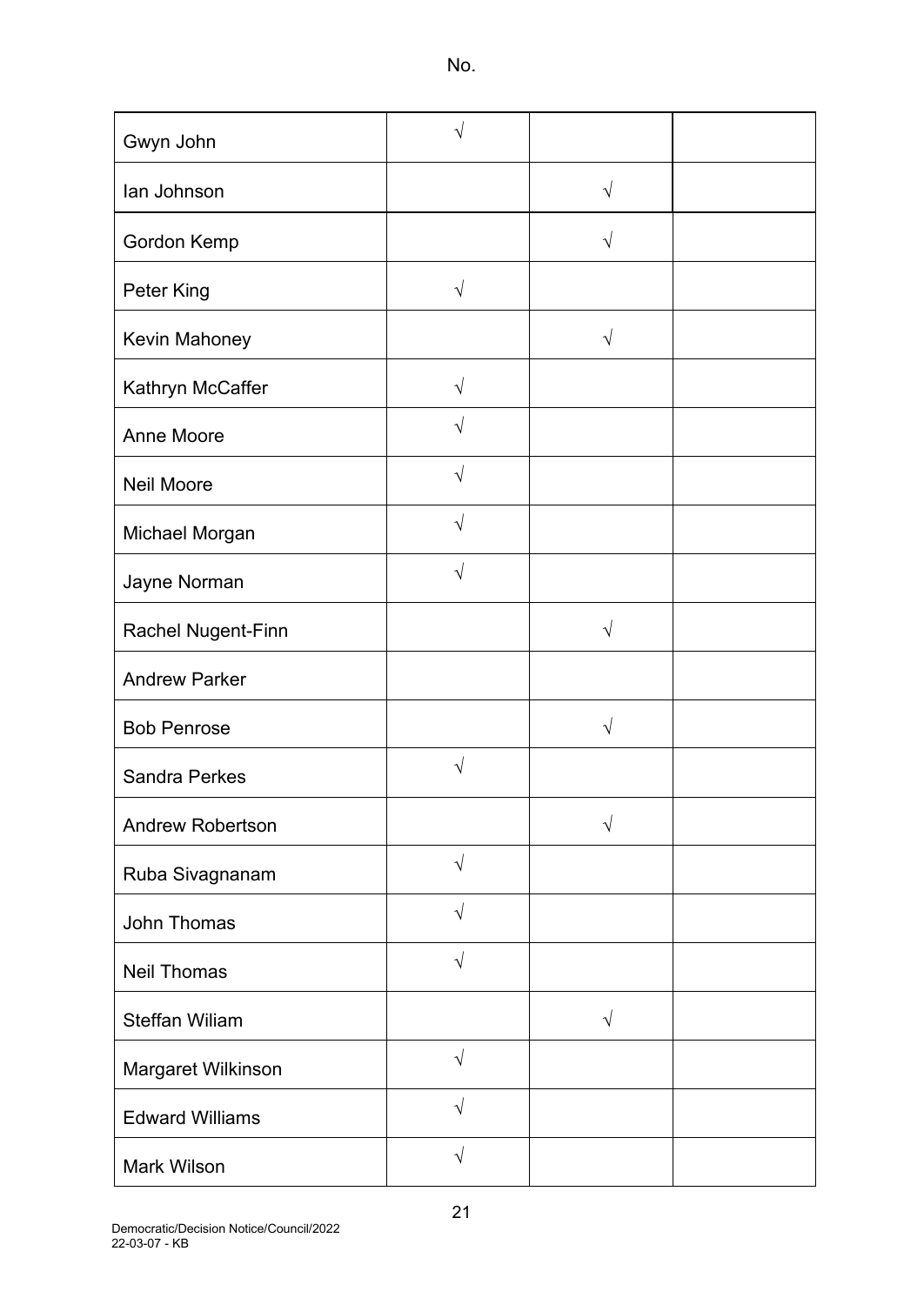NB. Due to technical difficulties Councillor Parker was unable to take part in the vote on the above Motion.

The Motion was carried.

RESOLVED –

(1) T H A T the budget for 2022/23 be fixed at £272.558 million including a provision of £290k for discretionary rate relief to rural shops and post offices and charitable organisations.

(2) T H A T the budgets for 2022/23 as set out in Appendix B to the report and in the following table be approved:

|                                                   | £000    |
|---------------------------------------------------|---------|
| <b>Schools</b>                                    | 104,953 |
| Strategy, Culture, Community Learning & Resources | 8,956   |
| <b>Additional Learning Needs</b>                  | 3,334   |
| <b>Standards and Provision</b>                    | 3,547   |
| <b>Directors Office</b>                           | 242     |
| <b>Children &amp; Young People</b>                | 18,581  |
| <b>Adult Services</b>                             | 53,816  |
| Resource Management & Safeguarding                | 7,742   |
| <b>Youth Offending Service</b>                    | 730     |
| Neighbourhood & Transport Services                | 28,190  |
| <b>Building Services</b>                          | 0       |
| <b>Regulatory Services</b>                        | 2,103   |
| <b>Council Fund Housing</b>                       | 1,444   |
| <b>Resources</b>                                  | 983     |
| <b>Housing Benefits</b>                           | 692     |
| Regeneration                                      | 2,419   |
| Development Management                            | 1,300   |
| <b>Private Housing</b>                            | 413     |
| <b>General Policy</b>                             | 34,109  |
| Use of Reserves                                   | (996)   |
| <b>Grand Total</b>                                | 272,558 |

(3) T H A T the recommendations regarding Net Growth for 2022/23 as set out in Appendix C and efficiencies set out in paragraph 2.6 be approved.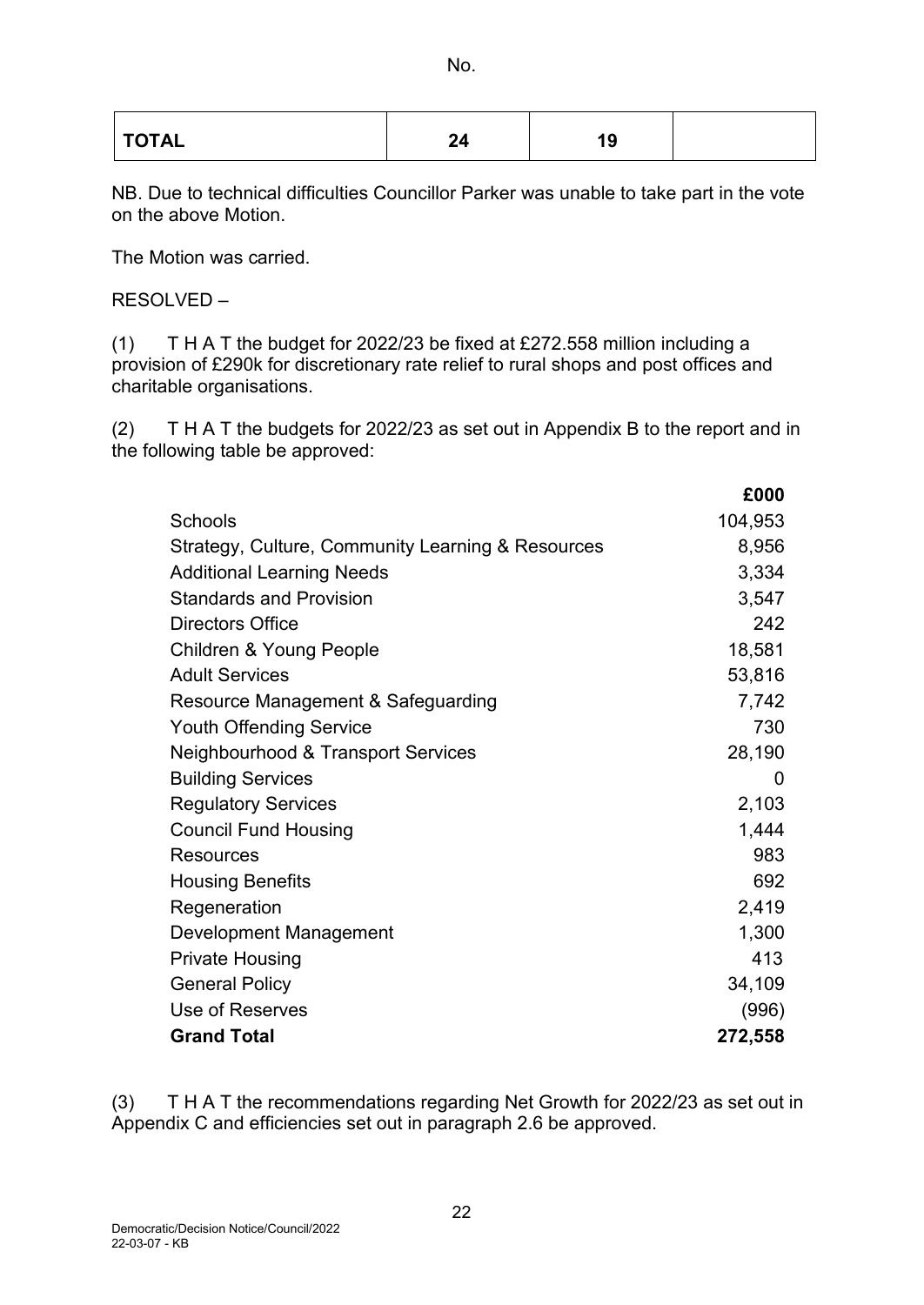(4) T H A T the proposed draft report on Education Budget and Indicator Based Assessment (IBA) at Appendix A be endorsed and the Director of Learning and Skills make arrangements for it to be forwarded to the School Budget Forum.

#### Reasons for decisions

- (1) To set the 2022/23 budget in line with statutory requirements.
- (2) To allocate budgets to services.
- (3) To reduce risk to services and balance the budget.
- (4) To present the report to the Schools Budget Forum.

#### 904 CAPITAL STRATEGY 2022/23 AND FINAL CAPITAL PROPOSALS 2022/3 TO 2026/27 (REF) –

The Leader highlighted the key aspects of the report originally considered by Cabinet at its meeting on 28th February, 2022. The report set out the Capital Strategy for the Council for 2022/23 and the Final Capital proposals for 2022/23 to 2026/2026. Appendix 1 to the report provided a framework which outlined how capital expenditure, capital financing and treasury management activity contributed to the provision of corporate objectives, along with an overview of how associated risks were managed and the implications for future financial sustainability.

Having considered the service priorities and the possible funding available over the coming 10-year period, the Leader estimated that the funding gap could be in the region of £12m. The Capital Strategy would be updated on an annual basis and would evolve over future years. This funding gap would require reviewing on a regular basis. He indicated the initial Capital Programme Proposals were presented to Cabinet on 22nd November 2022. At that stage the Council had not received the Provisional Settlement for 2022/23 therefore it was not possible to present a draft Capital Programme. Instead, all of the bids for funding were presented to Cabinet for information and the report was subsequently referred to Scrutiny Committees in December 2022. The comments from the Scrutiny Committees had been taken into account in the development of this five-year programme.

He indicated the Provisional Settlement from Welsh Government was received in December and these figures had informed the proposed Capital programme for the coming five years. All bids had been prioritised in terms of corporate priority, the risk to the Authority if they were not progressed and the contribution they made to the Wellbeing and Future Generations criteria. The programme detailed in the report would be funded through a number of different sources, including General Capital funding from the Welsh Government, the use of capital receipts resulting from the sale of assets, the use of reserves that had been established for that purpose, S106 monies or borrowing money which had to be repaid through the revenue budget.

In order to deliver the necessary capital investment required by the Council it was proposed that £2.696m of the Council Fund reserve be used to fund capital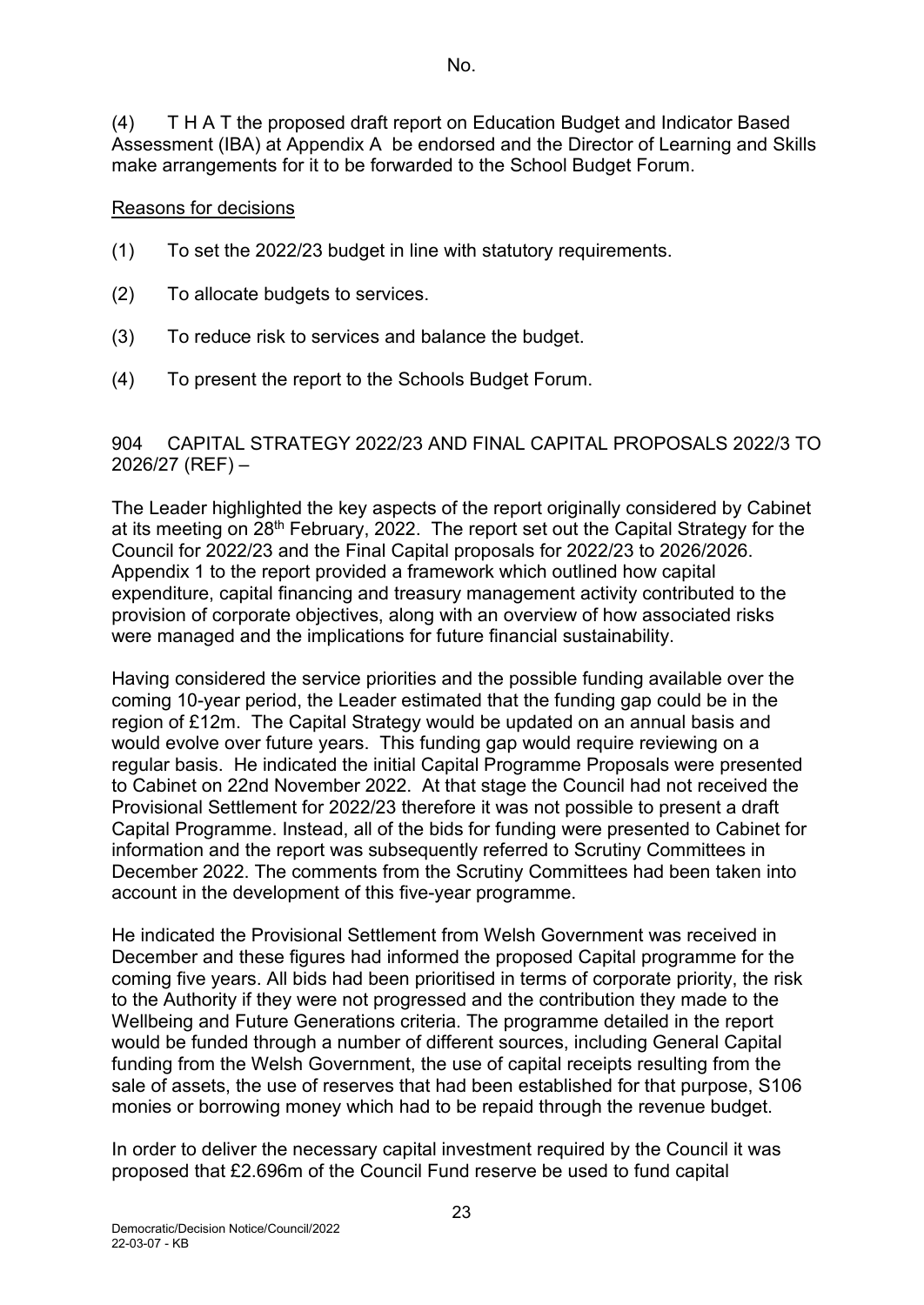expenditure and £849k being transferred into the Waste Transfer Station Reserve from the Council Fund for the Waste Management Fleet parking scheme.

The proposed programme 2022/23 to 2026/27 was attached at Appendix 2 to the report and showed a total spend of £85m in 2022/23 and a total five year programme of just under £254m.The programme included a significant investment in the resurfacing of the roads in the County of £2.3m, partly funded by Welsh Government grant which the Council has allocated in part to improve the highways. The total value of the Band B programme for 21<sup>st</sup> Century Schools is £43m between 2022/23 and 2024/25 with a budget of nearly £16m in 2022/23.

The Council would receive Welsh Government funding of £2.384m towards Schools Maintenance. The report also detailed the levels of investment required to maintain WHQS standards, Waste Services development, leisure facilities, funding for disabled facility grants and funding in relation to economic and tourism development.

Councillor Dr Johnson firstly indicated that he was disappointed that Welsh Government had reduced their level of funding of just over £1m. His Baruc ward colleagues were grateful to see investments at the Knap skate park and the Eastern shelter on Barry Island Promenade. His final comment was to reiterate his comments made at the Corporate Performance and Resources Scrutiny Committee in regard to sustainable learning communities and 21st Century Schools and the need for the Strategic Education programme cover a 10 year period rather than the current 5 years albeit he acknowledged that a draft WESP would be aligned in the future to the Capital Strategy and sought an assurance to that effect.

Councillor Burnett referred to the difficulties due to the different time scales to achieve the alignment Councillor Dr Johnson was referring to in regard to the WESP. She was pleased that the Administration had achieved a 5 year programme for Education, but looking at the Growth Investment Fund she would like to develop a 10 year program going forward. Alluding to her preference to address matters at a strategic level in terms of regeneration of communities, education facilities and employment she felt that there was a need to return to the concept of whole town regeneration, which was discussed in 2012, 2013. She was totally committed to supporting the Welsh language and Welsh medium education and this would play a part in the development of the plans for the sustainable communities for learning.

She also referred to other areas of the Capital Programme, the delivery of 5 schools which could have included the Waterfront Primary School, but this had been delayed but was now back on track. However, it wasn't all about building new schools, it was also about the housing programme and addressing homelessness in the County and referred to the success of the lodges developed at Court Road, Barry, She had engaged in conversations with residents regarding stable housing for those living in the private rented sector alluding to key workers who had had to move home two or three times during the pandemic having been served notice. There was a need to have stable homes and signalled to people in Vale communities that they were working hard to deliver these.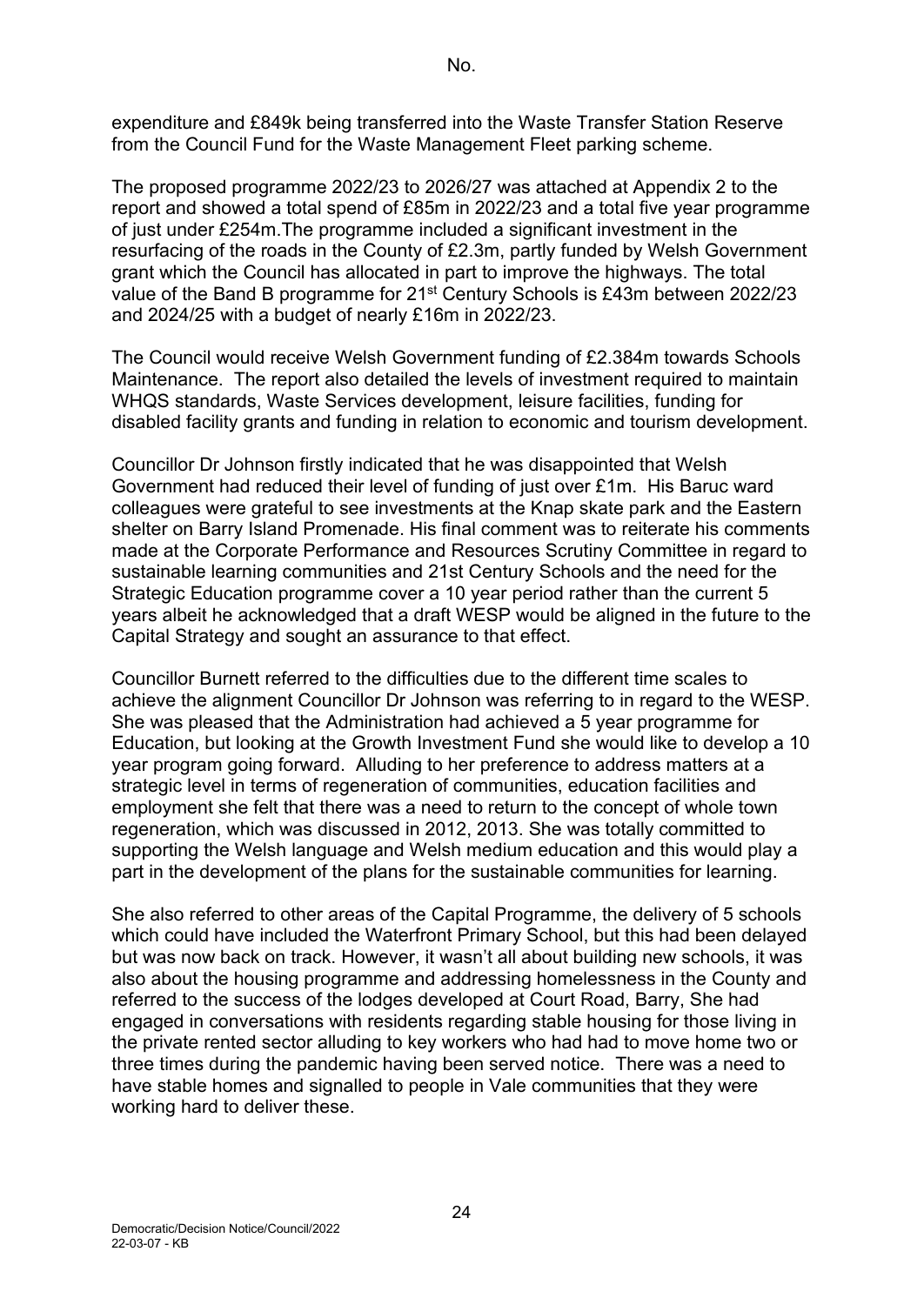She also considered it important to plan ahead in terms of maintenance in communities alluding to the plan for Barry Island and recent work Penarth Esplanade and Pavilion.

RESOLVED –

(1) T H A T the Capital Strategy 2022/23 as set out in Appendix 1 to the report be approved.

(2) T H A T the final Capital Programme for the years 2022/23 to 2026/27 as set out in Appendix 2 to the report be approved.

(3) T H A T the Chief Executive and the Head of Finance, in consultation with the Cabinet Member for Performance and Resources, be granted delegated authority to make additions, deletions or transfers to or from the 2022/23 to 2026/27 Housing Improvement Programme as appropriate.

(4) T H A T the Chief Executive and the Head of Finance, in consultation with the Cabinet Member for Performance and Resources, be granted delegated authority to make additions, deletions or transfers to or from the 2022/23 to 2026/27 Asset Renewal budgets as appropriate.

(5) T H A T the Chief Executive and the Head of Finance, in consultation with the Cabinet Member for Performance and Resources, be granted delegated authority to make additions, deletions or transfers to S106 funded schemes subject to Member consultation as required under the existing process.

(6) T H A T the Chief Executive and the Head of Finance, in consultation with the Cabinet Member for Performance and Resources, be granted delegated authority to make additions, deletions or transfers to or from Energy Management Schemes.

(7) T H A T the Chief Executive and the Head of Finance, in consultation with the Cabinet Member for Performance and Resources, be granted delegated authority to make additions, deletions or transfers to or from the Building Strong Communities Fund schemes.

(8) T H A T the Chief Executive and the Head of Finance, in consultation with the Cabinet Member for Performance and Resources, be granted delegated authority to make additions, deletions or transfers to or from the Sustainable Communities for Learning Band B programme (Previously 21st Century Schools schemes).

(9) T H A T the reprofiling of the Housing Improvement Programme for the years 2022/23 to 2026/27 as shown in paragraph 2.51 of the report be approved.

# Reasons for decisions

(1) To approve the Capital Strategy for 2022/23.

(2) To set and approve future capital programmes to 2026/27.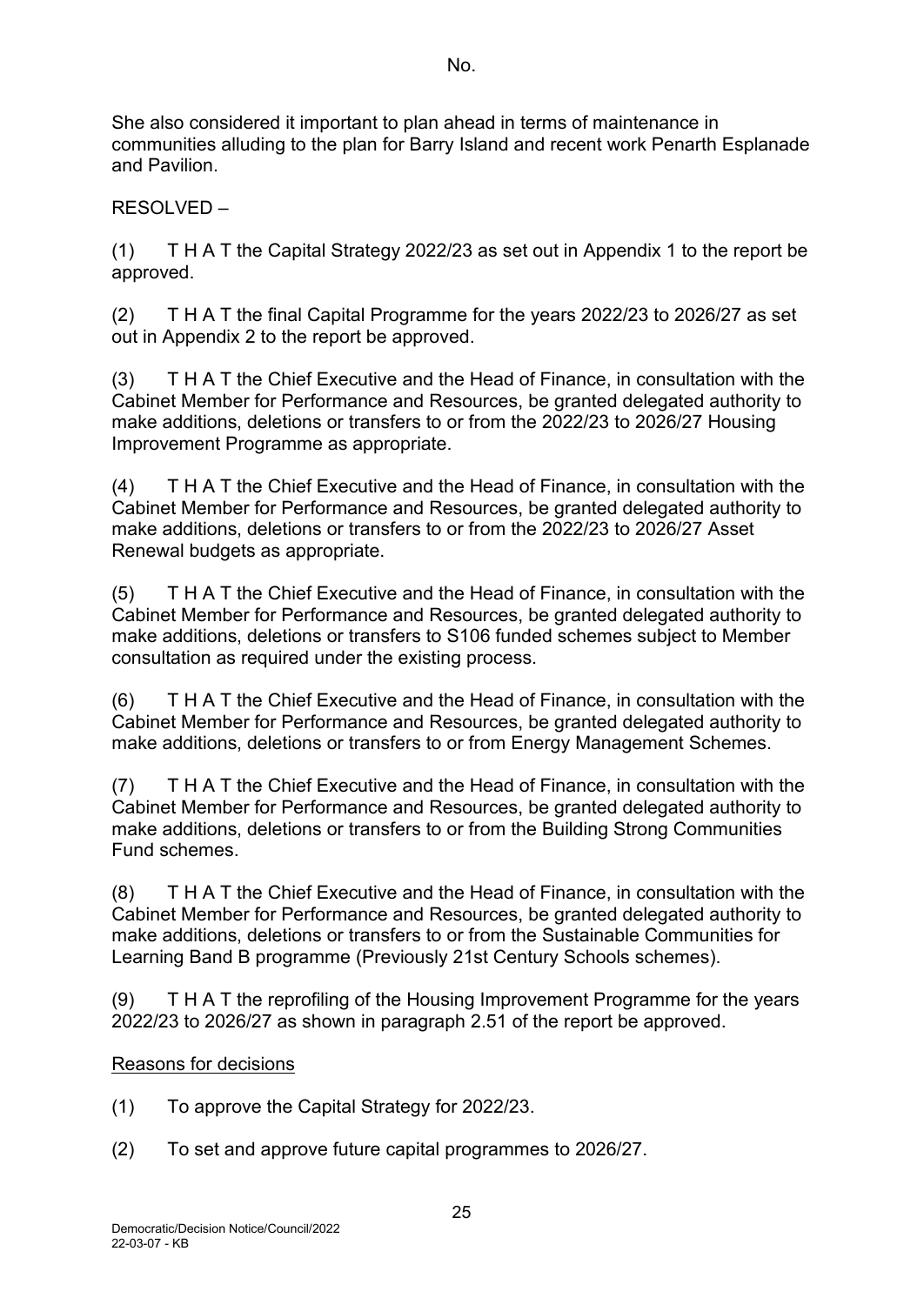(3) To enable the Housing Capital budget to be managed effectively.

(4) To enable the Asset Renewal budgets to be managed effectively.

(5) To enable S106 schemes to be managed effectively.

(6) To enable the Energy Management Schemes to be managed effectively.

(7) To enable the Building Stronger Communities Fund to be managed effectively.

(8) To enable the Sustainable Communities for Learning Band B programme to be managed effectively.

(9) To reflect the work programme for the Housing Improvement Schemes.

905 FINAL HOUSING REVENUE ACCOUNT (HRA) BUDGET PROPOSALS 2022/23 (REF) –

The Leader advised that the report before Council presented the final Housing Revenue Account (HRA) budget proposals for 2022/2023 and to set the rents and service charges for the forthcoming rent year commencing on 1<sup>st</sup> April, 2021.

The report detailed the final Housing Revenue Account budget proposals for 2022/23 and the proposed rents and service charges for the coming financial year. In setting the rent level for 2022/23 the Council had ensured that it had complied with the Policy for Social Housing Rents which was issued by Welsh Government in December 2021. The maximum allowable uplift had been set at CPI only (as at September 2021) 3.1%.

The Leader also referred to the pandemic and confirmed that Welsh Government had suspended target rent bands for 2022/23 which had been replaced by a selfcertification monitoring. In order to comply with the rent policy, social landlords were required to ensure their average weekly rent for their general needs and sheltered housing provided value for money and affordability to tenants. The Council had demonstrated this by using the House mark affordability tool which compared Council housing rents with local Registered Social Landlords (RSLs). He indicated that Council Housing rents were found to be less than the average rent charged by most RSL for most property sizes and types. In addition, Council tenants paid less than 30% of their income on rent which was a common affordability test.

The Council proposed to increase its rent by an average of 2.75%. Due to Covid 19, the Welsh Government suspended Target Rent Bands in 2020 and replaced them with a self- certification monitoring form.

RESOLVED -

(1) T H A T the final Housing Revenue Account budget proposals for 2022/23 be approved as outlined below: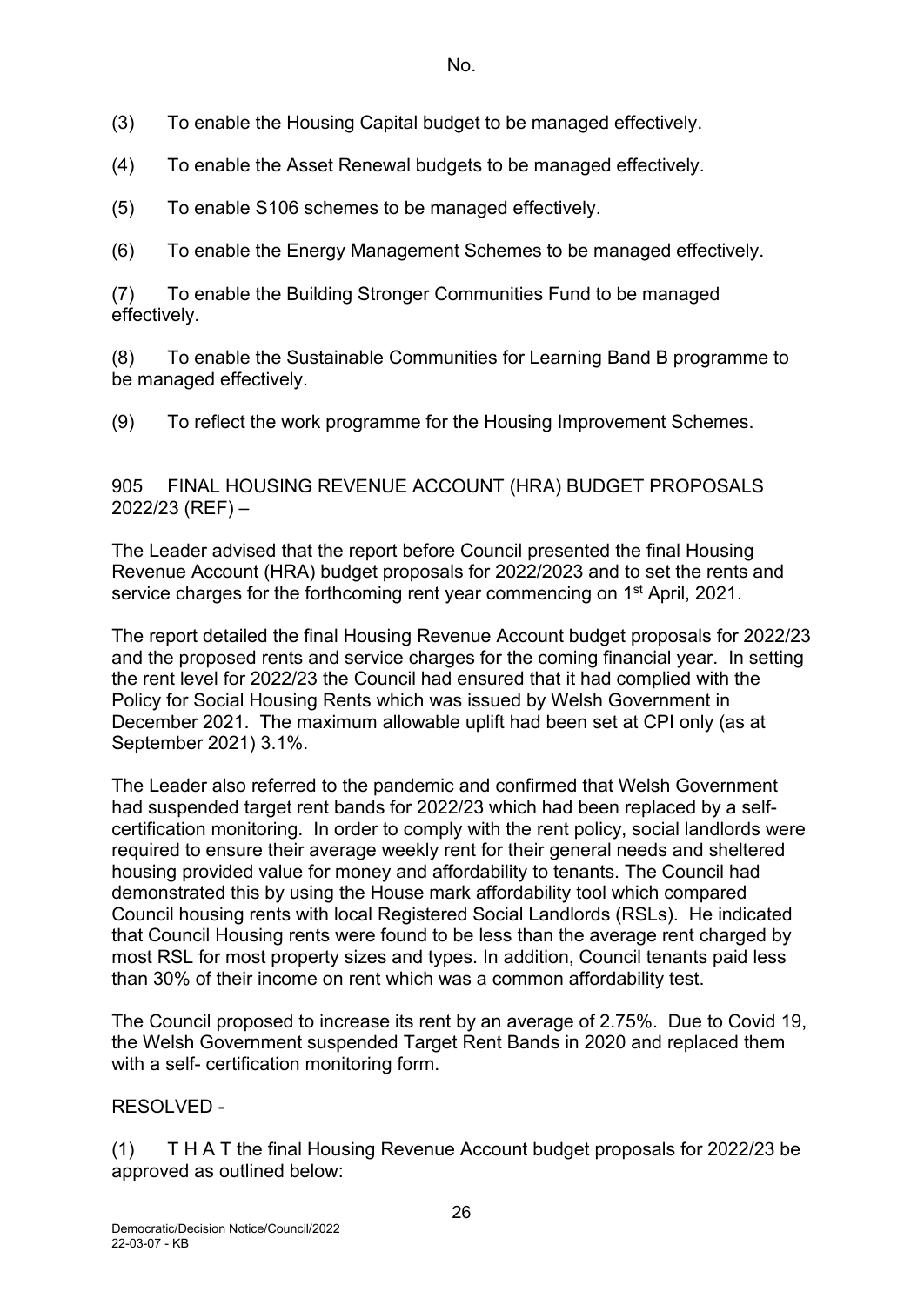|                                                                   | <b>Proposed Budget</b><br>2022/23 |
|-------------------------------------------------------------------|-----------------------------------|
|                                                                   | £'000                             |
| Expenditure                                                       |                                   |
| <b>Supervision &amp; Management</b>                               | 5,544                             |
| Repairs & Maintenance                                             | 3,727                             |
| <b>Capital Financing Costs</b>                                    | 4,963                             |
| Rent, Rates and Taxes and Other Charges                           | 237                               |
| Increase in Bad Debt Provision                                    | 673                               |
| Capital Expenditure from Revenue Account (CERA)                   | 18,452                            |
| Income                                                            |                                   |
| <b>Dwelling Rents</b>                                             | (21, 299)                         |
| <b>Non Dwelling Rents</b>                                         | (162)                             |
| Interest                                                          | (5)                               |
| <b>Charges for Services and Facilities</b>                        | (545)                             |
| Contribution towards expenditure                                  | (303)                             |
| <b>Grant Income</b>                                               | (205)                             |
| (Surplus)/Deficit for the Year                                    | 11,077                            |
| Working Balance Brought Forward as at 1 <sup>st</sup> April 2022  | (12,000)                          |
| Working Balance Carried Forward as at 31 <sup>st</sup> March 2023 | (923)                             |

(2) T H A T an average rent increase of 2.75%, as set out in paragraphs 2.8-2.10 of the report, be approved.

(3) T H A T the increase suggested for other services, as set out in paragraphs 2.11-2.24 of the report, be approved.

(4) T H A T the following charges for 2022/23 financial year be approved:

| <b>50 Week Basis</b>                   | <b>Current Charges</b>           | <b>Proposed Charges</b>          |
|----------------------------------------|----------------------------------|----------------------------------|
| Heating                                | £7.87 per week                   | £7.45 per week                   |
| Warden Housing Management              | £10.92 per week                  | £12.01 per week                  |
| VCAS:<br>- Monitoring<br>- Maintenance | £1.29 per week<br>£2.20 per week | £1.29 per week<br>£2.20 per week |
| <b>Grounds Maintenance</b>             | £1.34 per week                   | £1.35 per week                   |
| <b>Cleaning of Communal Areas</b>      | £2.52 per week                   | £2.57 per week                   |
| <b>Lighting of Communal Areas</b>      | £1.63 per week                   | £1.68 per week                   |
|                                        | 27                               |                                  |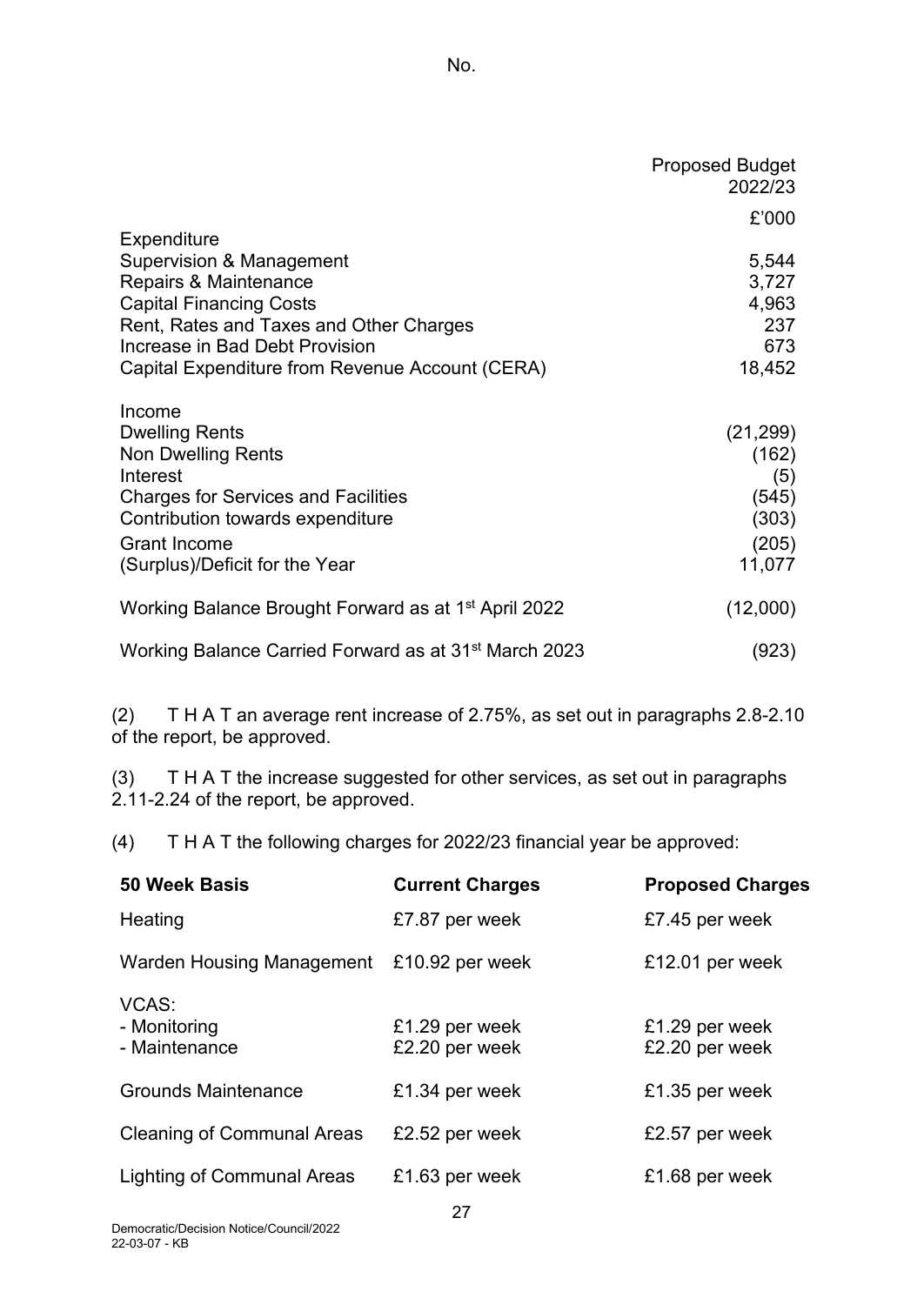| <b>Laundry Facilities</b> | £0.48 per week    | £0.38 per week                                                                         |
|---------------------------|-------------------|----------------------------------------------------------------------------------------|
| <b>Window Cleaning</b>    | £0.17 per week    | £0.18 per week                                                                         |
| Lift Maintenance          | £1.07 per week    | £0.53 per week                                                                         |
| Door Entry                | £0.44 per week    | £0.25 per week                                                                         |
| Intercom                  | £0.92 per week    | £0.84 per week                                                                         |
| <b>CCTV</b>               | £0.92 per week    | £0.94 per week                                                                         |
| Sewerage Treatment Plants | £374.73 per annum | Based on the Rateable<br>Value (RV) from the<br><b>Welsh Water Schedule</b><br>2022/23 |
| <b>Cesspool Emptying</b>  | £362.00 per annum | Based on the Rateable<br>Value (RV) from the<br><b>Welsh Water Schedule</b><br>2022/23 |

(5) T H A T all changes to rents and service charges be implemented from 1<sup>st</sup> April 2022, with the first week of April being a non-chargeable rent week and that increase notices be sent to tenants 28 days in advance of the new charges coming into effect.

#### Reason for decisions

(1-5) In order that charges are approved, new rent levels are set within the specified Welsh Government guidelines and to meet the tenant notification deadline as required by statute.

906 TREASURY MANAGEMENT AND INVESTMENT STRATEGY 2022/23 AND UPDATE FOR 2021/22 (REF) –

The interim report provided an update on the Council's Treasury Management operations for the period 1<sup>st</sup> April to 31<sup>st</sup> December, 2021. All activities were in accordance with the Council's approved strategy on Treasury Management. Details of monies borrowed and repaid and those invested were outlined in the report.

The report presented the proposed 2022/23 Treasury Management and Investment Strategy at Appendix 1 to the report.

The Council ensured that the Prudential Code was complied with, which had been developed by CIPFA as a professional code of practice. To demonstrate the Council had fulfilled these objectives, the Code set out prudential indicators that should be used and the factors that must be taken into account. These were shown in Appendix 1 to the report as part of the Strategy.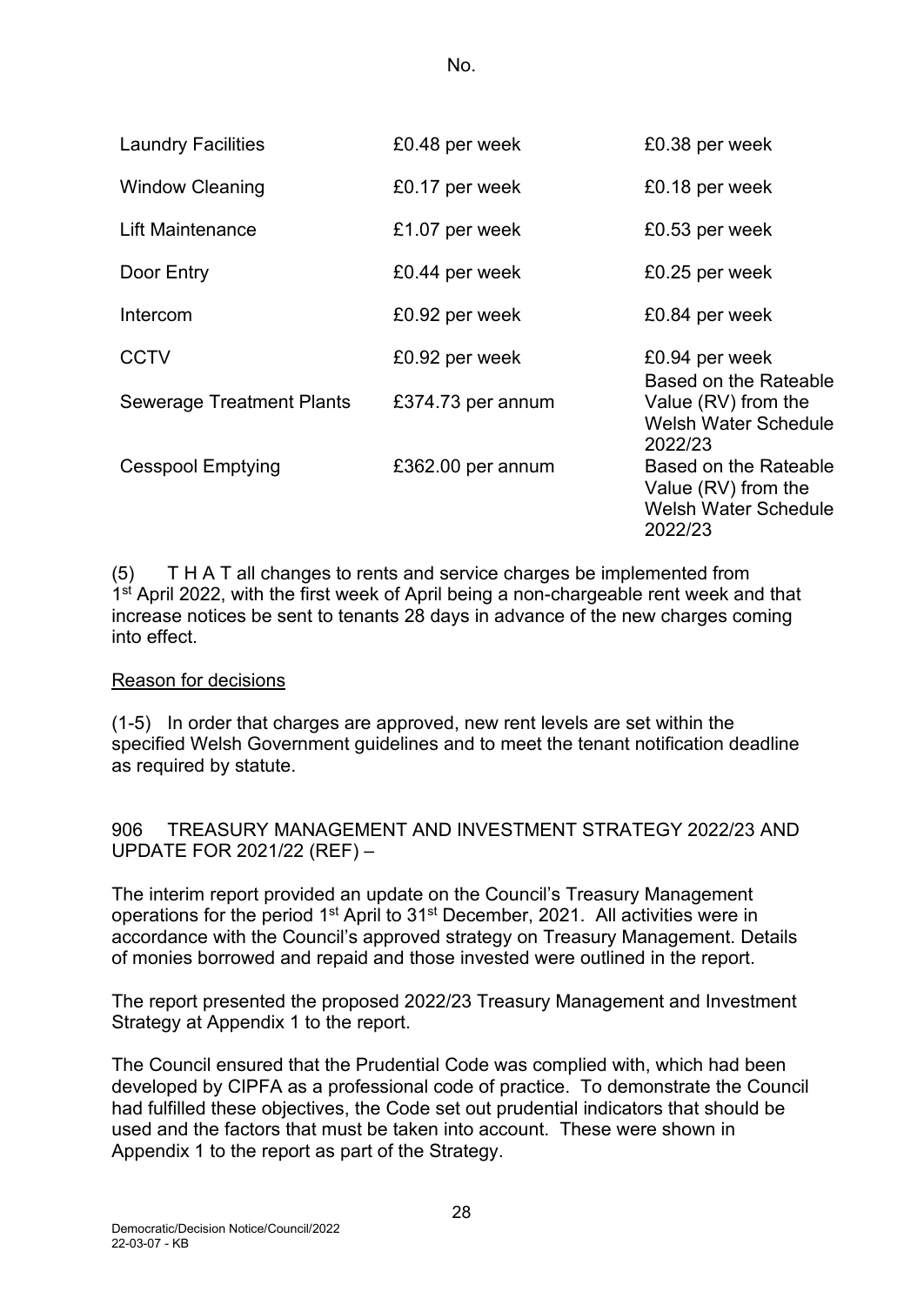The Council also had a legal requirement to comply with the Welsh Government Guidance on Investments and had taken this into consideration when developing the Strategy.

Capital expenditure when financed by long term debt incurred two elements of cost, interest on and repayment of the principal sum borrowed. The resources the Council must put aside in each year to repay the principal sum borrowed were known as Minimum Revenue Provision (MRP) and the Council's policy for calculation was detailed in the report.

The Treasury Management Policy Statement for 2022/23 was attached at Appendix 2 to the report.

The Council would formally adopt the new CIPFA 2021 edition of The Prudential Code published in December 2021 together with the Treasury Management in the Public Services Code of Practice and Cross-Sectoral Guidance Notes.

## RESOLVED -

(1) T H A T the Treasury Management interim report for the period  $1<sup>st</sup>$  April to  $31<sup>st</sup>$ December 2021 be endorsed.

(2) T H A T the policy for making Minimum Revenue Provision in 2022/23 be approved.

(3) T H AT the proposed 2022/23 Treasury Management and Investment Strategy be approved including the following specific resolutions (detailed in Appendix 1):

- The Authorised Limit for External Debt be set at £223.352m for 2021/22, £241.693m for 2022/23, £274.792m for 2023/24 and £288.151m for 2024/25.
- The Operational Boundary for External Debt be set at £212.948m for 2021/22, £230.785m for 2022/23, £264.384m for 2023/24 and £277.743m for 2024/25.
- The Section 151 Officer be given delegated authority within the total Authorised Limit and Operational Boundary as estimated for individual years to effect movement between the separately agreed limits for borrowing and other long term liabilities.
- An upper limit is set on its fixed interest rate exposures of £148.716m for 2021/22, for 2022/23 of £172.311m, for 2023/24 of £208.615m and for 2024/25 of £230.455m of its net outstanding principal sum on its borrowings / investments.
- An upper limit is set on its variable interest rate exposures of £0 for 2021/22, 2022/23, 2023/24 and 2024/25 of its net outstanding principal sum on its investments.
- An upper limit of £10m for 2021/22, £10m for 2022/23, £10m in 2023/24 and £10m in 2024/25 is set for total principal sums invested for over 364 days.
- The amount of projected borrowing that is fixed rate maturing in each period as a percentage of total projected borrowing that is fixed rate for 2022/23 be set as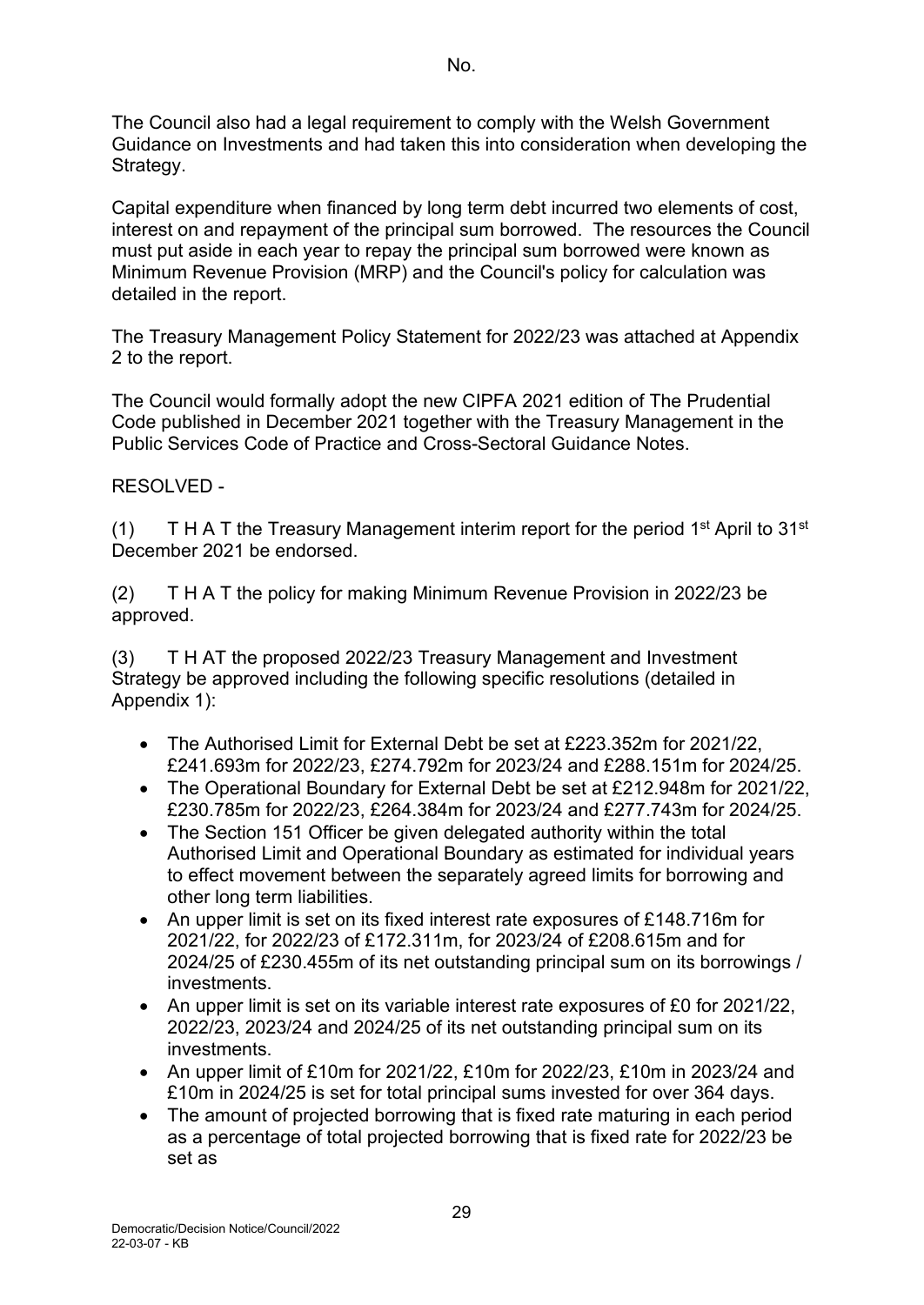|                                | <b>Upper Limit</b> | <b>Lower Limit</b> |
|--------------------------------|--------------------|--------------------|
| Under 12 months                | 20%                | $0\%$              |
| 12 months and within 24 months | 20%                | $0\%$              |
| 24 months and within 5 years   | 30%                | $0\%$              |
| 5 years and within 10 years    | 40%                | $0\%$              |
| 10 years and above             | 100%               | $0\%$              |

- The Prudential Indicators set out in Appendix 1 be approved.
- The Treasury Management Policy set out in Appendix 2 be approved.

(4) T H A T the formal adoption of the new CIPFA 2021 edition of The Prudential Code together with the Treasury Management in the Public Services Code of Practice and Cross-Sectoral Guidance Notes be approved.

#### Reasons for decisions

(1) To present the Treasury Management Interim Report.

(2) To agree the basis of the Minimum Revenue Provision calculation for 2022/23.

(3) The Treasury Management and Annual Investment Strategy is prepared as required by the Local Government Act 2003.

(4) Approval of the adoption of the new CIPFA 2021 edition of The Prudential Code together with the Treasury Management in the Public Services Code of Practice and Cross-Sectoral Guidance Notes is a statutory requirement.

907 DRAFT VALE OF GLAMORGAN COUNCIL ANNUAL DELIVERY PLAN 2022-  $23$  (REF) –

Cabinet had considered the report on 28<sup>th</sup> February, 2022 (Minute. No. C847 refers) and had referred the same to Council for consideration and approval. The report set out how the draft Annual Delivery Plan (Appendix A to the report) had been developed, the outcome of the consultation and the subsequent changes to the Plan. The Annual Delivery Plan for 2022-23 was aligned to the Council's four Well-being Objectives.

The Plan detailed the activities that would be undertaken in 2022-23 to deliver the Well-being Objectives. The actions in the ADP would also contribute to six crosscutting themes; Project Zero, hardship, care and support, transformation, infrastructure and community capacity. The commitments within the Annual Delivery Plan would be reflected in Annual Service Plans together with service improvement targets which would detail how different Council services would contribute to the delivery of the four Well-being Objectives.

RESOLVED – T H A T the Draft Vale of Glamorgan Annual Delivery Plan for 2022/23, as set out in Cabinet Minute No. C847, 28<sup>th</sup> February, 2022 be approved.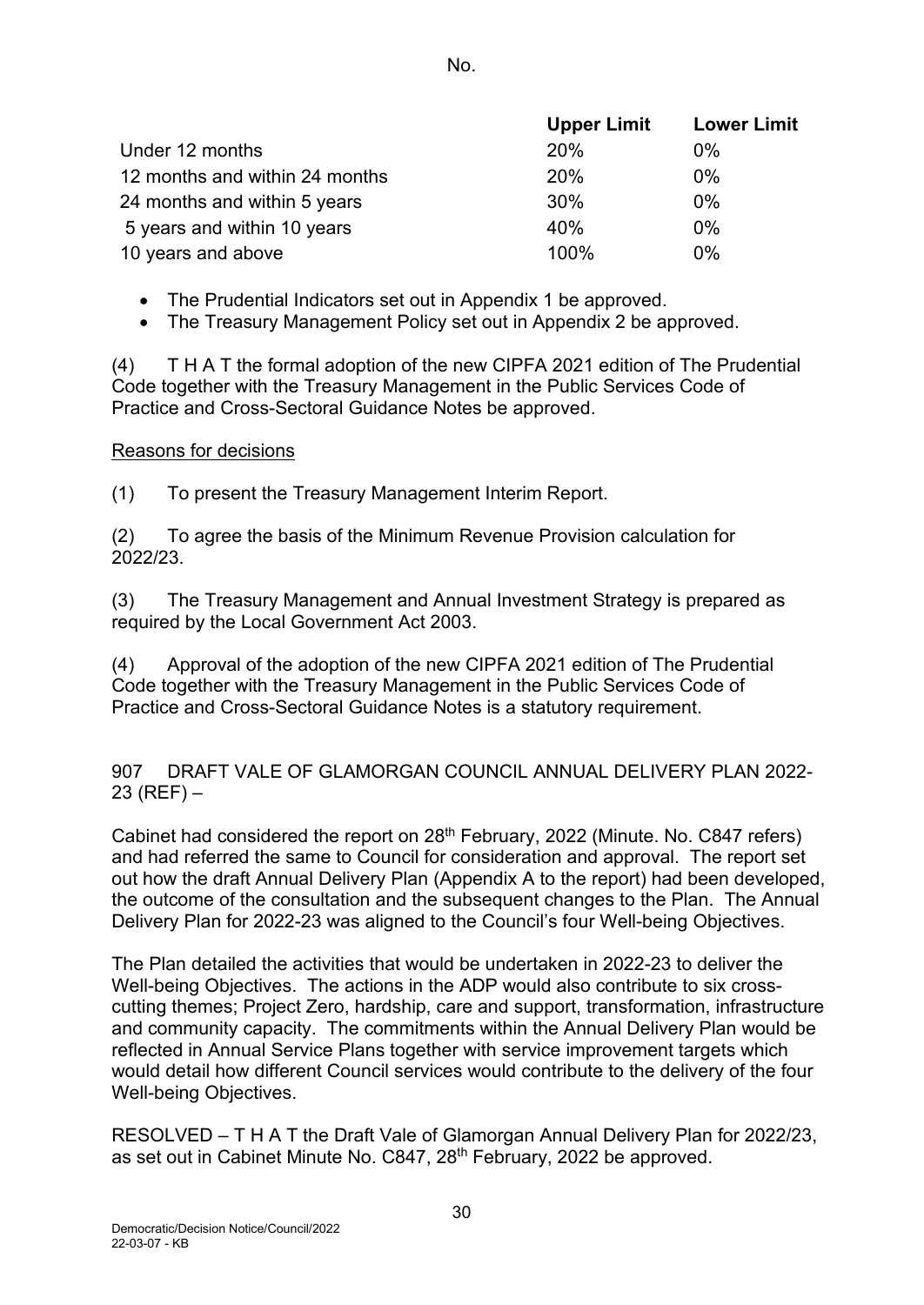#### Reason for decision

Having regard to the contents of the report and discussions at the meeting.

## 908 HOUSING REVENUE ACCOUNT BUSINESS PLAN (REF) –

The report set out the Council's 30-year business plan for housing in support of the Council's continued Major Repairs Allowance (MRA) investment from Welsh Government (WG). WG required all Local Authorities with retained housing stock, to submit a fit for purpose annual Housing Business Plan, incorporating a detailed financial forecast in the form of a 30-year financial model. The Business Plan incorporated a forward statement from the Leader of the Council and the Cabinet Member for Housing and Building Services, reflecting the work being undertaken during the pandemic and to continue to develop sustainable communities and deliver key services.

RESOLVED - T H A T the Housing Revenue Business Plan attached to the report to Cabinet on 28th February 2022 Min no C851 be approved.

#### Reason for decision

To enable the submission of the above Plan to Welsh Government by the required deadline of 31<sup>st</sup> March, 2022.

#### 909 CARDIFF AND VALE OF GLAMORGAN POPULATION NEEDS ASSESSMENT 2022 (REF) –

This was the final report for the second Population Needs Assessment (PNA) for Cardiff and the Vale of Glamorgan, following the first published in 2017. The PNA should be read alongside the complementary Well-being Assessments for Cardiff and the Vale of Glamorgan to gain a comprehensive understanding of the region.

The PNA was undertaken between May 2021 and March 2022 and provided an update of the 2017 report. Existing data and reports were used to inform the assessment, alongside dedicated engagement work in the form of surveys (for the public, children and young people, people in HMP Cardiff and professionals / providers) as well as focus groups.

A draft PNA had been considered by Healthy Living and Social Care Scrutiny Committee in January 2022.

Improvements in care and support services had been made across all population groups since the 2017 Population Needs Assessment, despite the challenges of COVID-19. COVID-19 had had a number of impacts, including increasing demand for services, especially mental health, and changing models of delivery for many services.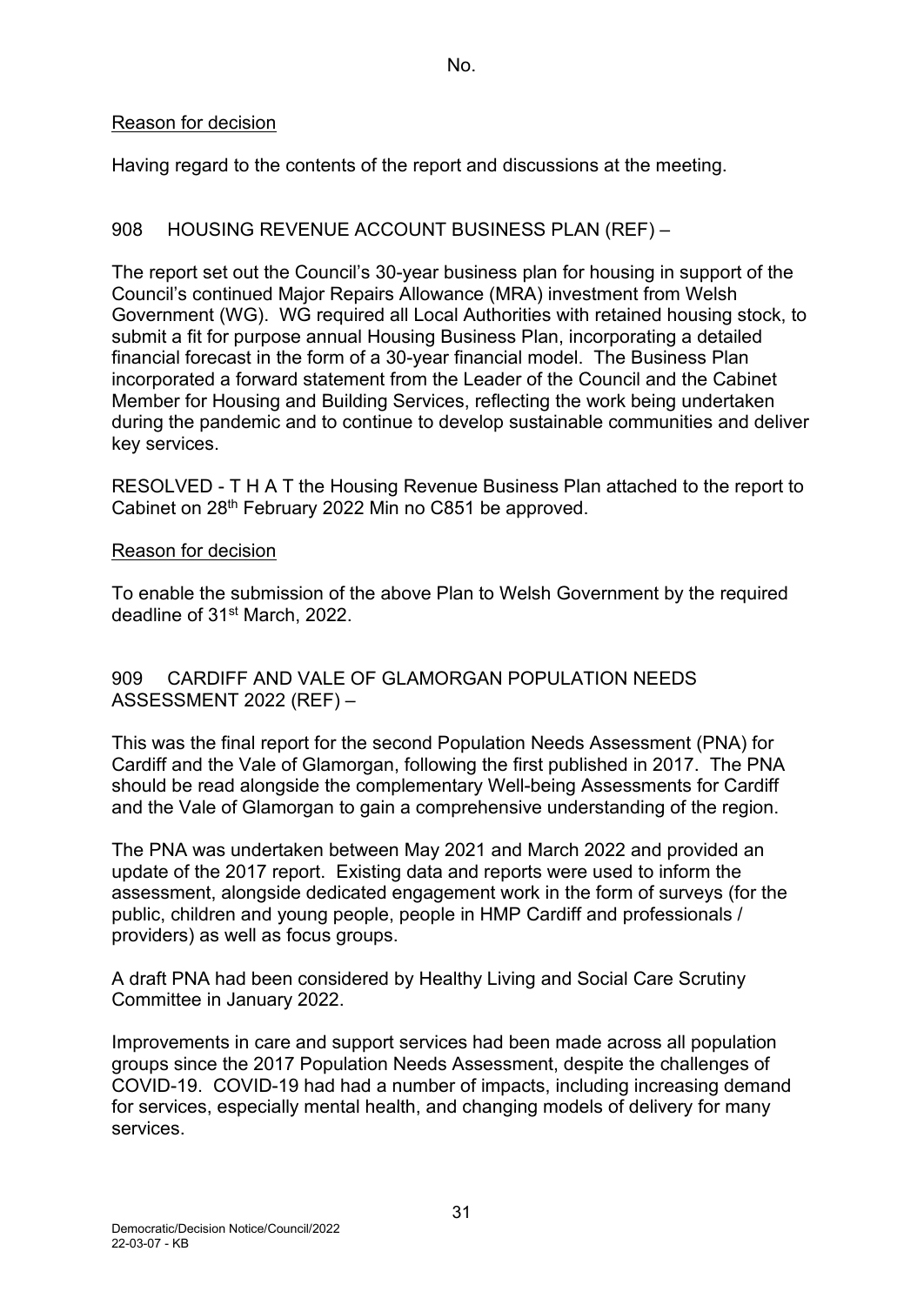RESOLVED – T H A T the Cardiff and the Vale of Glamorgan Population Needs Assessment 2022 as reported to Cabinet on 28<sup>th</sup> February 2022 Min no C857 be approved.

### Reason for decision

To meet the requirements of the statutory framework under which the Population Needs Assessment was produced.

910 NATIONAL COLLABORATIVE ARRANGEMENTS FOR WELSH (VALE OF GLAMORGAN) ADOPTION AND FOSTERING SERVICES – NATIONAL ADOPTION SERVICES FOR WALES AND FOSTER WALES – ENHANCING GOVERNANCE, LEADERSHIP AND ENABLING (REF) –

Council was updated on the proposals for developing the governance for the National Adoption Service for Wales as it assumed responsibility for Foster Wales and to achieve agreement to signing the Joint Committee Agreement for the proposed Joint Committee.

## RESOLVED –

(1) T H A T the entering into an Agreement ("the Agreement") (appended at Appendix 3 to the report) for the establishment of a Joint Committee for the National Adoption Service for Wales ("NAS") as it assumed responsibility for Foster Wales be agreed.

(2) T H A T the Cabinet Member with portfolio responsibility for Social Care and Health be the Council's nominated representative as a voting member of the Joint **Committee** 

(3) T H AT Delegated Authority be granted to the Monitoring Officer/Head of Legal and Democratic Services to enter into the Agreement on behalf of the Council.

### Reason for decisions

(1&3) Having regard to the proposals of Cabinet and Appendix 3 to the report to Cabinet on 28<sup>th</sup> February.2022 Minute no C858.

911 NON-DOMESTIC RATES – RETAIL, HOSPITALITY AND LEISURE RATES RELIEF (REF) –

Cabinet, on 28<sup>th</sup> February, 2022, had considered the report, the purpose of which was to confirm adoption of a Retail, Hospitality and Leisure Rates Relief Scheme for 2022/2023 in respect of qualifying business premises within the Vale of Glamorgan area under discretionary relief powers in accordance with section 47 of the Local Government Finance Act 1988.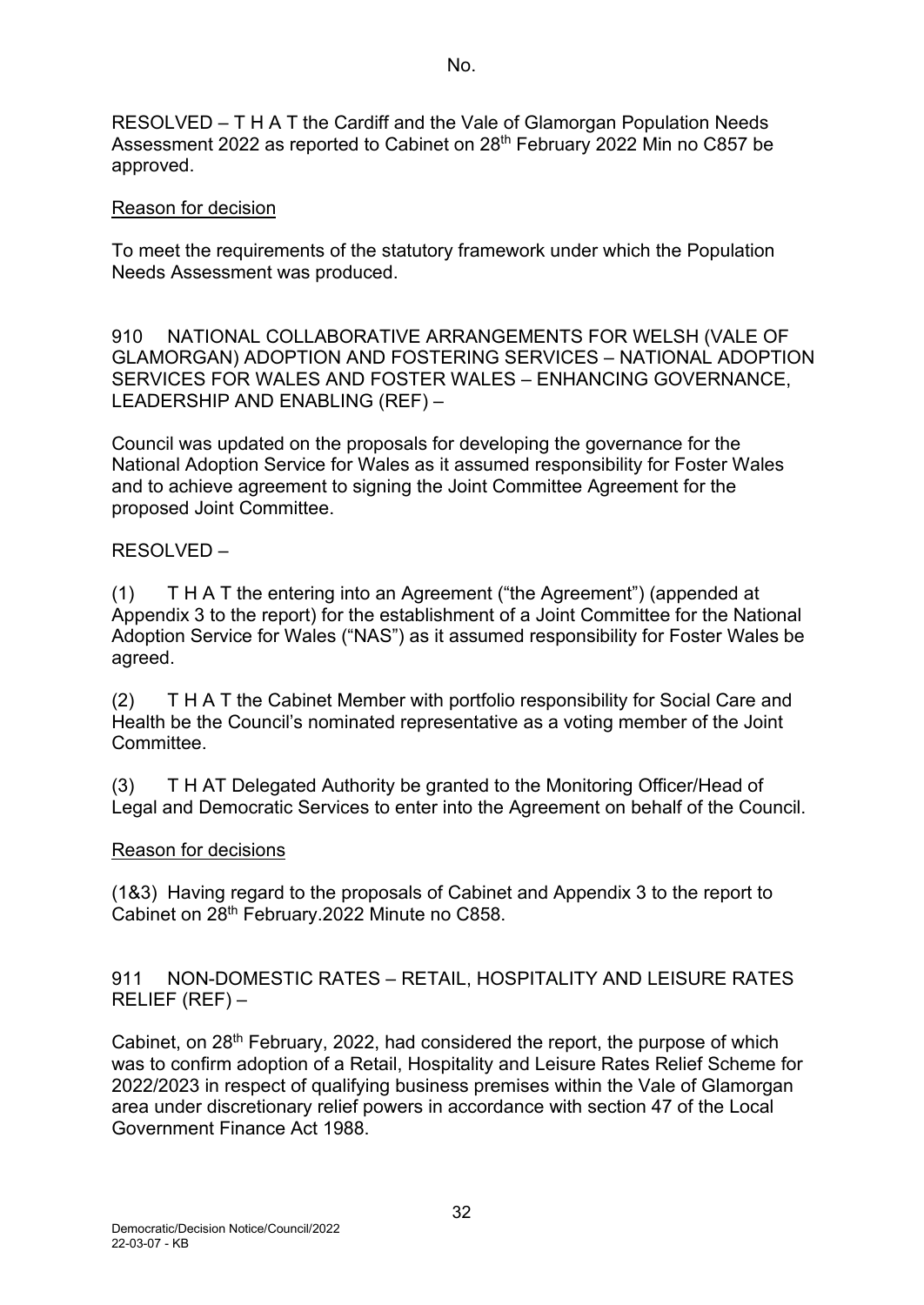The report brought to the attention of Cabinet the Council's discretionary powers to award non-domestic rates relief to businesses within the Council's area under Section 47 of the Local Government Finance Act 1988. The report also drew attention to the proposed funding that would be provided by Welsh Government in order to support businesses in the retail, hospitality and leisure sectors throughout the Council's area.

The report proposed the adoption of a Retail, Hospitality and Leisure Rates Relief Scheme for 2022-23 in accordance with the provisions contained in Section 47 of the Local Government Finance Act 1988.

# RESOLVED –

(1) T H A T the Retail, Hospitality and Leisure Rates Relief Scheme for 2022-23, as contained in the report to Cabinet on 28<sup>th</sup> February 2022 Minute no C860, in accordance with the provisions contained in Section 47 of the Local Government Finance Act 1988 be adopted.

(2) T H A T award relief to all qualifying businesses as in accordance with the Non-domestic Rates Retail, Hospitality and Leisure Rates Relief Guidance issued by the Welsh Government attached at Appendix A to the report to Cabinet on 28<sup>th</sup> February 2022 Minute no C860 be agreed.

(3) T H A T award entitlement to eligible businesses following receipt of a valid application form be agreed.

### Reason for decisions

(1-3) To enable a scheme to be adopted using discretionary relief powers under Section 47 of the Local Government Finance Act 1988 for the provision of Retail, Hospitality and Leisure Rates Relief for qualifying business premises within the Vale of Glamorgan area.

NB. Although there was no dissent, and the motion was agreed, Councillor Cave highlighted that she abstained from the vote.

# 912 TO SET THE COUNCIL TAX 2022-23 –

The Leader referred to the amended Council Tax resolution that had been emailed to Members prior to the meeting with it being

### RESOLVED –

(1) T H A T it be noted that at its meeting on  $6<sup>th</sup>$  December 2021, Cabinet (the Executive) calculated the following amounts for the year 2022/23 in accordance with regulations made under Section 33(5) of the Local Government Finance Act 1992:-

(a) 61,978 being the amount calculated by Cabinet (the Executive) in accordance with regulation 3 of the Local Authorities (Calculation of Council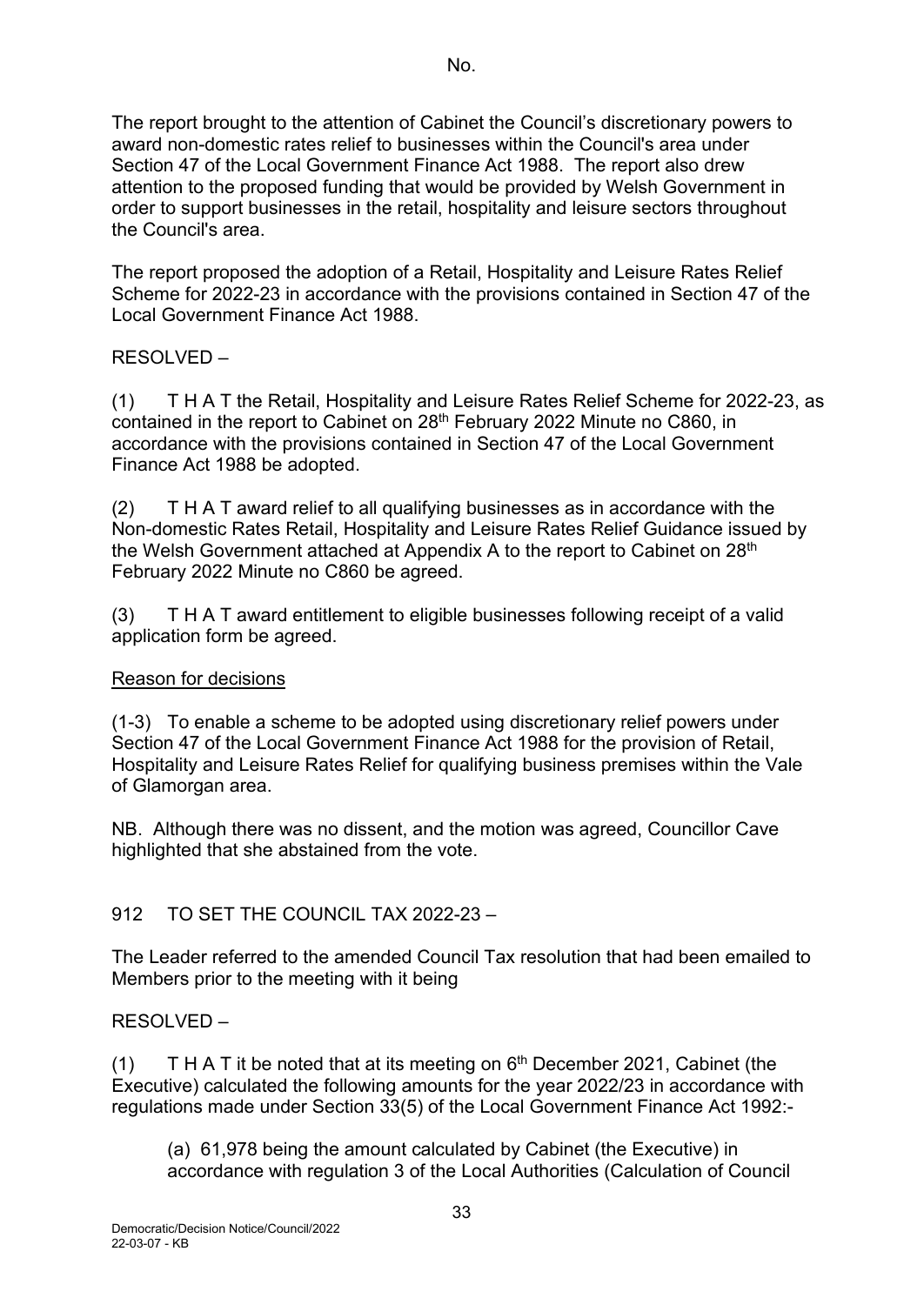Tax Base) (Wales) Regulations 1995, as amended, as its council tax base for the year.

#### (b) Part of the Council's area

| <b>Barry</b>                         | 20,845 |
|--------------------------------------|--------|
| Colwinston                           | 373    |
| Cowbridge with Llanblethian          | 2,788  |
| Dinas Powys                          | 4,027  |
| Ewenny                               | 448    |
| Llancarfan                           | 479    |
| Llandough                            | 957    |
| Llandow                              | 432    |
| Llanfair                             | 382    |
| Llangan                              | 464    |
| Llanmaes                             | 252    |
| Llantwit Major                       | 4,317  |
| Michaelston                          | 229    |
| Penarth                              | 11,648 |
| Pendoylan                            | 356    |
| Penllyn                              | 1,062  |
| Peterston-Super-Ely                  | 551    |
| St. Athan                            | 1,524  |
| St. Brides Major                     | 1,418  |
| St. Donats                           | 210    |
| St. Georges and St. Brides-Super-Ely | 236    |
| <b>St. Nicholas and Bonvilston</b>   | 726    |
| <b>Sully and Lavernock</b>           | 2,591  |
| <b>Welsh St. Donats</b>              | 321    |
| Wenvoe                               | 1,569  |
| Wick                                 | 541    |

The Council Tax base for Rhoose is 3,232.

being the amounts calculated by Cabinet (the Executive), in accordance with regulation 6 of the Regulations, as amended, as the amounts of its council tax base for the year for dwellings in those parts of its area to which one or more special items relate.

(2) T H A T the following amounts be now calculated by the Council for the year 2022/23 in accordance with Sections 32 to 36 of the Local Government Finance Act 1992: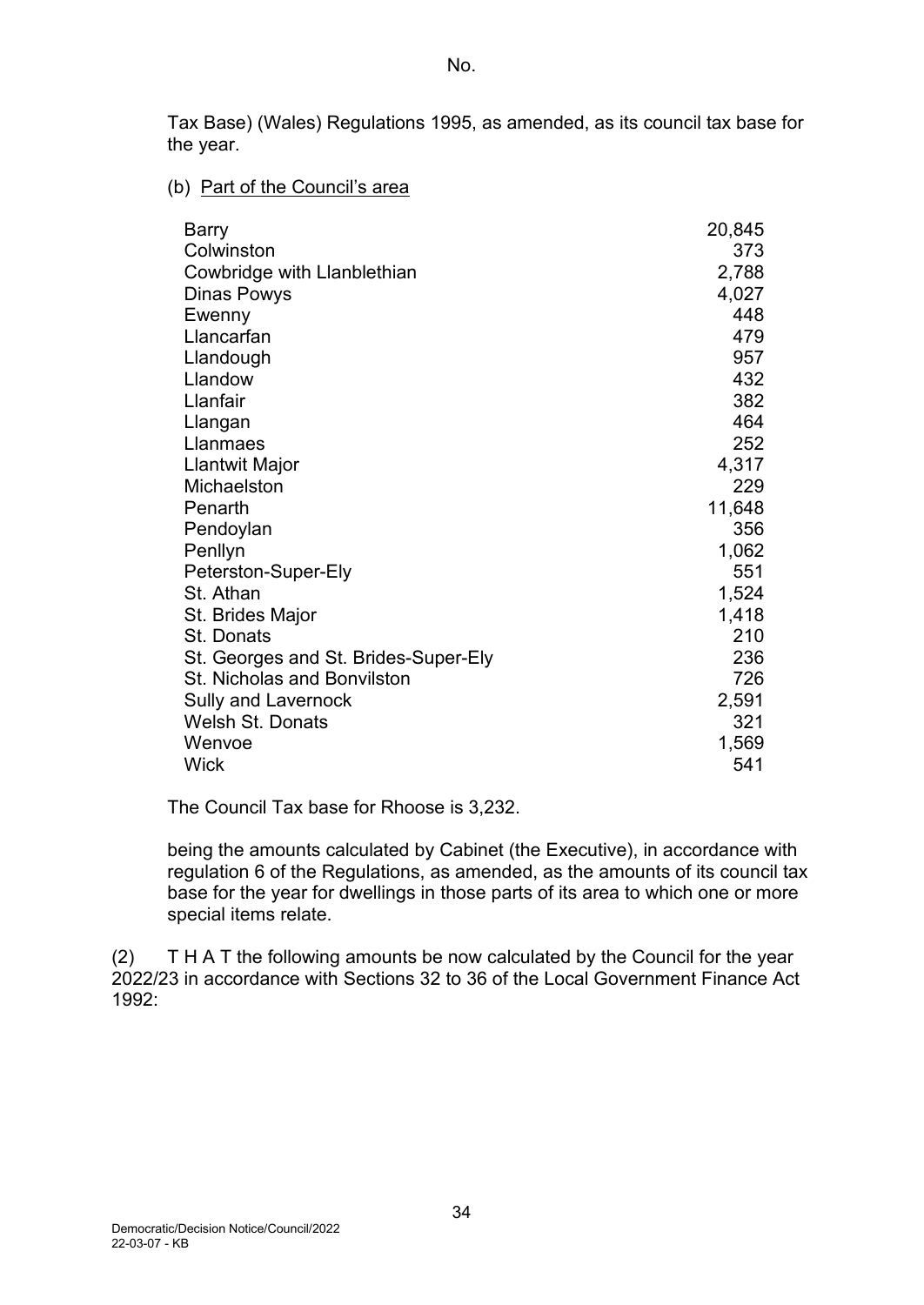| (a) | Aggregate of the amounts which the Council estimates<br>for the items set out in Section 32 (2) (a) to (d) and (2A)<br>of the Act (including Town / Community Council<br>Precepts totalling £3,270,081)                                                                                                                    | £410,130,189 |
|-----|----------------------------------------------------------------------------------------------------------------------------------------------------------------------------------------------------------------------------------------------------------------------------------------------------------------------------|--------------|
| (b) | Aggregate of the amounts which the Council estimates<br>for the items set out in Section 32 $(3)$ $(a)$ , $(aa)$ and $(c)$ ,<br>and (3A) of the Act                                                                                                                                                                        | £134,596,000 |
| (c) | Amount by which the aggregate at $(2)(a)$ above<br>exceeds the aggregate at (2)(b) above, calculated by<br>the Council, in accordance with Section 32(4) of the Act,<br>as its budget requirement for the year.                                                                                                            | £275,538,189 |
| (d) | Aggregate of the sums which the Council estimates will<br>be payable for the year into its Council Fund in respect<br>of redistributed non-domestic rates, revenue support<br>grant, its council tax reduction scheme, additional grant<br>or special grant less certain Discretionary Non-Domestic<br><b>Rate Reliefs</b> | £185,725,128 |
| (e) | The amount at $(2)(c)$ above less the amount at $(2)(d)$<br>above, all divided by the amount at (1)(a) above,<br>calculated by the Council, in accordance with Section<br>33(1) of the Act as the basic amount of its council tax<br>for the year.                                                                         | £1,449.11    |
| (f) | Aggregate amount of all special items referred to in<br>Section 34(1) of the Act.                                                                                                                                                                                                                                          | £3,270,081   |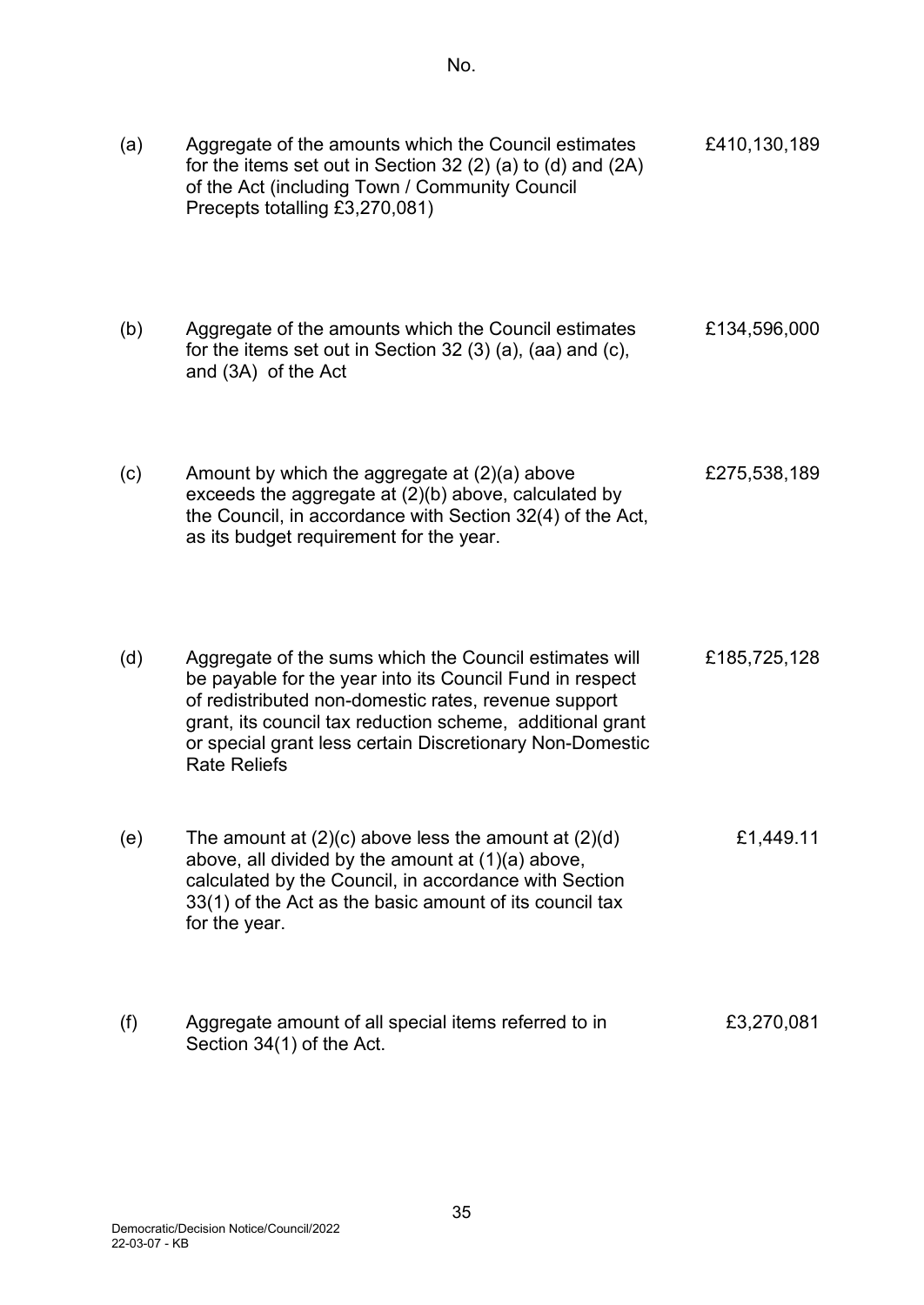(g) Amount at (2)(e) above less the result given by dividing the amount at  $(2)(f)$  above by the amount at  $(1)(a)$ above, calculated by the Council, in accordance with Section 34(2) of the Act, as the basic amount of its council tax for the year for dwellings in those parts of its area to which no special item relates.

#### (h) Part of the Council's area **£**

| Barry                                | 1,455.95 |
|--------------------------------------|----------|
| Colwinston                           | 1,436.83 |
| Cowbridge with Llanblethian          | 1,474.66 |
| Dinas Powys                          | 1,427.12 |
| Ewenny                               | 1,445.85 |
| Llancarfan                           | 1,422.13 |
| Llandough                            | 1,439.14 |
| Llandow                              | 1,419.50 |
| Llanfair                             | 1,408.41 |
| Llangan                              | 1,419.57 |
| Llanmaes                             | 1,444.87 |
| Llantwit Major                       | 1,455.55 |
| Michaelston                          | 1,425.23 |
| Penarth                              | 1,478.88 |
| Pendoylan                            | 1,417.85 |
| Penllyn                              | 1,408.47 |
| Peterston-Super-Ely                  | 1,438.09 |
| St. Athan                            | 1,428.92 |
| St. Brides Major                     | 1,414.33 |
| <b>St. Donats</b>                    | 1,415.80 |
| St. Georges and St. Brides-Super-Ely | 1,420.33 |
| <b>St. Nicholas and Bonvilston</b>   | 1,472.34 |
| <b>Sully and Lavernock</b>           | 1,434.71 |
| Welsh St. Donats                     | 1,418.16 |
| Wenvoe                               | 1,420.44 |
| Wick                                 | 1,407.44 |
|                                      |          |

being the amounts given by adding to the amount at (2)(g) above the amounts of the special item or items relating to dwellings in those parts of the Council's area mentioned above divided in each case by the amount at (1)(b) above, calculated by the Council, in accordance with Section 34 (3) of the Act, as the basic amounts of its council tax for the year for dwellings in those parts of its area to which one or more special items relate.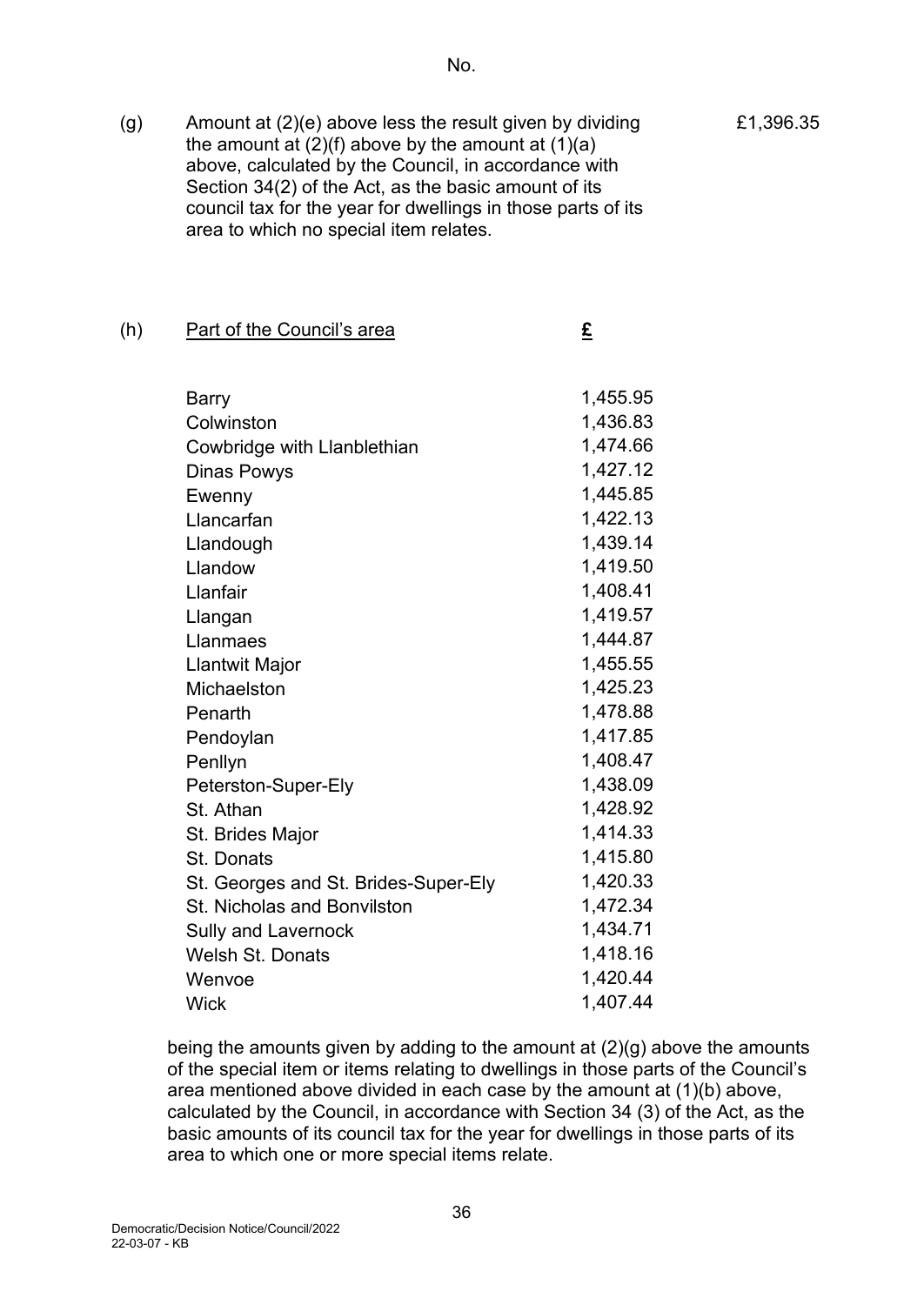| w<br>× | I<br>۰. |
|--------|---------|
|--------|---------|

(i) Part of the Council's Area Valuation Bands

|                                    | £ | A      | $\mathsf B$ | $\mathsf{C}$ | D        | E        | F        | G        | H        |          |
|------------------------------------|---|--------|-------------|--------------|----------|----------|----------|----------|----------|----------|
| Barry                              |   | 970.63 | 1,132.41    | 1,294.18     | 1,455.95 | 1,779.49 | 2,103.04 | 2,426.58 | 2,911.90 | 3,397.22 |
| Colwinston                         |   | 957.89 | 1,117.53    | 1,277.18     | 1,436.83 | 1,756.13 | 2,075.42 | 2,394.72 | 2,873.66 | 3,352.60 |
| Cowbridge with Llanblethian        |   | 983.11 | 1,146.96    | 1,310.81     | 1,474.66 | 1,802.36 | 2,130.06 | 2,457.77 | 2,949.32 | 3,440.87 |
| Dinas Powys                        |   | 951.41 | 1,109.98    | 1,268.55     | 1,427.12 | 1,744.26 | 2,061.40 | 2,378.53 | 2,854.24 | 3,329.95 |
| Ewenny                             |   | 963.90 | 1,124.55    | 1,285.20     | 1,445.85 | 1,767.15 | 2,088.45 | 2,409.75 | 2,891.70 | 3,373.65 |
| Llancarfan                         |   | 948.09 | 1,106.10    | 1,264.12     | 1,422.13 | 1,738.16 | 2,054.19 | 2,370.22 | 2,844.26 | 3,318.30 |
| Llandough                          |   | 959.43 | 1,119.33    | 1,279.24     | 1,439.14 | 1,758.95 | 2,078.76 | 2,398.57 | 2,878.28 | 3,357.99 |
| Llandow                            |   | 946.33 | 1,104.06    | 1,261.78     | 1,419.50 | 1,734.94 | 2,050.39 | 2,365.83 | 2,839.00 | 3,312.17 |
| Llanfair                           |   | 938.94 | 1,095.43    | 1,251.92     | 1,408.41 | 1,721.39 | 2,034.37 | 2,347.35 | 2,816.82 | 3,286.29 |
| Llangan                            |   | 946.38 | 1,104.11    | 1,261.84     | 1,419.57 | 1,735.03 | 2,050.49 | 2,365.95 | 2,839.14 | 3,312.33 |
| Llanmaes                           |   | 963.25 | 1,123.79    | 1,284.33     | 1,444.87 | 1,765.95 | 2,087.03 | 2,408.12 | 2,889.74 | 3,371.36 |
| Llantwit Major                     |   | 970.37 | 1,132.09    | 1,293.82     | 1,455.55 | 1,779.01 | 2,102.46 | 2,425.92 | 2,911.10 | 3,396.28 |
| Michaelston                        |   | 950.15 | 1,108.51    | 1,266.87     | 1,425.23 | 1,741.95 | 2,058.67 | 2,375.38 | 2,850.46 | 3,325.54 |
| Penarth                            |   | 985.92 | 1,150.24    | 1,314.56     | 1,478.88 | 1,807.52 | 2,136.16 | 2,464.80 | 2,957.76 | 3,450.72 |
| Pendoylan                          |   | 945.23 | 1,102.77    | 1,260.31     | 1,417.85 | 1,732.93 | 2,048.01 | 2,363.08 | 2,835.70 | 3,308.32 |
| Penllyn                            |   | 938.98 | 1,095.48    | 1,251.97     | 1,408.47 | 1,721.46 | 2,034.46 | 2,347.45 | 2,816.94 | 3,286.43 |
| Peterston-Super-Ely                |   | 958.73 | 1,118.51    | 1,278.30     | 1,438.09 | 1,757.67 | 2,077.24 | 2,396.82 | 2,876.18 | 3,355.54 |
| Rhoose                             |   | 930.90 | 1,086.05    | 1,241.20     | 1,396.35 | 1,706.65 | 2,016.95 | 2,327.25 | 2,792.70 | 3,258.15 |
| St.Athan                           |   | 952.61 | 1,111.38    | 1,270.15     | 1,428.92 | 1,746.46 | 2,064.00 | 2,381.53 | 2,857.84 | 3,334.15 |
| St.Brides Major                    |   | 942.89 | 1,100.03    | 1,257.18     | 1,414.33 | 1,728.63 | 2,042.92 | 2,357.22 | 2,828.66 | 3,300.10 |
| <b>St.Donats</b>                   |   | 943.87 | 1,101.18    | 1,258.49     | 1,415.80 | 1,730.42 | 2,045.04 | 2,359.67 | 2,831.60 | 3,303.53 |
| St. Georges & St. Brides-Super-Ely |   | 946.89 | 1,104.70    | 1,262.52     | 1,420.33 | 1,735.96 | 2,051.59 | 2,367.22 | 2,840.66 | 3,314.10 |
| St.Nicholas and Bonvilston         |   | 981.56 | 1,145.15    | 1,308.75     | 1,472.34 | 1,799.53 | 2,126.71 | 2,453.90 | 2,944.68 | 3,435.46 |
| Sully and Lavernock                |   | 956.47 | 1,115.89    | 1,275.30     | 1,434.71 | 1,753.53 | 2,072.36 | 2,391.18 | 2,869.42 | 3,347.66 |
| <b>Welsh St.Donats</b>             |   | 945.44 | 1,103.01    | 1,260.59     | 1,418.16 | 1,733.31 | 2,048.45 | 2,363.60 | 2,836.32 | 3,309.04 |
| Wenvoe                             |   | 946.96 | 1,104.79    | 1,262.61     | 1,420.44 | 1,736.09 | 2,051.75 | 2,367.40 | 2,840.88 | 3,314.36 |
| <b>Wick</b>                        |   | 938.29 | 1,094.68    | 1,251.06     | 1,407.44 | 1,720.20 | 2,032.97 | 2,345.73 | 2,814.88 | 3,284.03 |

being the amounts given by multiplying the amounts at (2)(g) and (2)(h) above by the number which, in the proportion set out in Section 5 (1/1A) of the Act, is applicable to dwellings listed in a particular valuation band divided by the number which in that proportion is applicable to dwellings listed in valuation band D, calculated by the Council, in accordance with Section 36 (1) of the Act, as the amounts to be taken into account for the year in respect of categories of dwellings listed in different valuation bands.

(3) That it be noted that for the year 2 the Police and Crime Commissioner for South Wales has stated the following amounts in precepts issued to the Council in accordance with Section 40 of the Local Government Finance Act 1992, for each of the categories of dwellings shown below:-

|        |        |                            | Valuation Bands |        |        |        |        |        |
|--------|--------|----------------------------|-----------------|--------|--------|--------|--------|--------|
|        |        |                            |                 | -      |        |        |        |        |
| 201.41 | 234.97 | 268.54<br>$h_{\mathbf{A}}$ | ∩∩י<br>JUZ.I    | 369.25 | 436.38 | 503.52 | 604.22 | 704.92 |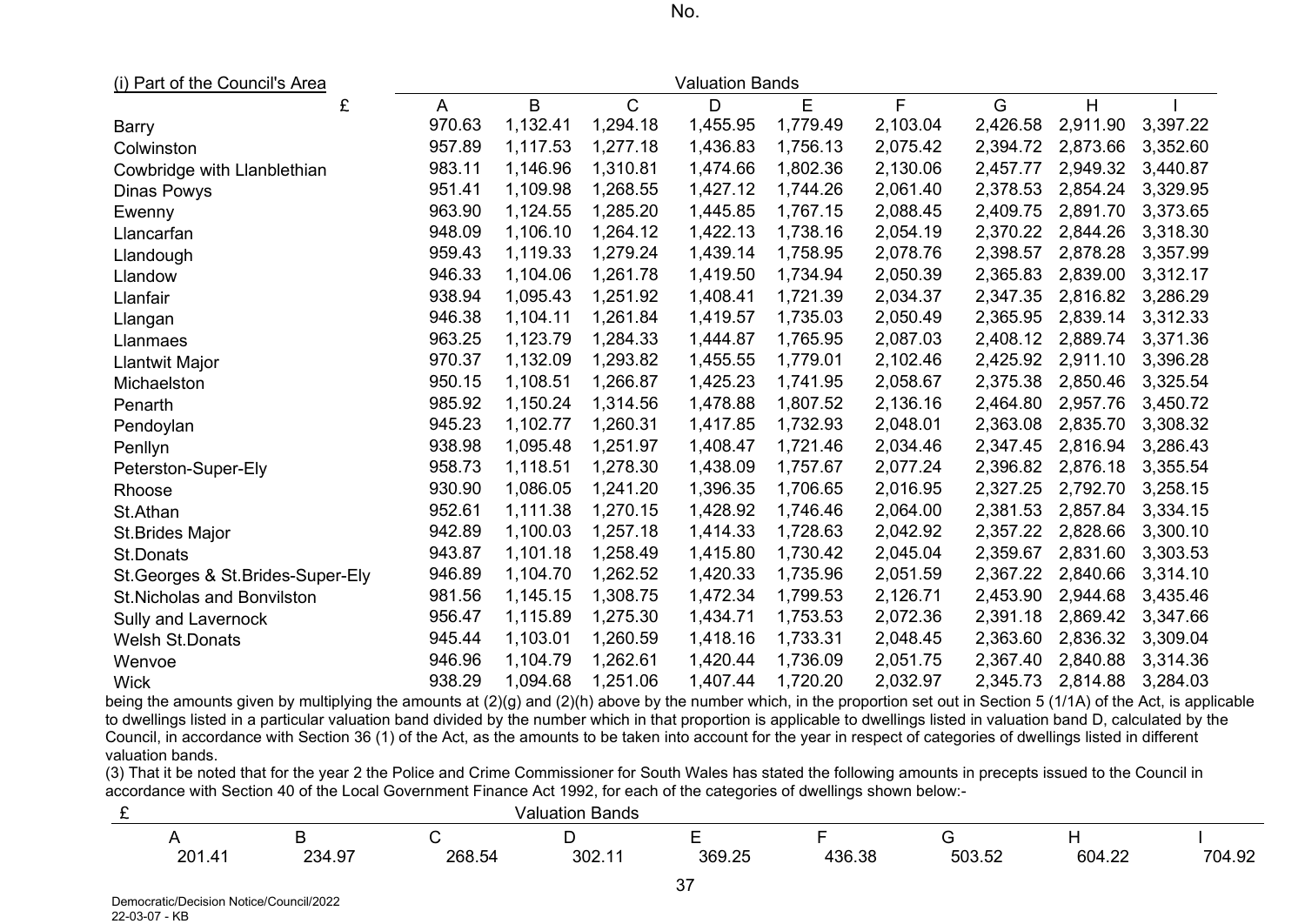(4) T H A T, having calculated the aggregate in each case of the amounts at (2)(i) and (3) above , The Vale of Glamorgan County Borough Council , in accordance with Section 30 (2) of the Local Government Finance Act 1992, hereby sets the following amounts as the amounts of Council Tax for the year 2022/23.

| Part of the Council's Area<br><b>Valuation Bands</b> |   |          |          |              |  |          |          |          |  |          |          |          |
|------------------------------------------------------|---|----------|----------|--------------|--|----------|----------|----------|--|----------|----------|----------|
|                                                      | £ | A        | B        | $\mathsf{C}$ |  | D        | E        | F.       |  | G        | H        |          |
| <b>Barry</b>                                         |   | 1,172.04 | 1,367.38 | 1,562.72     |  | 1,758.06 | 2,148.74 | 2,539.42 |  | 2,930.10 | 3,516.12 | 4,102.14 |
| Colwinston                                           |   | 1,159.30 | 1,352.50 | 1,545.72     |  | 1,738.94 | 2,125.38 | 2,511.80 |  | 2,898.24 | 3,477.88 | 4,057.52 |
| Cowbridge with Llanblethian                          |   | 1,184.52 | 1,381.93 | 1,579.35     |  | 1,776.77 | 2,171.61 | 2,566.44 |  | 2,961.29 | 3,553.54 | 4,145.79 |
| Dinas Powys                                          |   | 1,152.82 | 1,344.95 | 1,537.09     |  | 1,729.23 | 2,113.51 | 2,497.78 |  | 2,882.05 | 3,458.46 | 4,034.87 |
| Ewenny                                               |   | 1,165.31 | 1,359.52 | 1,553.74     |  | 1,747.96 | 2,136.40 | 2,524.83 |  | 2,913.27 | 3,495.92 | 4,078.57 |
| Llancarfan                                           |   | 1,149.50 | 1,341.07 | 1,532.66     |  | 1,724.24 | 2,107.41 | 2,490.57 |  | 2,873.74 | 3,448.48 | 4,023.22 |
| Llandough                                            |   | 1,160.84 | 1,354.30 | 1,547.78     |  | 1,741.25 | 2,128.20 | 2,515.14 |  | 2,902.09 | 3,482.50 | 4,062.91 |
| Llandow                                              |   | 1,147.74 | 1,339.03 | 1,530.32     |  | 1,721.61 | 2,104.19 | 2,486.77 |  | 2,869.35 | 3,443.22 | 4,017.09 |
| Llanfair                                             |   | 1,140.35 | 1,330.40 | 1,520.46     |  | 1,710.52 | 2,090.64 | 2,470.75 |  | 2,850.87 | 3,421.04 | 3,991.21 |
| Llangan                                              |   | 1,147.79 | 1,339.08 | 1,530.38     |  | 1,721.68 | 2,104.28 | 2,486.87 |  | 2,869.47 | 3,443.36 | 4,017.25 |
| Llanmaes                                             |   | 1,164.66 | 1,358.76 | 1,552.87     |  | 1,746.98 | 2,135.20 | 2,523.41 |  | 2,911.64 | 3,493.96 | 4,076.28 |
| Llantwit Major                                       |   | 1,171.78 | 1,367.06 | 1,562.36     |  | 1,757.66 | 2,148.26 | 2,538.84 |  | 2,929.44 | 3,515.32 | 4,101.20 |
| Michaelston                                          |   | 1,151.56 | 1,343.48 | 1,535.41     |  | 1,727.34 | 2,111.20 | 2,495.05 |  | 2,878.90 | 3,454.68 | 4,030.46 |
| Penarth                                              |   | 1,187.33 | 1,385.21 | 1,583.10     |  | 1,780.99 | 2,176.77 | 2,572.54 |  | 2,968.32 | 3,561.98 | 4,155.64 |
| Pendoylan                                            |   | 1,146.64 | 1,337.74 | 1,528.85     |  | 1,719.96 | 2,102.18 | 2,484.39 |  | 2,866.60 | 3,439.92 | 4,013.24 |
| Penllyn                                              |   | 1,140.39 | 1,330.45 | 1,520.51     |  | 1,710.58 | 2,090.71 | 2,470.84 |  | 2,850.97 | 3,421.16 | 3,991.35 |
| Peterston-Super-Ely                                  |   | 1,160.14 | 1,353.48 | 1,546.84     |  | 1,740.20 | 2,126.92 | 2,513.62 |  | 2,900.34 | 3,480.40 | 4,060.46 |
| Rhoose                                               |   | 1,132.31 | 1,321.02 | 1,509.74     |  | 1,698.46 | 2,075.90 | 2,453.33 |  | 2,830.77 | 3,396.92 | 3,963.07 |
| St.Athan                                             |   | 1,154.02 | 1,346.35 | 1,538.69     |  | 1,731.03 | 2,115.71 | 2,500.38 |  | 2,885.05 | 3,462.06 | 4,039.07 |
| St.Brides Major                                      |   | 1,144.30 | 1,335.00 | 1,525.72     |  | 1,716.44 | 2,097.88 | 2,479.30 |  | 2,860.74 | 3,432.88 | 4,005.02 |
| <b>St.Donats</b>                                     |   | 1,145.28 | 1,336.15 | 1,527.03     |  | 1,717.91 | 2,099.67 | 2,481.42 |  | 2,863.19 | 3,435.82 | 4,008.45 |
| St. Georges & St. Brides-Super-Ely                   |   | 1,148.30 | 1,339.67 | 1,531.06     |  | 1,722.44 | 2,105.21 | 2,487.97 |  | 2,870.74 | 3,444.88 | 4,019.02 |
| <b>St.Nicholas and Bonvilston</b>                    |   | 1,182.97 | 1,380.12 | 1,577.29     |  | 1,774.45 | 2,168.78 | 2,563.09 |  | 2,957.42 | 3,548.90 | 4,140.38 |
| Sully and Lavernock                                  |   | 1,157.88 | 1,350.86 | 1,543.84     |  | 1,736.82 | 2,122.78 | 2,508.74 |  | 2,894.70 | 3,473.64 | 4,052.58 |
| <b>Welsh St.Donats</b>                               |   | 1,146.85 | 1,337.98 | 1,529.13     |  | 1,720.27 | 2,102.56 | 2,484.83 |  | 2,867.12 | 3,440.54 | 4,013.96 |
| Wenvoe                                               |   | 1,148.37 | 1,339.76 | 1,531.15     |  | 1,722.55 | 2,105.34 | 2,488.13 |  | 2,870.92 | 3,445.10 | 4,019.28 |
| <b>Wick</b>                                          |   | 1,139.70 | 1,329.65 | 1,519.60     |  | 1,709.55 | 2,089.45 | 2,469.35 |  | 2,849.25 | 3,419.10 | 3,988.95 |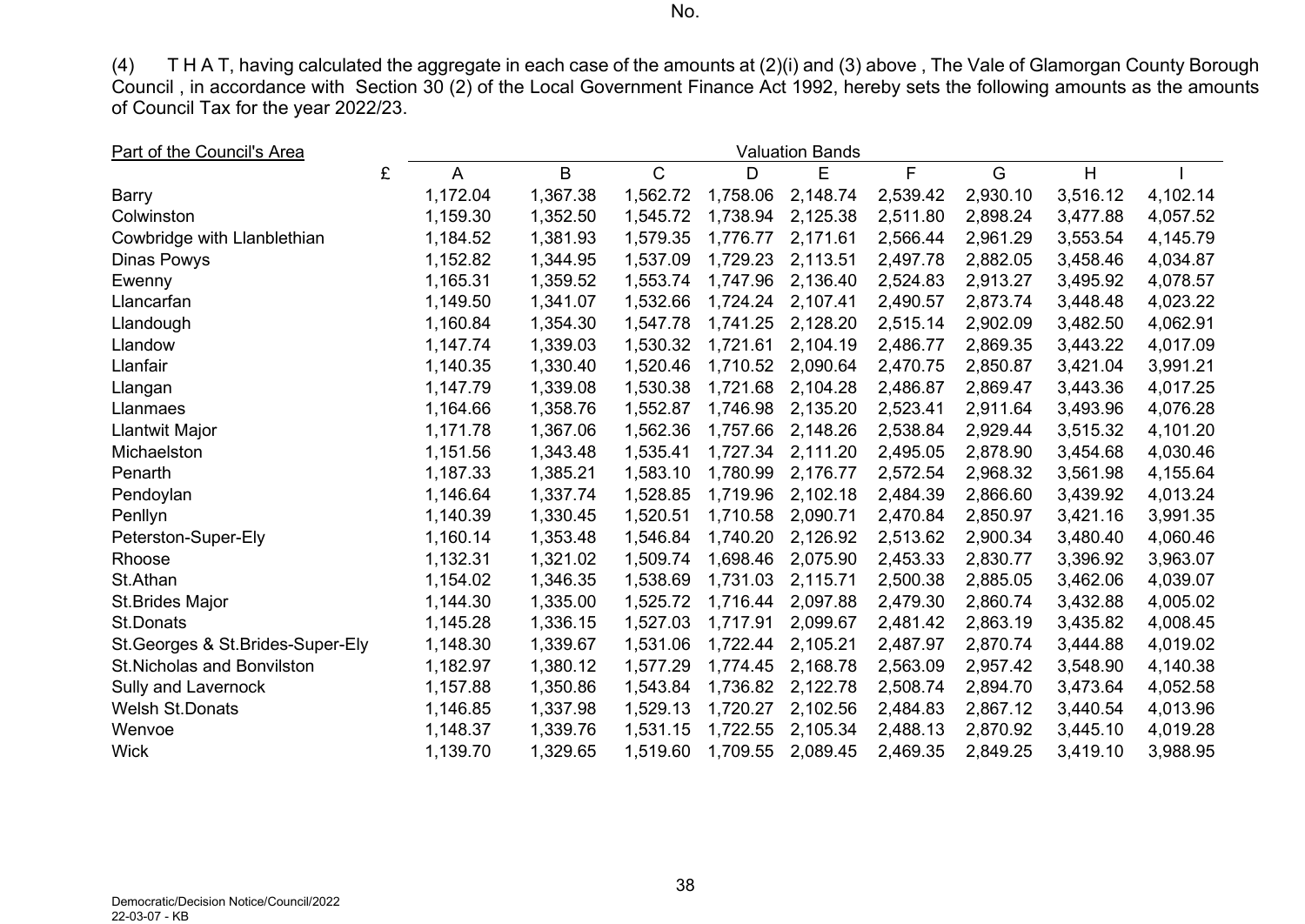- (5) T H A T discount for prompt payment of the Council Tax be not granted.
- (6) T H A T the Common Seal be affixed to the said Council Tax.

(7) T H A T notices of the making of the said Council Taxes signed by the Chief Executive be given by advertisement in the local press under Section 38 (2) of the Local Government Finance Act 1992.

#### Reason for decisions

(1-7) In order to set the Council Tax for 2022-23.

913 DRAFT RESPONSE TO WELSH GOVERNMENT'S CONSULTATION ON THE CODE OF RECOMMENDED PRACTICE FOR LOCAL AUTHORITY PUBLICITY  $(REF)$  –

RESOLVED – T H A T the use of the Urgent Decision Procedure (Cabinet Minute No. C758, 6<sup>th</sup> December, 2021 (as set out in Section 14.14.2(ii) of the Council's Constitution) be noted.

#### Reason for decision

The reporting of the use of the Urgent Decision Procedure is a requirement of the Council's Constitution.

914 DRAFT RESPONSE TO WELSH GOVERNMENT'S CONSULTATION ON THE CORPORATE JOINT COMMITTEES (GENERAL) (WALES) REGULATIONS 2022  $(REF)$  –

RESOLVED – T H A T the use of the Urgent Decision Procedure (Cabinet Minute No. C771, 20<sup>th</sup> December, 2021 (as set out in Section 14.14.2(ii) of the Council's Constitution) be noted.

#### Reason for decision

The reporting of the use of the Urgent Decision Procedure is a requirement of the Council's Constitution.

### 915 DRAFT LOCAL HOUSING STRATEGY 2021-2026 (REF) –

RESOLVED – T H A T the use of the Urgent Decision Procedure (Cabinet Minute No. C809, 14th February, 2022 (as set out in Section 14.14.2(ii) of the Council's Constitution) be noted.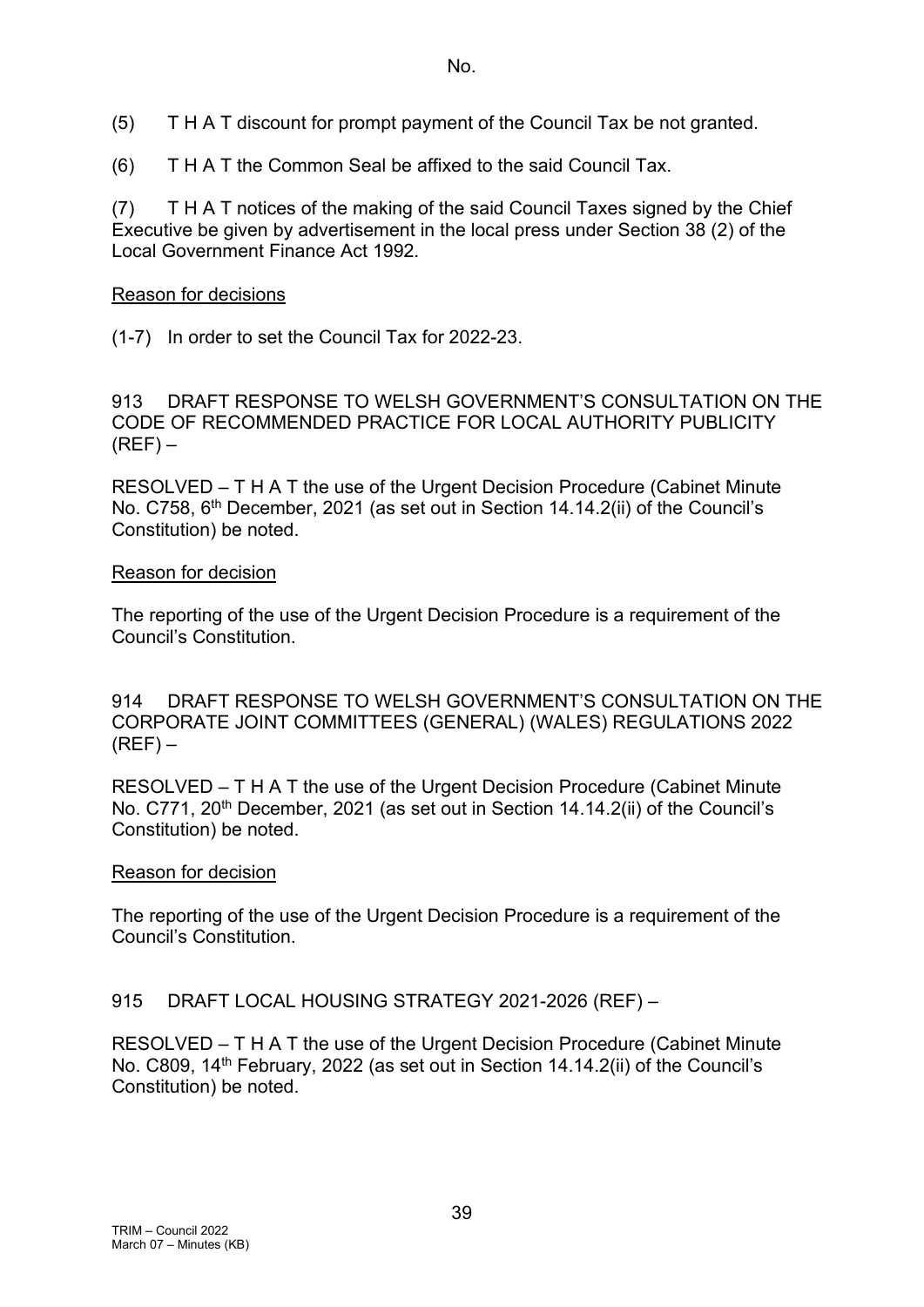#### Reason for decision

The reporting of the use of the Urgent Decision Procedure is a requirement of the Council's Constitution.

#### 916 DRAFT VALE OF GLAMORGAN PETITION SCHEME (REF) –

RESOLVED –T H A T the use of the Urgent Decision Procedure (Cabinet Minute No. C817, 14th February, 2022 (as set out in Section 14.14.2(ii) of the Council's Constitution) be noted.

#### Reason for decision

The reporting of the use of the Urgent Decision Procedure is a requirement of the Council's Constitution.

#### 917 FINAL PROPOSALS FOR THE REVENUE BUDGET 2022/23 (REF) –

RESOLVED –T H A T the use of the Urgent Decision Procedure (Cabinet Minute No. C840, 28th February, 2022 (as set out in Section 14.14.2(ii) of the Council's Constitution) be noted.

#### Reason for decision

The reporting of the use of the Urgent Decision Procedure is a requirement of the Council's Constitution.

918 CAPITAL STRATEGY 2022/23 AND FINAL CAPITAL PROPOSALS 2022/23 TO 2026/27 (53EF) –

RESOLVED –T H A T the use of the Urgent Decision Procedure (Cabinet Minute No. C841, 28<sup>th</sup> February, 2022 (as set out in Section 14.14.2(ii) of the Council's Constitution) be noted.

#### Reason for decision

The reporting of the use of the Urgent Decision Procedure is a requirement of the Council's Constitution.

919 FINAL HOUSING REVENUE ACCOUNT (HRA) BUDGET PROPOSALS 2022/23 (REF) –

RESOLVED – T H A T the use of the Urgent Decision Procedure (Cabinet Minute No. C842, 28th February, 2022 (as set out in Section 14.14.2(ii) of the Council's Constitution) be noted.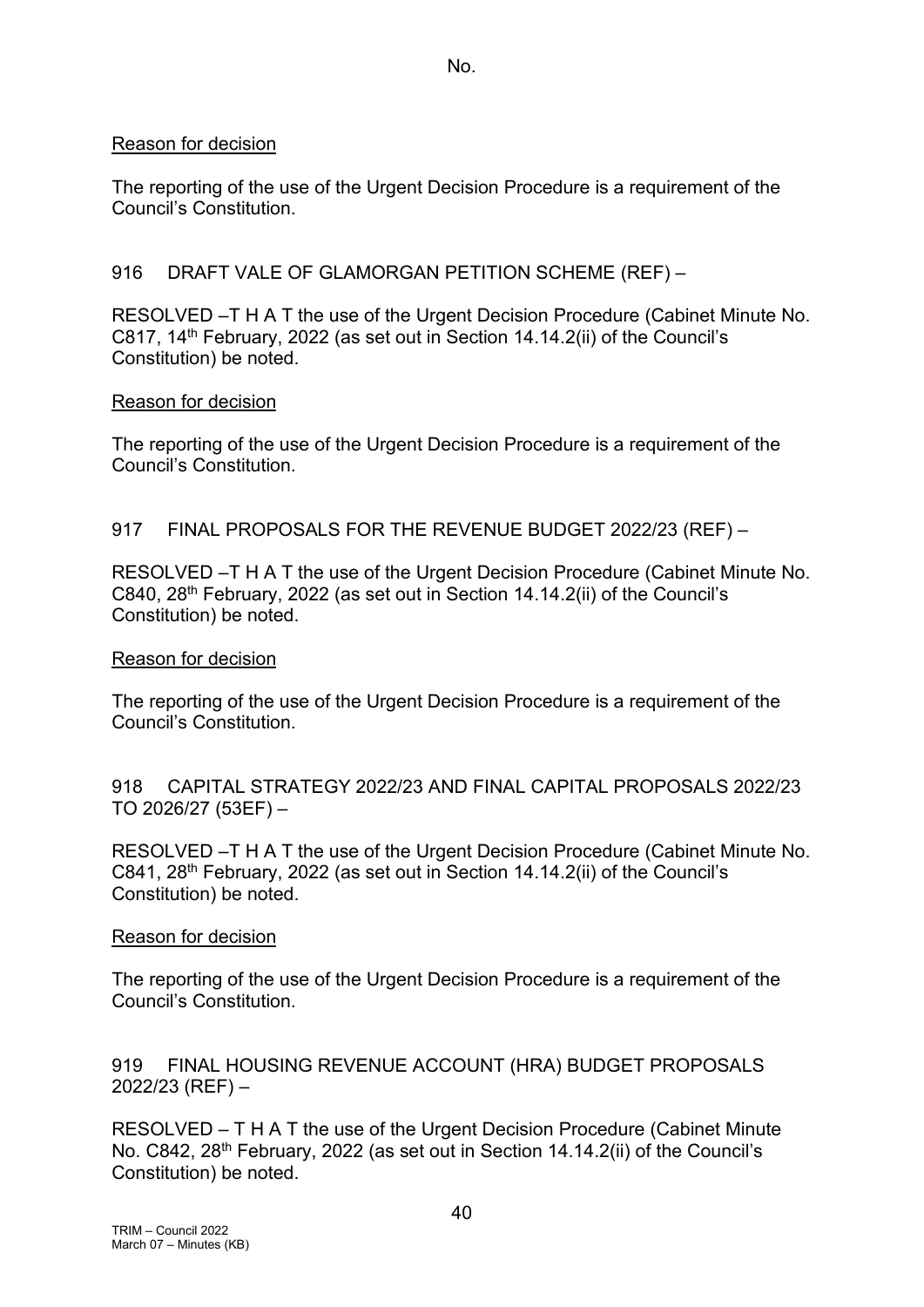#### Reason for decision

The reporting of the use of the Urgent Decision Procedure is a requirement of the Council's Constitution.

920 TREASURY MANAGEMENT AND INVESTMENT STRATEGY 2022/23 AND UPDATE FOR 2021/22 (REF) –

RESOLVED – T H A T the use of the Urgent Decision Procedure (Cabinet Minute No. C843, 28<sup>th</sup> February, 2022 (as set out in Section 14.14.2(ii) of the Council's Constitution) be noted.

#### Reason for decision

The reporting of the use of the Urgent Decision Procedure is a requirement of the Council's Constitution.

921 PROPOSED INTRODUCTION OF A NON TREASURY SERVICE INVESTMENT STRATEGY, THE INVESTMENT AND GROWTH FUND (REF) –

RESOLVED – T H A T the use of the Urgent Decision Procedure (Cabinet Minute No. C845, 28th February, 2022 (as set out in Section 14.14.2(ii) of the Council's Constitution) be noted.

#### Reason for decision

The reporting of the use of the Urgent Decision Procedure is a requirement of the Council's Constitution.

#### 922 DRAFT VALE OF GLAMORGAN COUNCIL ANNUAL DELIVERY PLAN 2022-  $23 (REF) -$

RESOLVED – T H A T the use of the Urgent Decision Procedure (Cabinet Minute No. C847, 28<sup>th</sup> February, 2022 (as set out in Section 14.14.2(ii) of the Council's Constitution) be noted.

#### Reason for decision

The reporting of the use of the Urgent Decision Procedure is a requirement of the Council's Constitution.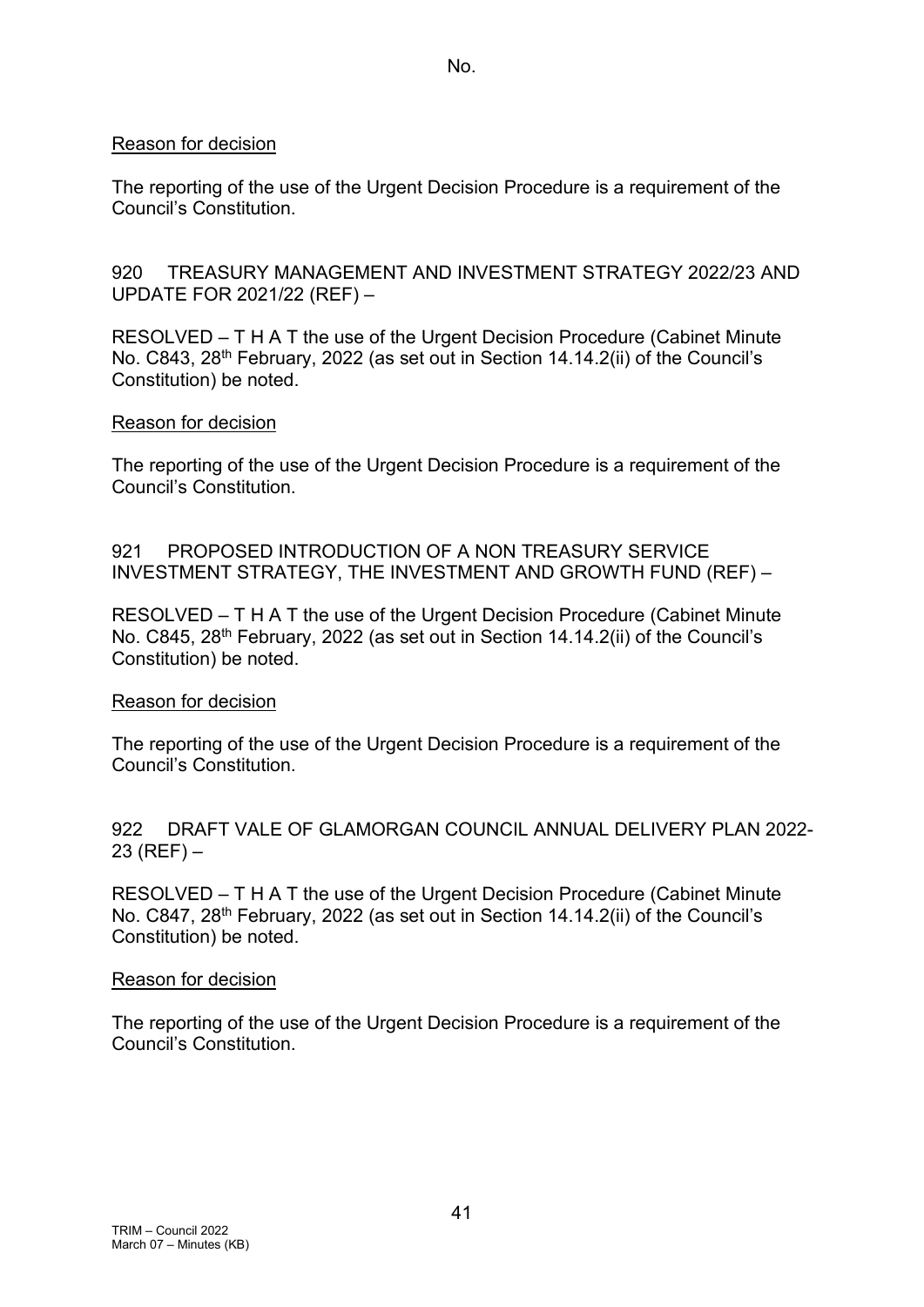923 HOUSING REVENUE ACCOUNT BUSINESS PLAN (REF) –

RESOLVED – T H A T the use of the Urgent Decision Procedure (Cabinet Minute No. C851, 28th February, 2022 (as set out in Section 14.14.2(ii) of the Council's Constitution) be noted.

## Reason for decision

The reporting of the use of the Urgent Decision Procedure is a requirement of the Council's Constitution.

924 CARDIFF AND VALE OF GLAMORGAN POPULATION NEEDS ASSESSMENT 2022 (REF) –

RESOLVED – T H A T the use of the Urgent Decision Procedure (Cabinet Minute No. C857, 28th February, 2022 (as set out in Section 14.14.2(ii) of the Council's Constitution) be noted.

## Reason for decision

The reporting of the use of the Urgent Decision Procedure is a requirement of the Council's Constitution.

925 NATIONAL COLLABORATIVE ARRANGEMENTS FOR WELSH (VALE OF GLAMORGAN) ADOPTION AND FOSTERING SERVICES – NATIONAL ADOPTION SERVICES FOR WALES AND FOSTER WALES – ENHANCING GOVERNANCE, LEADERSHIP AND ENABLING (REF) –

RESOLVED – T H A T the use of the Urgent Decision Procedure (Cabinet Minute No. C858, 28th February, 2022 (as set out in Section 14.14.2(ii) of the Council's Constitution) be noted.

### Reason for decision

The reporting of the use of the Urgent Decision Procedure is a requirement of the Council's Constitution.

926 NON-DOMESTIC RATES – RETAIL, HOSPITALITY AND LEISURE RATES RELIEF (REF) –

RESOLVED – T H A T the use of the Urgent Decision Procedure (Cabinet Minute No. C860, 28<sup>th</sup> February, 2022 (as set out in Section 14.14.2(ii) of the Council's Constitution) be noted.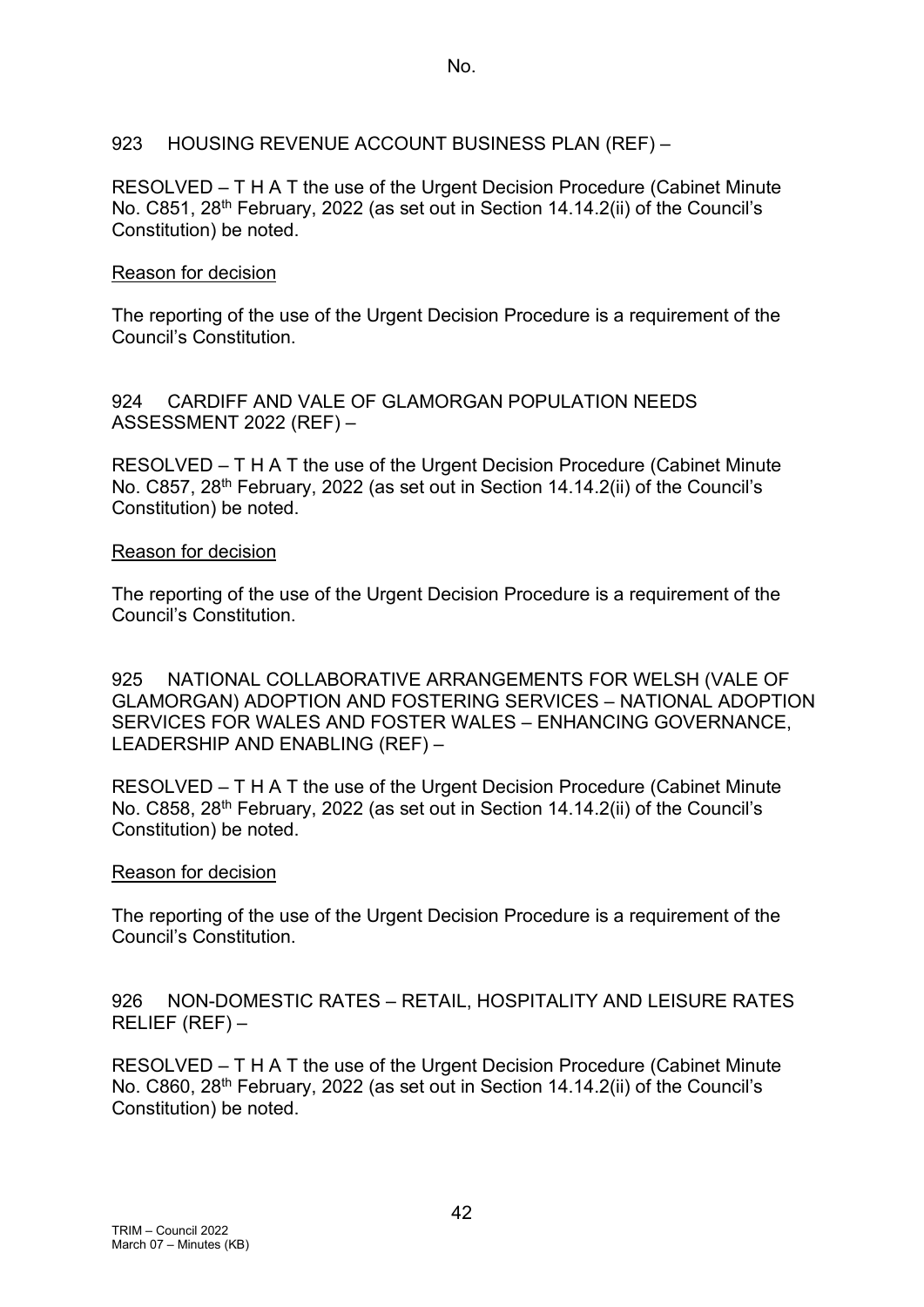## Reason for decision

The reporting of the use of the Urgent Decision Procedure is a requirement of the Council's Constitution.

927 QUESTIONS PURUSANT TO SECTION 4.18 OF THE CONCIL'S CONSTITUTION –

The following responses to Member questions as contained within the agenda were presented:

# (i) **Question from Councillor Dr. I.J. Johnson**

What progress has been made on the provision of an Active Travel Route between Dinas Powys and Barry?

# **Reply from the Cabinet Member for Neighbourhood Services and Transport**

In relation to the Active Travel Route proposals between Dinas Powys and Barry in 2021/22 officers had undertaken the following activities:

- A Flood Consequences Assessment,
- A Land Ownership investigation,
- An Options Appraisal of onward Active Travel routes into Cardiff and
- A Review of previous work to date.

I can advise that a consultation exercise on the possible options for the Active Travel Route is due to take place within the next 8 weeks. Then, dependant on the Welsh Government funding available for any chosen route, the Scheme can then be taken forward to concept design from April 2022.

# **Supplemental**

Councillor Dr. Johnson enquired as to what Welsh Government's funding proposals for the route and timescales were.

Councillor King, in response, advised that he would make enquiries and respond accordingly to Councillor Johnson.

# (ii) **Question from Councillor Dr. I.J. Johnson**

What discussions have taken place between the Council and other organisations regarding providing support for Ukrainian refugees?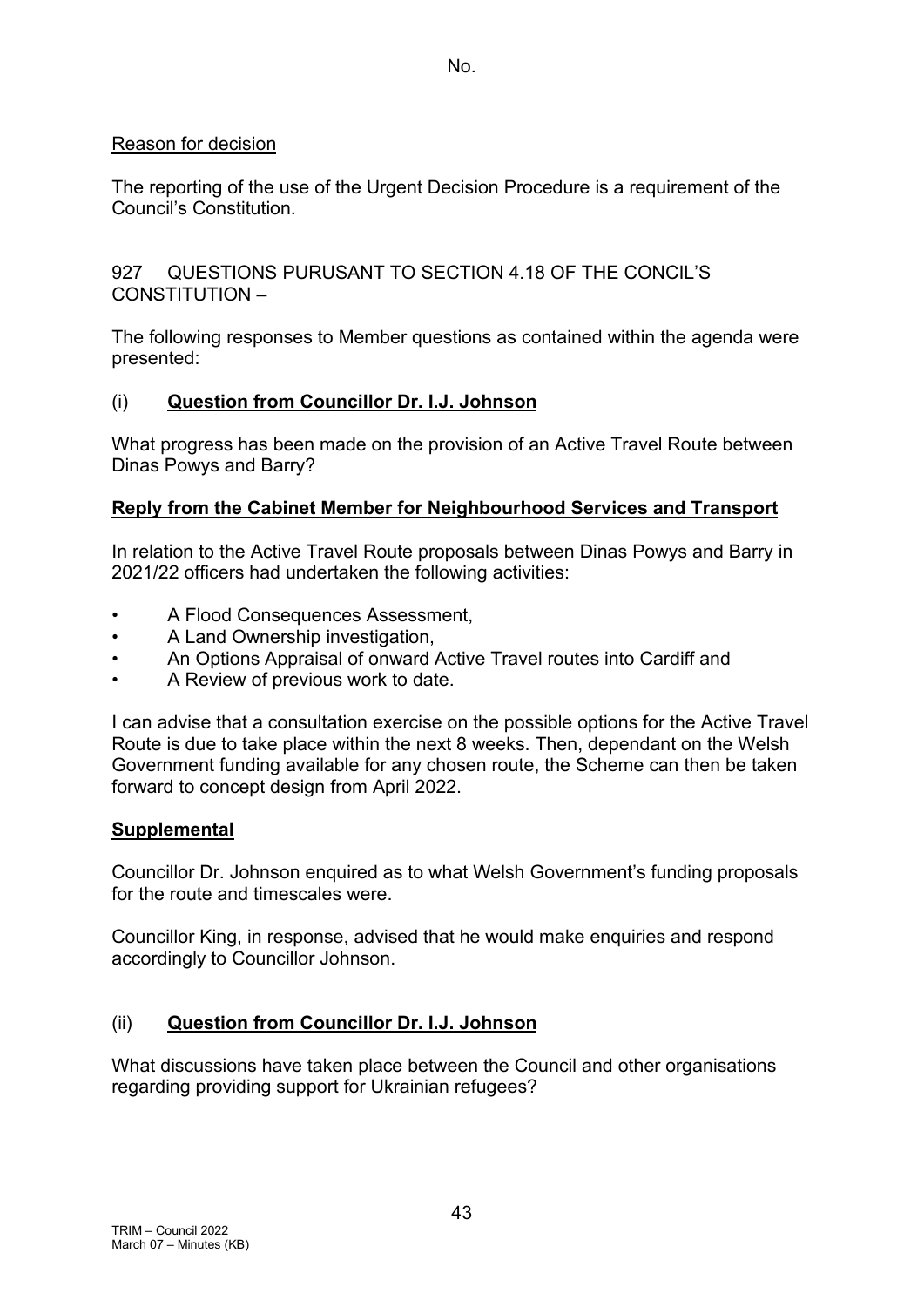### **Reply from the Executive Leader and Cabinet Member for Performance and Resources**

I would firstly like to pass on my personal thoughts to the Ukrainian people who are suffering beyond imaginable hardship and terror, and to express my utter contempt for the barbaric actions of the Russian President. Like all of us at this meeting I cannot understand how such atrocities are able to take place in Europe in the  $21<sup>st</sup>$ century.

The Vale of Glamorgan Council shares the global community's outrage at the deeply upsetting and completely unprovoked attacks on the people of Ukraine and will do whatever we can to support those displaced by the conflict.

In recent days the Home Secretary has announced a raft of new measures, including temporary visa concessions, designed to help family members of British nationals living in Ukraine and Ukrainians with no family connection to the UK.

The Authority has had initial discussions with the Home Office, alongside other Welsh Local Authorities and Welsh Government Ministers, and will continue to work with local partners to understand the emerging detail of these new schemes, including both the Ukraine Family Scheme and the Local Sponsorship Scheme for Ukraine.

I hope that a diplomatic solution can be found to end this conflict, however, unless targeted sanctions prove effective in ending the Russian invasion, we will continue to assist those desperately seeking refuge in neighbouring countries.

As it has repeatedly demonstrated through its commitment to refugees from both the Syrian conflict and, more recently, the Afghan crisis, the Vale of Glamorgan Council is willing to play its part to support those in need and will consider how it can best do that in combination with Welsh and UK Governments. Officers have spoken with and will continue to speak with the Home Office and the Council would continue to work with its partners and other Local Authorities in Wales.

### **Supplemental**

Councillor Dr. Johnson in recognising the rapidly changing position enquired as to whether Cardiff Airport could be a potential entry base for refugees coming to Wales and whether there was anything else the Council could do to support the refugees.

In response the Leader stated that he would look into the suggestion of the use of Cardiff Airport and advised that if there was anything further the Council could do, it would.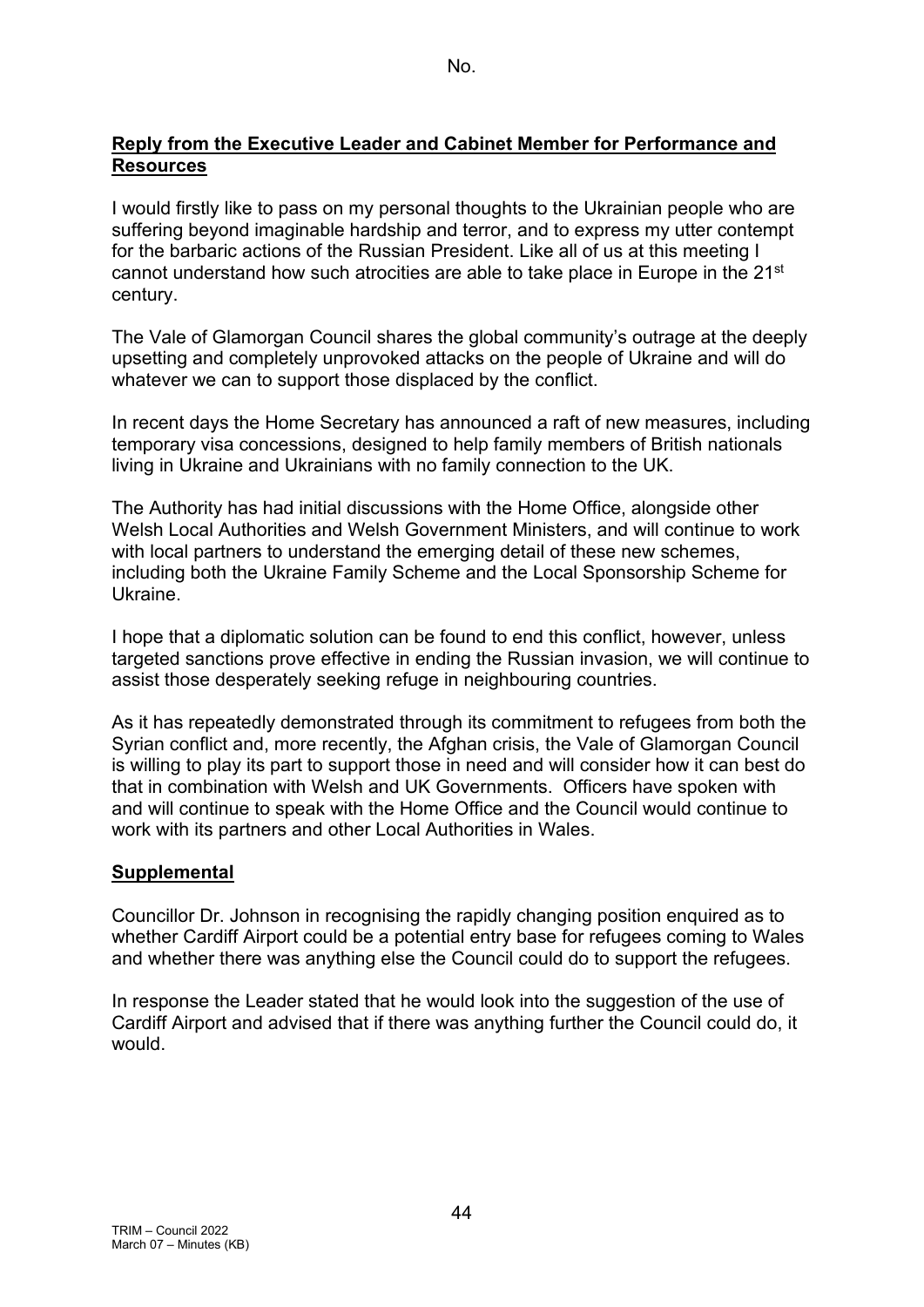# (iii) **Question from Councillor Dr. I.J. Johnson**

Can it be confirmed that the works carried out on East Quay, Barry, have not caused and will not cause any damage whatsoever to the integrity of the lining in Graving Dock No.1, where that dock was filled with toxic material?

### **Reply from the Cabinet Member for Legal, Regulatory and Planning Services**

This is very similar to a public question that has also been submitted to this meeting, and I will answer in a similar fashion.

The outline planning permission for the Waterfront Regeneration contains conditions which have required potential contamination to be investigated and where found, remediated.

A Geotechnical Assessment of the area in question details that 'The backfilled graving dock is effectively a waste containment cell constructed with an engineered high density polyethylene liner having been backfilled with contaminated soils from within the Barry docks complex'.

A public open space scheme has been approved in this area, and that involves levels being raised (by 600mm with clean cover material) to ensure that the contained area is not disturbed. The conditions on this planning permission also require a verification report to be submitted and this will be required once remediation has been completed. A further condition requires a plan to be implemented regarding long term monitoring.

The Council's Shared Regulatory Services (SRS) reviews and assesses all information received as part of the planning process in relation to land contamination conditions on planning consents. Should any concerns be raised that the developer has breached the planning conditions then the Council's Planning Enforcement Team would investigate such matters, with support / technical guidance from SRS as necessary.

#### **Supplemental**

Councillor Dr. Johnson asked whether the Cabinet Member could confirm whose responsibility it was for the matter.

The Cabinet Member advised that it was the responsibility of the developers which would be monitored and any breaches would be considered by SRS and the Council's enforcement team.

### (iv) **Question from Councillor Dr. I.J. Johnson**

As we approach what we hope is the end of the pandemic, how does the Council plan to capture the learning made in the past two years so that we can be better prepared for future waves or pandemics?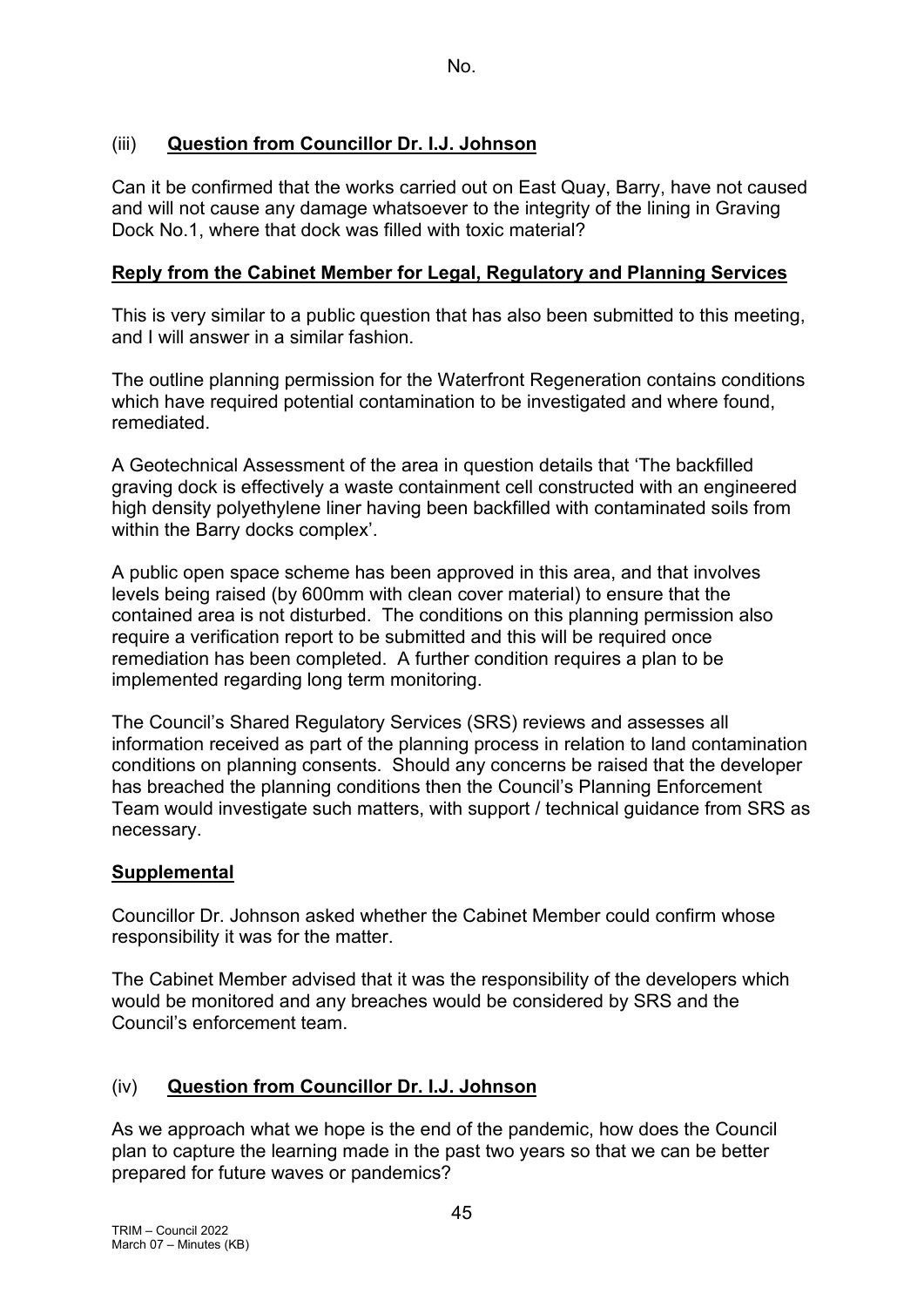#### **Reply from the Executive Leader and Cabinet Member for Performance and Resources**

I would like to take this opportunity to once again thank all of our Council colleagues for their tremendous work throughout what has been a difficult and tumultuous two years. In particular, to the Council's Emergency Planning team who have coordinated the organisation's response in line with our Emergency Planning procedures, as well as all our front-line staff who have continued to deliver in challenging circumstances it has been difficult but the Council had learned a lot.

However, this period has been an emergency like no other, and we have seen commitment, dedication and ingenuity across every Council service.

You will recall that a Coronavirus Recovery Strategy was adopted in the autumn of 2020, at a time when recovery period was thought to emerging. That work reflected the significant learning to that point, including the results of a staff survey.

The contents of that Strategy remain relevant and has been incorporated in the Council's two subsequent Annual Delivery Plans which assists in the progress of the Corporate Plan.

During the production of the ADP, a range of things have been considered, and the organisation's pandemic response has been a key driver. You will note that the six themes have been used in developing the ADP and that we have considered them earlier this evening, and acknowledged their particular relevance to the pandemic, as well as other factors affecting our communities at the current time

We have also conducted a review of the Council's pandemic response via the Emergency Planning process to ensure the lessons learnt are reflected in these processes.

We are currently contributing to discussions with our partners and whilst there were strong links before, they have been strengthened during the pandemic. As time progresses and the coronavirus diminishes to influence our lives, this will see us move our focus to a different range of public health, wellbeing and social care issues. This is being progressed, for example, via the Public Services Board where there is a standing agenda item for partners to share experiences and this is being reflected in the Wellbeing Plan born out of the recently completed Wellbeing Assessment. We meet with Health colleagues on a fortnightly basis.

There are discussions underway at regional and at national level, and the Council will contribute to the national coronavirus enquiry and reflect on any findings emerging from that enquiry.

Organisational learning is clearly an important part of how we continue to improve services and our readiness for the future and the Local Government and Elections (Wales) Act has introduced a new self-assessment duty which impacts on our progress. This will provide the mechanism for capturing and sharing learning, to feed into service plans for delivery on an annual basis.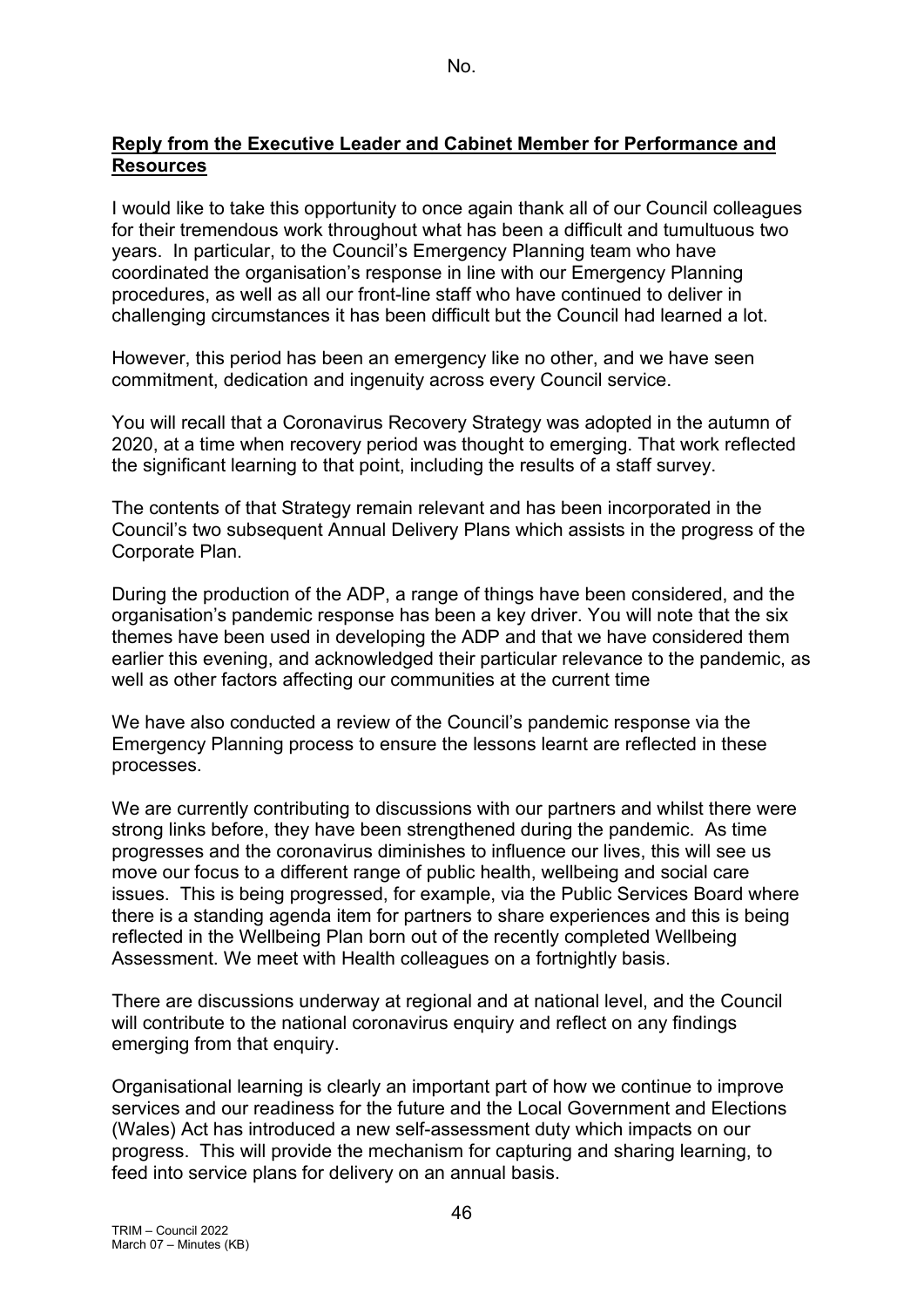We have learned a lot and will share for the future for example with Project Zero we are looking at the changes that have been brought about by the pandemic. Under Community capacity we are building on the amazing volunteering and community spirit seen during the pandemic and are using the learning from the coronavirus regarding hardship experienced by many of our citizens. There have been immense challenges within social care and we continue to work with voluntary organisations one example of this being work with the foodbanks and the Food Pod in Penarth amongst others. We will also be considering the infrastructure and we will need to review the ADP Plan. There is so much that we have learnt and it is so varied and the pandemic has changed the way people work.

# **Supplemental**

Councillor Dr. Johnson queried how the Council would be capturing the information going forward.

The Leader in response advised that the Council had already been contacted, by the Chair of the Inquiry into the pandemic, for information. The ADP would also feed into Service Plans in order to deal with issues that came forward in the future. The Leader took the opportunity to reiterate his thanks for the work undertaken by the Emergency Planning Team which he said had not only included work in relation to the pandemic but in respect of recent flooding incidents and the storm that had taken place.

# (v) **Question from Councillor G.D.D. Carroll**

Will the Cabinet Member please provide an update on the outcome of the recent parking surveys carried out on the Dochdwy estate in Llandough?

### **Reply from the Cabinet Member for Neighbourhood Services and Transport**

Thank you for the question which was submitted a few days ago, however, since doing that, you and I have had a chance to meet with Officers for a somewhat preliminary look at the survey results.

My Officers explained the assumptions made but that the video footage had not yet been fully considered and together, we made some initial assessments. I believe we left things with you; going to seek a meeting with the Community Council, aided by my Officers.

**No supplemental** was requested as Councillor Carrol indicated that things had moved on and that he would follow up as had been agreed.

# (vi) **Question from Councillor G.D.D. Carroll**

Will the Cabinet Member please confirm if the current Administration supports plans for housing on the former Eagleswell School site in Llantwit Major?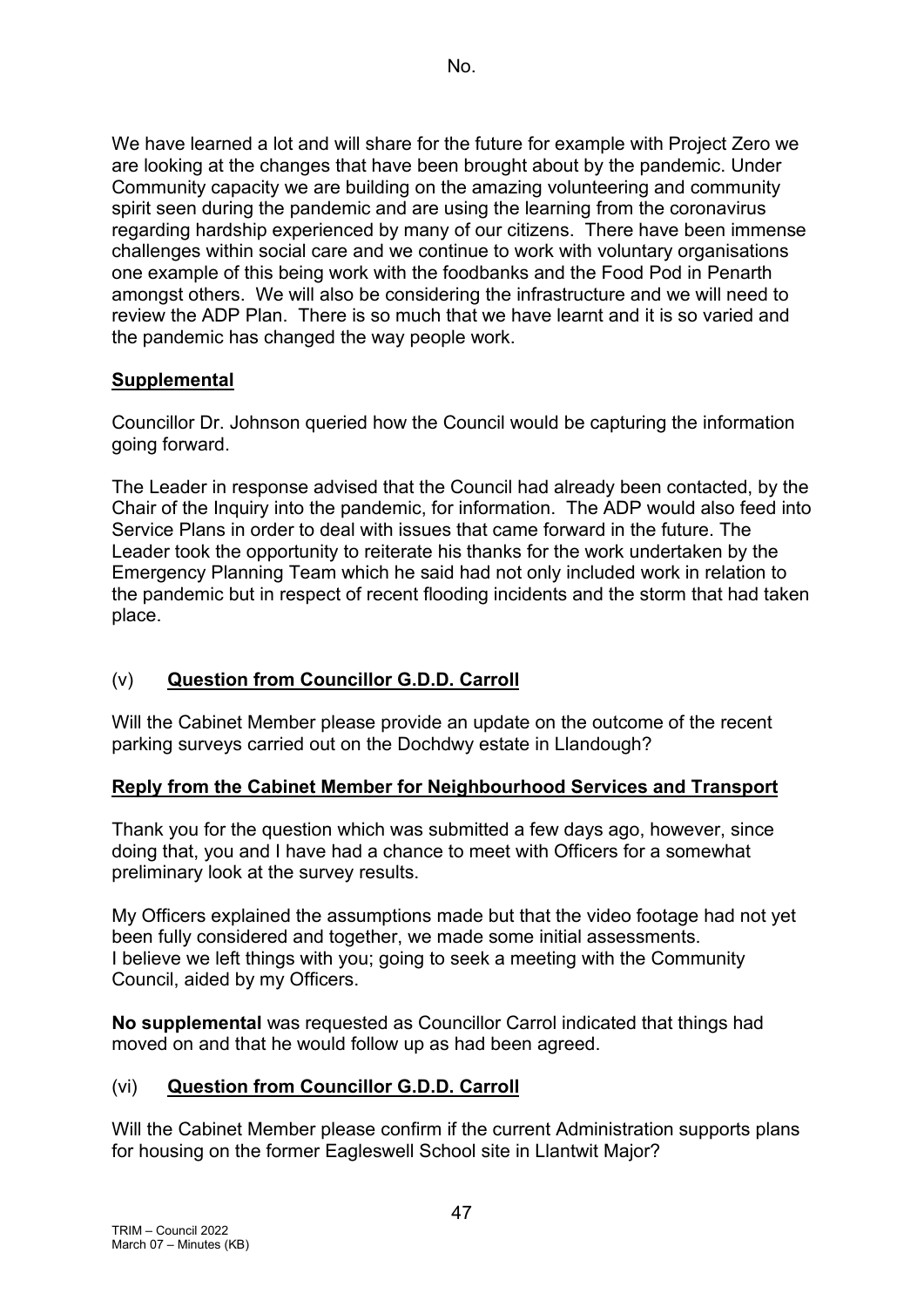## **Reply from the Leader on behalf of the Cabinet Member for Housing and Building Services**

The current position is that the Housing and Building Services has previously appropriated the site, within the LDP, in order to increase the Vale of Glamorgan Council's housing stock. This was in response to Welsh Government's directive for Councils to increase the scale and pace of their house building programmes, to meet the ever-increasing housing needs of their residents and the critical shortage of social housing in the Vale. There are currently 469 applicants on the Homes4U Waiting List in need of accommodation in Llantwit Major.

That said, I also fully appreciate the need for facilities to keep pace with the new housing sites. I am also aware of the feeling locally having liaised with the local Councillors who has been clear of the need for additional health facilities within the town.

I share his view and have already liaised with the Cardiff and Vale UHB on this issue. I see no reason why when the LDP is reviewed the site cannot be designated as a mixed-use site to include a Health Centre provision alongside housing or other community facilities such as extra Care. We will keep working with health to consider the site as part of their ongoing project.

## **No supplemental**

# 928 PUBLIC QUESTIONS –

The following questions were submitted and replied to as shown, in accordance with the protocol agreed by Council on 5<sup>th</sup> May, 2010.

### (i) **Question from Mrs. G. Davies-Jones**

We would like to purchase an electric delivery vehicle for our Pharmacy to deliver to vulnerable patients. However, we would have nowhere to charge the vehicle overnight. Please can you advise on possible solutions to this problem? Could we possibly request a parking spot with charger off road to the side of the Pharmacy on lsland Road?

# **Reply from the Cabinet Member for Neighbourhood Services and Transport**

The Council, in conjunction with Cardiff City Region (CCR), had recently installed several electric taxi charging points and has plans for Public charging points to be installed in some 20 Council controlled public car parks throughout the Vale of Glamorgan in Summer 2022. We are also working to develop an on-street electric charging policy which should be completed by Spring 2022. This Policy would advise how the public can request installation or access on-street electric charging facilities. In the meantime I would suggest that you make contact with our officers to discuss your proposals in more detail.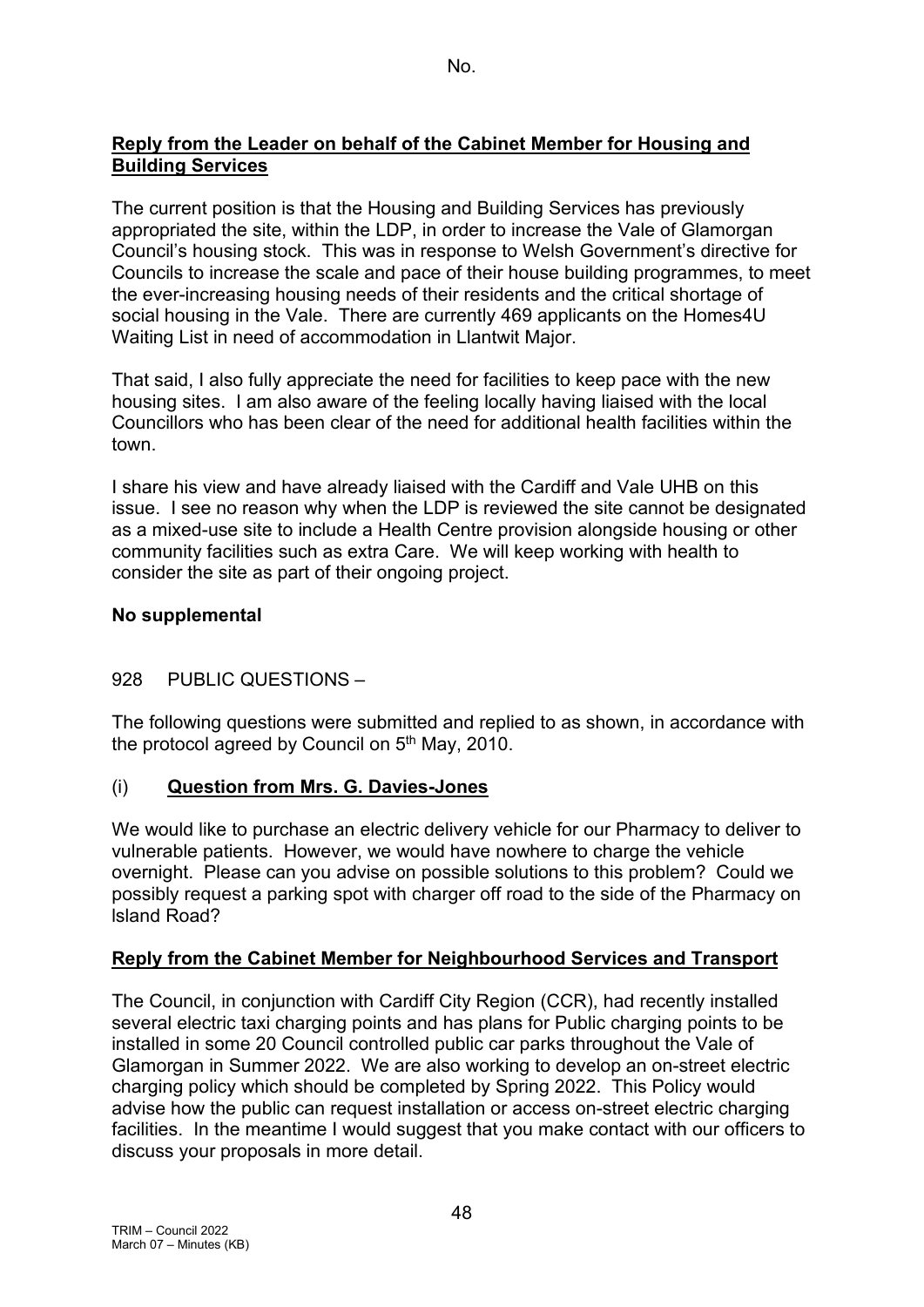# (ii) **Question from Mr. G. Davies**

Why is Porthkerry Road not residence only parking? I have been told it is because it's not close enough to High Street but I am sick to death of going out, mainly on a weekend and then not able to park anywhere outside or near my house. Surely the residents who pay a significant amount in Council Tax have a right to park near or outside their house. All other streets around High Street have residence only areas!

## **Reply from the Cabinet Member for Neighbourhood Services and Transport**

The Council had no legal duty to provide preferential on-street parking for residents, albeit this is generally accepted in residential areas as custom and practice where space is available. The Council is however sympathetic to residential areas that might be adversely impacted by visitor numbers such as in resort or town centre areas, and for this reason we introduced a new Resident Parking Controls Policy in July 2020. Details of the new policy can be found on the Council's website or through a telephone enquiry to our contact centre.

The Council has recently installed new resident only parking schemes under its new policy in various high visitor attraction areas. These were located near to the Council's coastal resort areas at Barry Island and Ogmore-by-Sea last summer in response to concerns raised over displacement parking into residential areas. It is proposed to review these new residential permit parking schemes after 12 months to understand any specific issues resulting from the new restrictions and policy.

The Council is currently recording requests for resident only parking in various other areas and I can confirm that Porthkerry Road is already included on the waiting list of schemes for future consideration as soon as suitable funding becomes available. However, I would advise that there is currently a significant waiting list of circa 100 locations and given the limited budget and resource available to implement such schemes, I regret that it is not possible at this stage to provide a timescale when such a provision can be provided along Porthkerry Road at this time.

I would also like to clarify that the implementation of a Resident Permit parking scheme will not necessarily enable residents to always park within their street, and will certainly not guarantee parking close to specific household or property given the general extent of car ownership within households on residential terraced streets, and the limited length of kerbside parking available to accommodate such parking.

However, I can assure you that when the budget becomes available to consider the request for a resident permit parking scheme in more detail along Porthkerry Road, then all residents on the road will be contacted to carry out informal consultation to obtain a consensus in accordance with the new policy.

# (iii) **Question from Ms. K. Mottram**

Myself and my fellow neighbours have made many enquiries into the state of Barry in regards to the litter and dumping issues. We have been told many times that the Council are well aware of the issue and that more staff will be deployed to areas to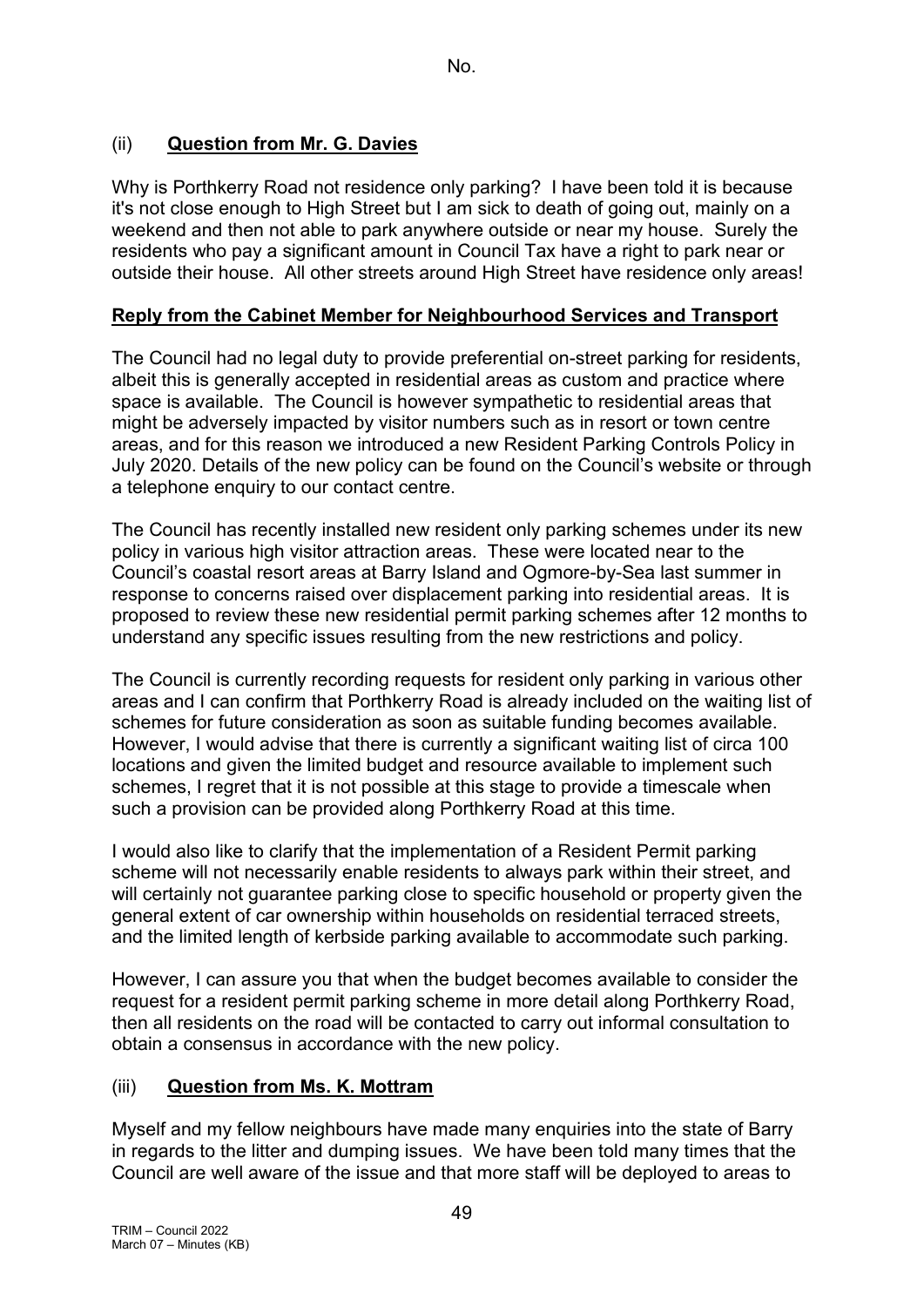clear the rubbish. To us, more is needed than to collect rubbish around the streets, especially as it's not possible to clear everything. We believe part of the issue is down to inadequate resources provided, e.g. the flimsy bags we are provided. In many counties across Wales residents use hard plastic bins with proper lids. Is there any plan for this? Going forward if you state you are aware of the issues there must be a plan to tackle the rubbish issue, especially as it is causing environmental issues as well as issues to people with disabilities that are often hindered by rubbish and bags in their pathway. Please can you inform us of the plan going forward with a timeline for completion please. If there is no plan yet, please explain why and what can and will be done. Best Wishes, the residents of High Street, Queen Street and Princes Street.

### **Reply from the Cabinet Member for Neighbourhood Services and Transport**

Whilst I am disappointed to hear of the problems you are all experiencing I would advise that there are no plans to use enclosed bins or change the existing recycling and waste receptacles that are currently used for kerbside collections. The Council's system aims to increase the quality of the recycling collected and reduce contamination levels. Increased contamination levels are often a problem with solid receptacles, such as wheeled bins, with rogue materials often placed at the bottom of the bins, only to be noticed when it is too late and the material has been deposited in the collection vehicle.

Our current collection arrangements may not satisfy all of the requirements for material contamination containment in all weathers but, in conjunction with excellent support from our residents, they have ensured that the Vale of Glamorgan is one of the best recycling authorities in the whole of the UK.

The Council recognises that misplaced bags can cause obstructions on footways, and I have asked that our collection staff are reminded to fold bags up and secure them as practicable as possible, after collection. Additionally, the litter and fly tipping issues will be highlighted to Neighbourhood Services staff and there will be a request for an increased staffing and enforcement officer presence in this area.

We are always more than happy to work with community groups with an aim of improving the local environment. Whilst the Council has a legal duty to maintain the cleanliness of the public highway, and will continue to do so, increasingly, we are having to rely more and more on the support of these groups, working with our staff in partnership, to improve the cleanliness of local areas to the standard expected by the community. This partnership working has the added bonus of raising awareness amongst communities of the impacts of litter and fly-tipping and instilling an ownership of the problem, thereby reducing it over time.

Should you and any of your neighbours wish to work with us on a project aimed at improving the specific cleanliness of your local area, our officers would be pleased to hear from you. You can do this via our contact centre by phone, letter or e-mail.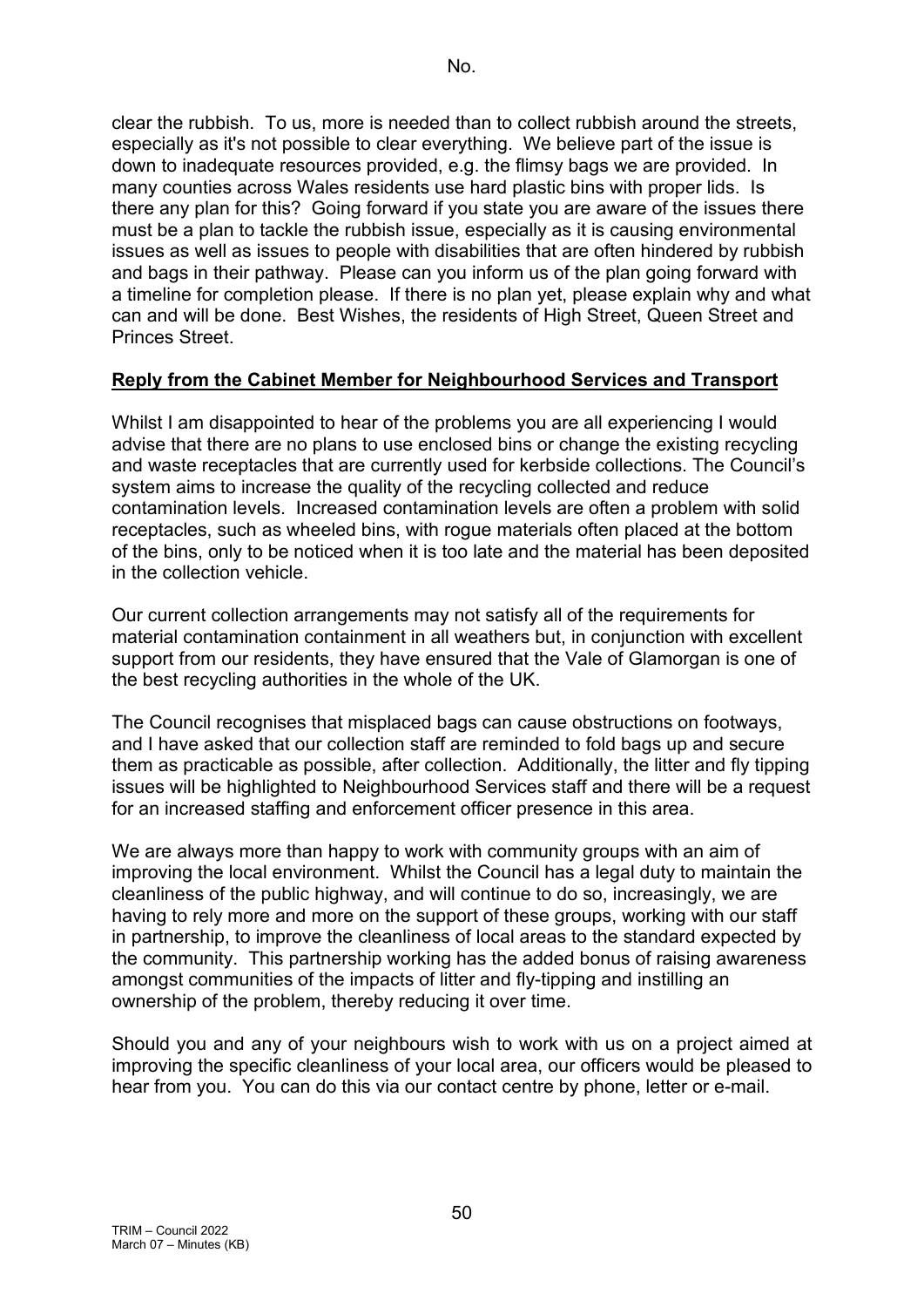## (iv) **Question from Miss. N. Williams**

What is the update regarding model farm re-submitting development plans on the 17th? Is the development allowed to go ahead and when will the public know these details and where can all plans be viewed please.

#### **Reply from the Cabinet Member for Legal, Regulatory and Planning Services**

The planning application for the development of a Business Park has, following the recent High Court judgement, been returned to the Council for a new decision which include a review and consideration of any viability information submitted by the applicants. The application will be presented back to Planning Committee for determination in due course but no date has yet been set, as new consultations are currently underway and will need to be considered fully prior to any recommendation to Committee.

All neighbours and individuals who previously commented on the application have been notified by letter and notices have been displayed on site and in the press, which invite any further representations to be made for consideration. The plans and relevant documents can be viewed on the Council's online planning register or members of the public can contact the planning department by phone or email for more information.

The Council has also received a Direction from Welsh Government restricting the grant of permission until it decides whether the application should be referred to the Welsh Ministers for their decision.

### (v) **Question from Mrs. C. Ockerby**

On behalf of Beautiful Barry at a recent VOG meeting a member of the Planning Committee stated that he found the planning process confusing and went on to receive further training. How can the public have any faith in the Council to manage development in the Vale if its own Planning Committee members find it confusing, and following a letter from Welsh Govt recently confirming the Vale made an incorrect decision on the Biomass plant?

### **Reply from the Executive Leader and Cabinet Member for Performance and Resources**

All Members of the Council receive a comprehensive and full programme of training when they are elected as a Councillor and Members of Planning Committee are specifically given additional specific training on their role in decision making. The training is robust and is based on a framework provided by the Welsh Local Government Association and is used across Wales. This is supplemented with regular ongoing update training and development whereby Members are advised of changes to planning law and policy throughout their term. It is also the case that Members can access any further support or advice at any time should they require it and on many occasions one tot one training is arranged, especially when any Member cannot attend a scheduled training session and I would assure you that **All**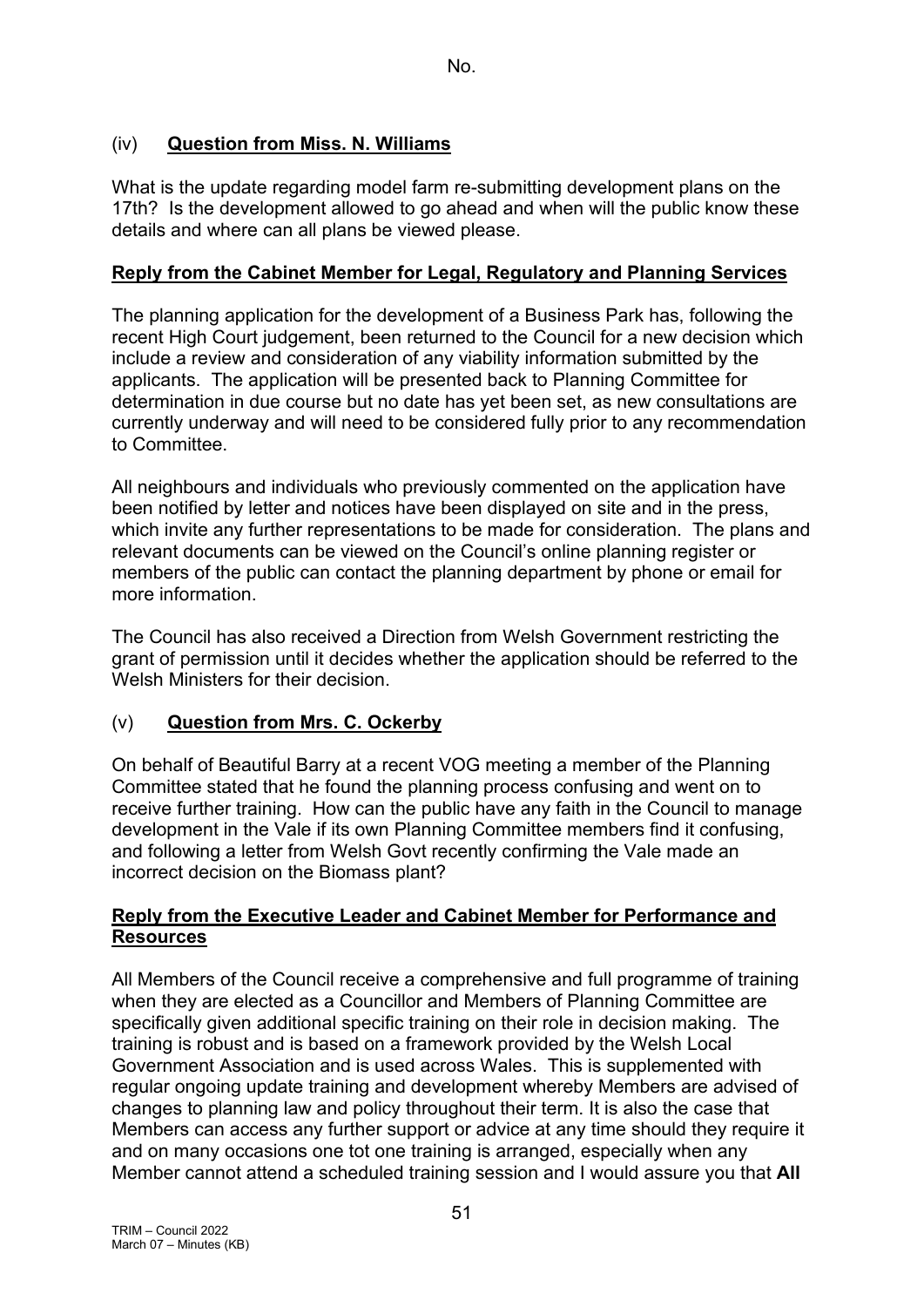**Councillors** have a full package of information available to them whenever they require it.

However, it should be noted that Member training does not extend to giving Member's advice about their own personal developments or personal proposals and in such cases, they would be expected to seek their own professional advice on such matters in the same way as any member of the public or other developer.

Furthermore, Members of Planning Committee are not expected to be experts in planning law and policy. They are advised by qualified officers who provide detailed and thorough reports to Planning Committee which explain the planning considerations and legal background in each case and give clear reasons for their recommendations.

In respect of the Biomass plant, this was an extremely complex matter to determine and was a matter of judgement as to whether an Environmental Impact Assessment was required at the time the decision was made for the 2015 application. As you know at that time the plant was approved as not requiring Environmental Impact Assessment, which aligned with Welsh Government's advice at that time who had concluded the same.

It is only as a result of the Council's proposed planning enforcement action that prompted the Welsh Government's Planning and Environment Decisions branch to make a decision and have now confirmed that an EIA is needed for the development as part of the developer's appeal against this Council's Enforcement Notice.

### (vi) **Question from Mrs. C. Ockerby**

On behalf of Beautiful Barry for months, there's been a collection of barriers and large storage containers at the bottom of Thompson Street. How much longer are we going to have to put up with this eyesore?

## **Reply from the Executive Leader and Cabinet Member for Performance and Resources**

I am advised that barriers and storage containers (2 x 14ft shipping containers) are actually located in a safe position along the side of the road on Dock View Road some 20 to 30 metres west of its junction with Thompson Street. The area is kept in a tidy and safe condition by Wales and West Utilities as required by the Council, and I am happy that no obstruction is being caused to traffic using this particular section of highway.

The barriers and storage containers belong to Wales and West Utilities who have permission to use this area from the Council for storage, whilst they are undertaking essential gas pipeline improvements and network upgrades within the Barry area. Wales and West Utilities have a statutory duty to maintain their gas networks and the Council consider it appropriate and important for safety reasons to support the company in this endeavour.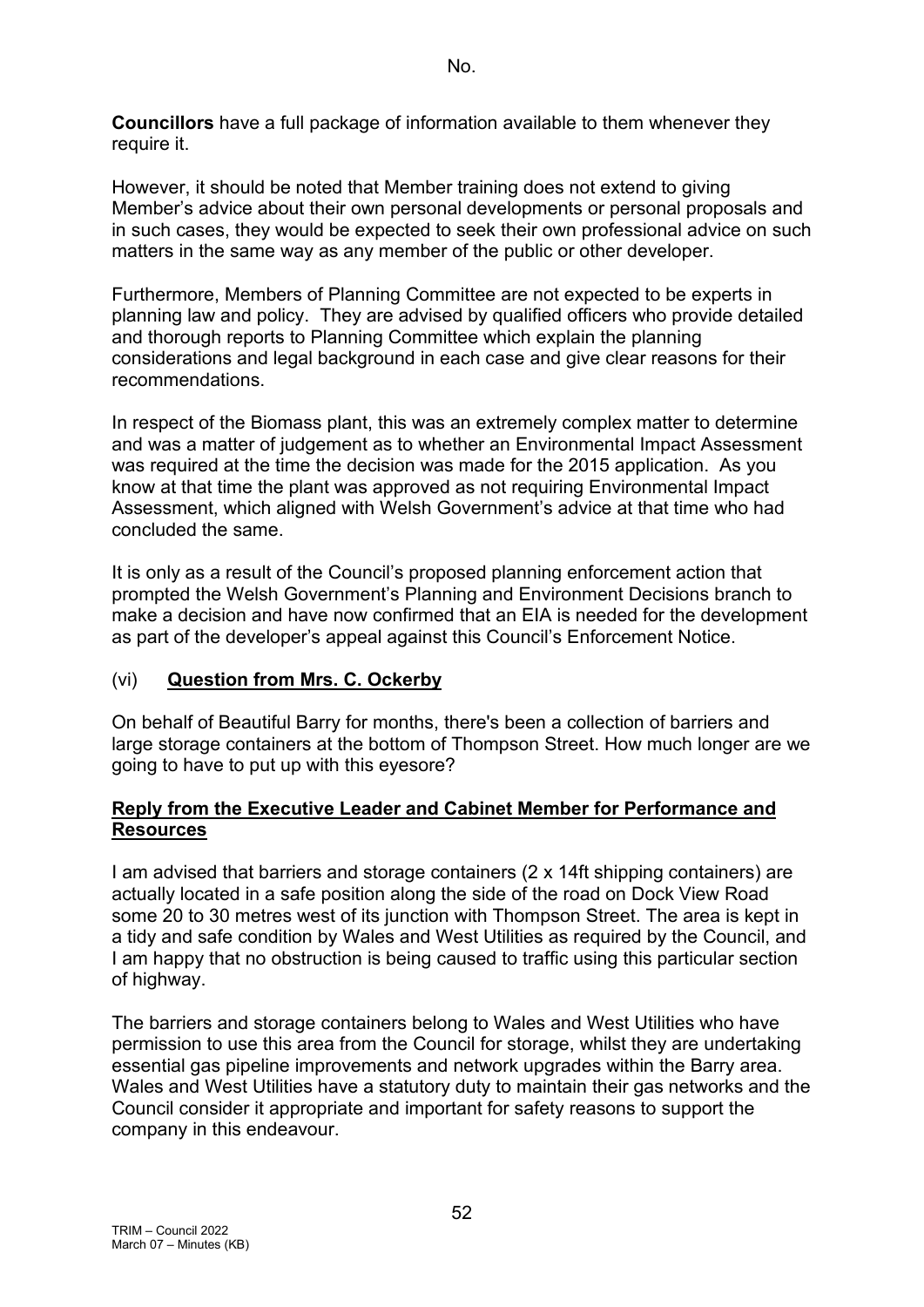The Wales and West Utilities team is currently working in Kingsland Crescent, a side street off of Dock View Road. All being well, its works will be completed after the barriers and cabin / compound will be removed from the highway on Dock View Road.

## (vii) **Question from Mrs. C. Ockerby**

On behalf of Beautiful Barry as we're being urged to join in with the Platinum Jubilee celebrations, will the Vale be publishing guidance for residents who are organising street parties?

#### **Reply from the Executive Leader and Cabinet Member for Performance and Resources**

Our Platinum Jubilee web page went live on Friday, 25<sup>th</sup> February 2022 on our Visit the Vale website.

The page gives Vale residents information on celebrations across the Country, the Beacon Lighting, what to think about when holding a Jubilee party plus how to apply for a street party road closure (where applicable).

Any further information required for Platinum Jubilee enquires can be e-mailed to our Events Officer.

### (viii) **Question from Mrs. C. Ockerby**

On behalf of Beautiful Barry does the Council think it is acceptable for a disabled person to wait years on a list to have a parking space outside their property?

#### **Reply from the Executive Leader and Cabinet Member for Performance and Resources**

The Council has a very high demand for disabled parking spaces and limited budget to implement such facilities, leading to a significant waiting period for those applicants that qualify. Whilst we are not happy with the time that applicants have to wait, we do have a process where residents can apply for a disabled parking bay, whereas many other Councils do not.

The current position is that there are some 43 applications on the waiting list and the first 10 applications on this list will be progressed in the new financial year commencing in April 2022.

Due to the costs and administrative legal procedures that are needed to create disabled bays, the Council can only provide approximately 10 disabled parking places each financial year and within the budget available. I can also confirm that the allocations are made in strict chronological order in which the applications are received.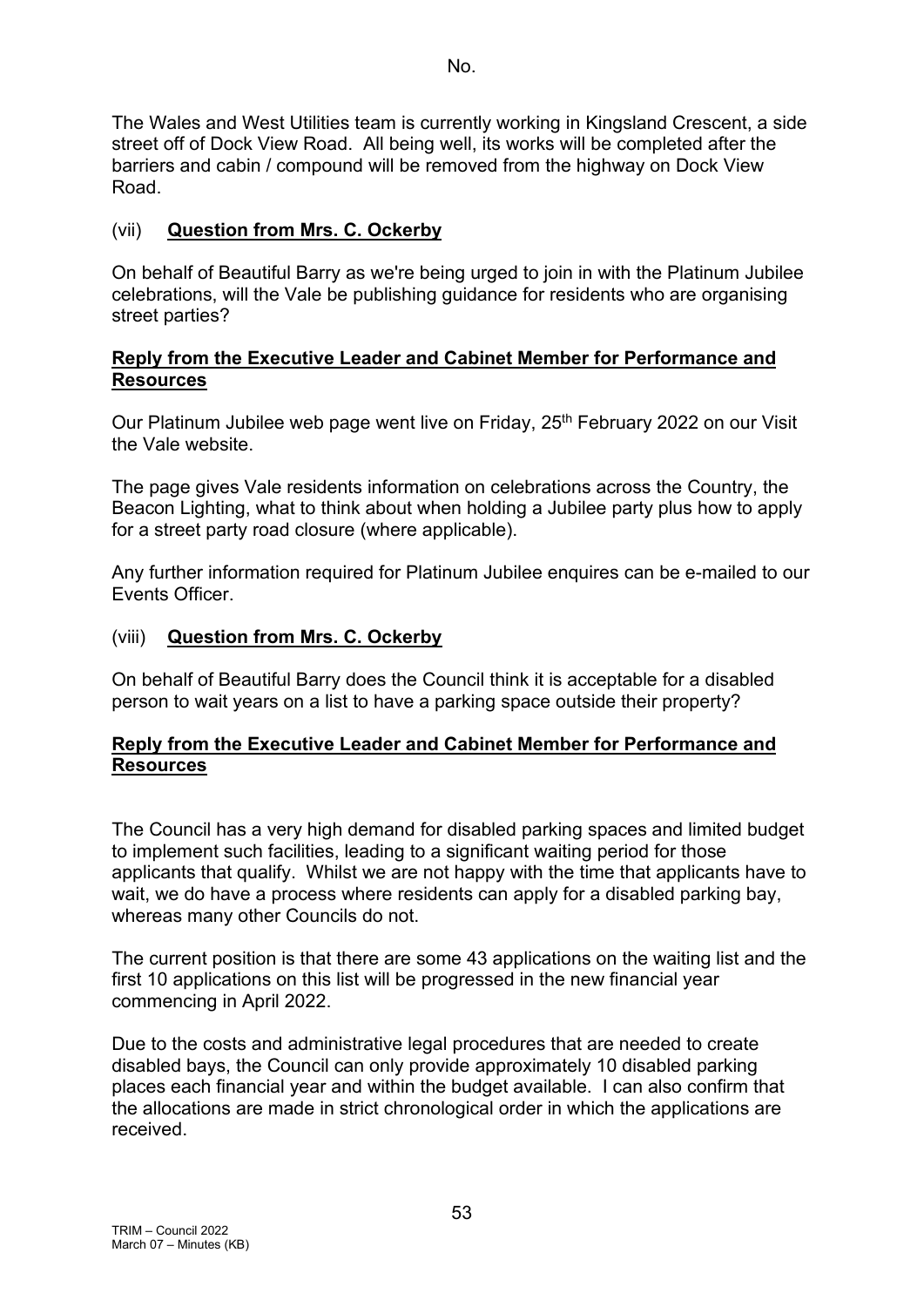However, saying that, within the current Policy there is a mechanism whereby the Council's Social Services department can request for a bay to be expedited, but this would only be as a result of a specific set of circumstances and in the most critical of cases.

I would conclude by advising that disabled parking bays, whilst provided in close proximity to the applicant's home address, are not solely set aside for individual persons but are available for use by anyone with a valid blue badge.

## (ix) **Question from Mrs. C. Ockerby**

On behalf of Beautiful Barry having seen the building work at East Quays and on the new public open space, what steps are the Council taking to ensure that the liner full of contaminated waste, remains intact?

### **Reply from the Executive Leader and Cabinet Member for Performance and Resources**

The outline planning permission for the Waterfront contains conditions which have required potential contamination to be investigated and where found, remediated. A Geotechnical Assessment of the area in question details that 'The backfilled graving dock is effectively a waste containment cell constructed with an engineered HDPE liner having been backfilled with contaminated soils from within the Barry docks complex'.

A public open space scheme has been approved in this area, and that involves levels being raised (by 600mm with clean cover material) to ensure that the contained area is not disturbed.

The conditions on this planning permission also require a verification report to be submitted and this will be required once remediation has been completed. A further condition requires a plan to be implemented regarding long term monitoring.

The Council's Shared Regulatory Services (SRS) reviews and assesses all information received as part of the planning process in relation to land contamination conditions on planning consents. Should any concerns be raised that the developer has breached the planning conditions then the Councils Planning Enforcement Team would investigate such matters, with support / technical guidance from SRS as necessary.

# (x) **Question from Mrs. C. Ockerby**

On behalf of Beautiful Barry when can we expect some progress on the outdoor gym at the leisure centre? It seems the area was quickly cleared and has now been left abandoned.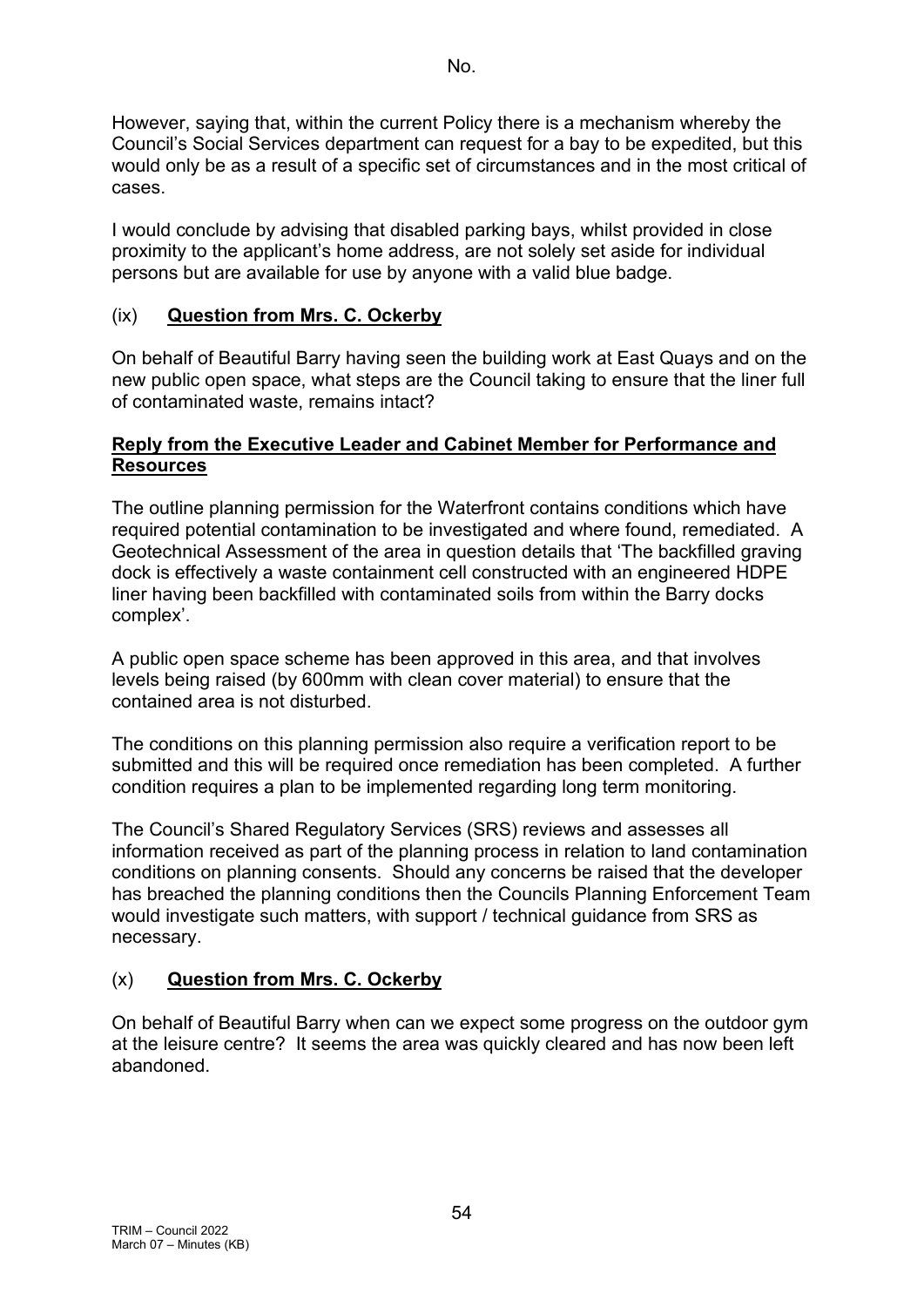#### **Reply from the Executive Leader and Cabinet Member for Performance and Resources**

I would confirm that we are extremely keen, together with our Leisure Management Partner, Legacy Leisure, to have this area operational as soon as possible.

Whilst orders for this project were placed last year, we have been advised that a certain air temperature is required for the new surface being laid for it to be covered by the manufacturer's warranty. Unfortunately, the earliest time this temperature is likely to be regularly met is March 2022 and therefore this work is programmed to commence in the very near future, obviously dependent on the requisite weather conditions.

## (xi) **Question from Mrs. C. Ockerby**

On behalf of Beautiful Barry do the Council have any plans to look again at the parking restrictions on Barry Island? Specifically, the increase in the number of disabled parking spaces on the Esplanade? There are now very few spaces for visitors without disabled passes, and whilst it is very important for the disabled to be able to park close to the promenade and beach, the reality is that many of these spaces are not used in the off season period, when locals tend to visit the Island more - for walks, exercise, etc. We understand that local traders (we have no connections to local businesses) are unhappy about this and the detrimental impact on their customer numbers, and that a petition has been organised and presented to you. There are many locals who need to park close to the esplanade - parents with babies and young children, sea swimmers, those who may not be very mobile but not considered disabled. And there are many more who we could site, including the many volunteer litter picking groups, sports groups, etc. We realise that there is a pay and display car park, but the reality is that in these very challenging economic times when bills of all kinds are rocketing, it would be very helpful if the Council could look at this issue with fresh eyes. Please could you consider reducing the number of disabled parking bays for the off season period? This would show an understanding of the needs of many local residents and struggling businesses.

#### **Reply from the Executive Leader and Cabinet Member for Performance and Resources**

As you are aware, the Council introduced new parking restrictions throughout Barry Island last year which were implemented following a lengthy consultation exercise as part of a Traffic Regulation Order (TRO). This exercise provided an opportunity for anybody to comment on, or object to, the proposals.

There were no concerns or objections received relating to the number of disabled bays being proposed as part of the scheme at that time. The Council's Cabinet subsequently authorised the proposed TRO scheme for Barry Island at its meeting on 21<sup>st</sup> June, 2021 and as a consequence the revised parking restriction, including additional disabled bays, was implemented later in the year and we will not be altering that arrangement as requested.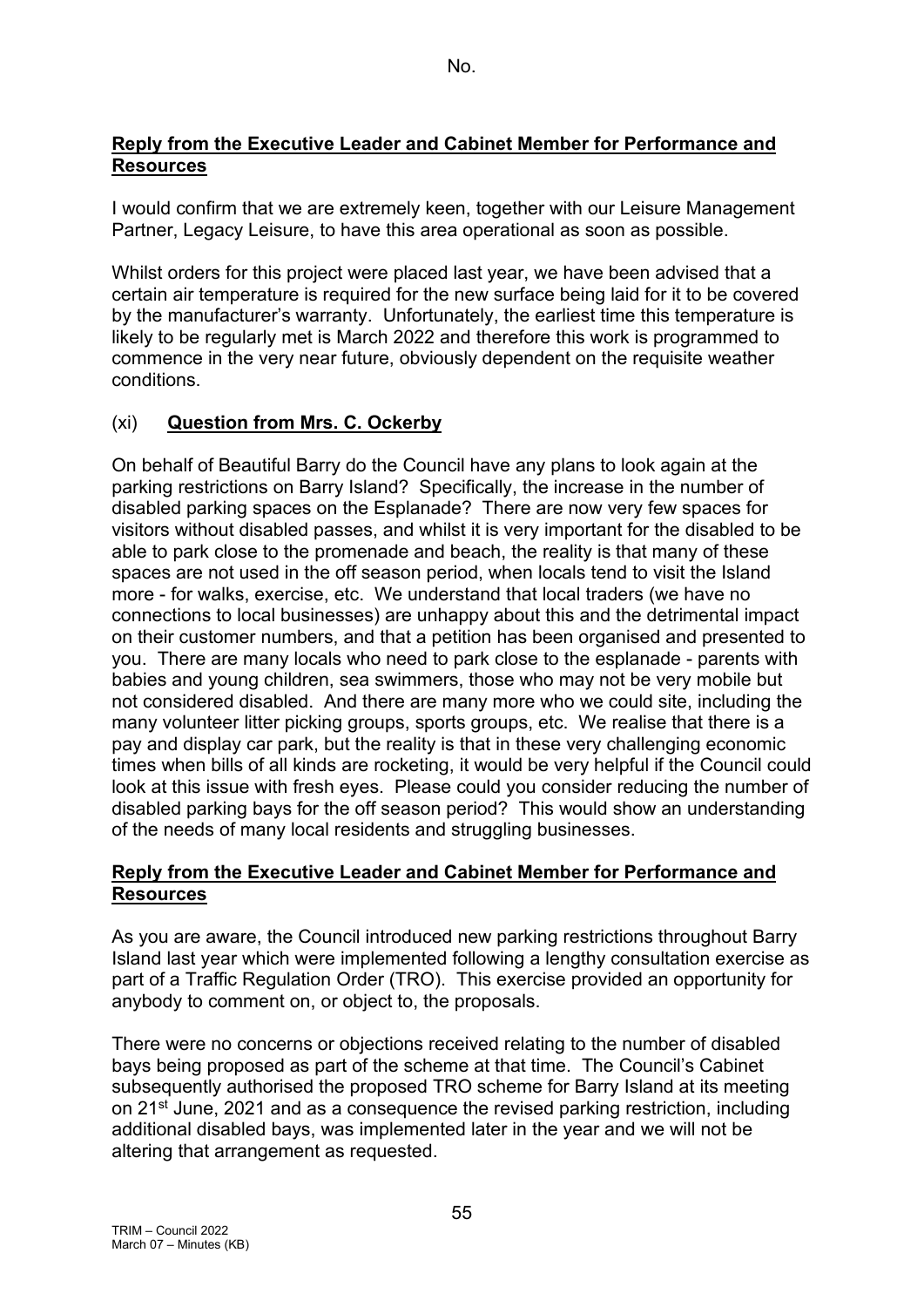It is also the case that the Vale of Glamorgan Council is committed to improving parking provision for blue badge holders throughout the Vale, including resort areas so that disabled persons can enjoy the many attractions on offer for their personal wellbeing. The purpose of the disabled blue badge scheme is to give greater access to local services by allowing badge holders to park near their destination either as a passenger or driver of a vehicle. The disabled parking bays on Friars Road are considered to offer the additional safe and convenient parking opportunity to blue badge holders to ensure they can access the various amenities on offer at Barry Island, as well as enjoy the scenic views afforded by the beach and coastline within this popular part of the Vale.

There is significant alternate on-street parking available for other motorists on surrounding roads who have the benefit of being able to walk a little further to access the many facilities and attractions on offer, as well as two large off-street car parks which have been provided by the Council to cater for parking demand at the popular Barry Island resort throughout the year and during various events which are programmed. There is also a regular train service that links Barry Island with other mainland services, as well as bus services and numerous safe active travel routes.

The Council does not provide parking for businesses or their employees at either Barry Island or any of its other resorts or town centre car parks. To do so would set an extremely difficult precedent throughout the Vale with numerous other businesses requesting similar favourable treatment which is both impracticable and inappropriate. The Council's car parks being for either visitors, tourists or shoppers to support sustainable economic growth for local business as well as employment.

However, as you may be aware, it has been our desire to help Barry Island be a thriving attraction, as it has become pretty much all year round. That being the case I feel we have achieved that as it is now an all year round resort. However, one consequence can, at times, be litter and general cleanliness and we do our best to manage the resort, but that has to be paid for and parking charging certainly assists with that expense.

I would remind you that we also trialled parking season tickets in some Coastal Resorts and our Country Parks and I am pleased to say that at the Cabinet, last Monday Cabinet supported my recommendation to cut the cost of Season tickets at our Coastal Resorts, including Barry Island, from £50 to £30 for 6 months and £100 down to £50 for the full year. This effectively offers residents, chance to visit every week for as long as they like for about £1.00 and which corresponds with the permit charges at the Country Parks. It is envisaged that his pricing change will take effect from 1<sup>st</sup> April this year.

This option may be of interest and benefit to local and regular visitors along with businesses and their employees who are looking for convenient and sustainable parking opportunity. Full details of these new season tickets will be available on the Council's website.

Following on from that what you may also know is that we are about to install a rising bollard and Automatic Number Plate Recognition (ANPR) system and Rivermouth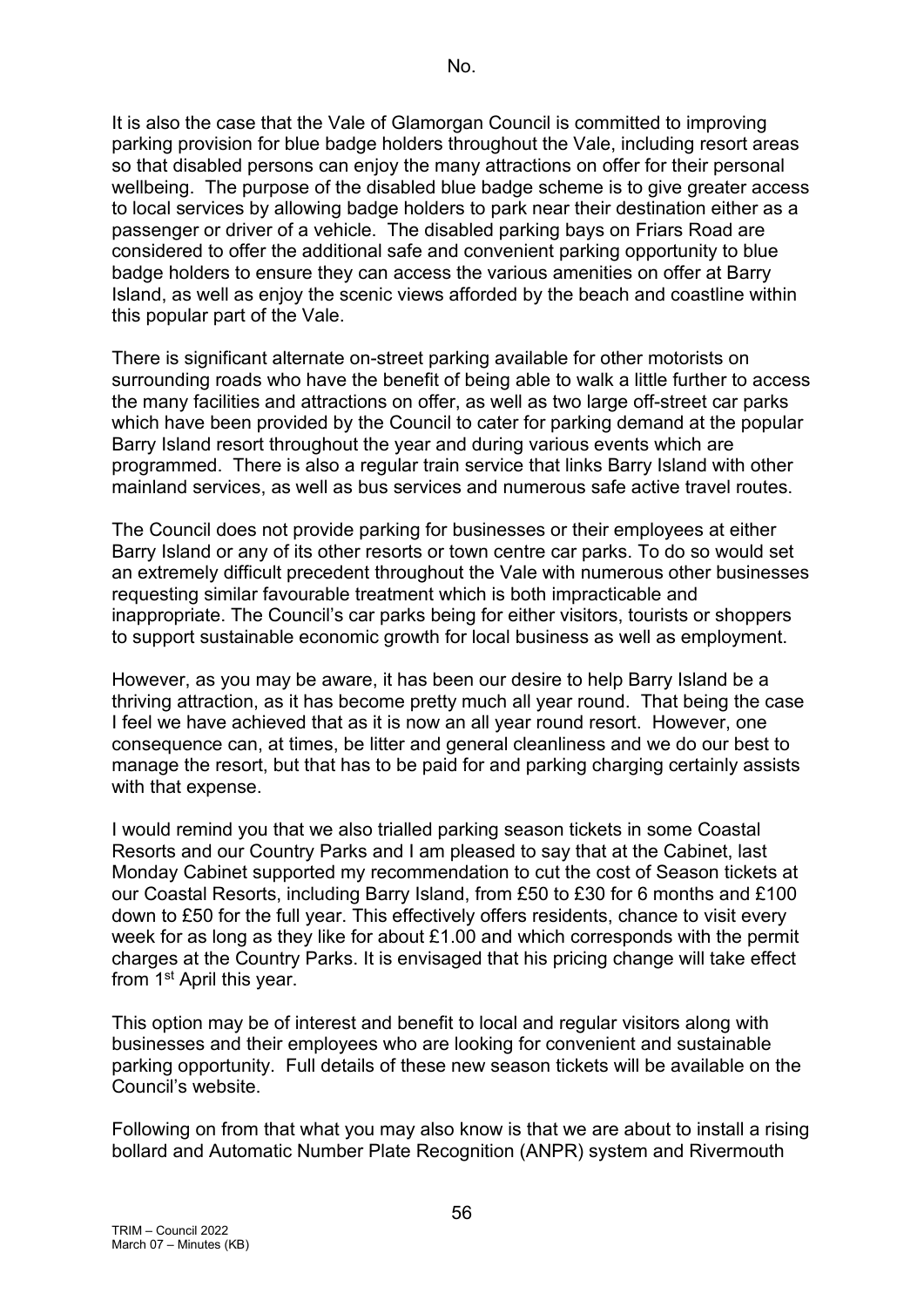car park Ogmore on Sea. This is the first such system for this Authority and it is envisaged that this will allow us to introduce an hourly scale of charges.

Furthermore, and although not part of the Fees & Charges Report, within our Capital Expenditure plans for 2022/23 and passed this evening funding is include for similar facilities at our Country Parks & Coastal car park so, we intend to introduce the same hourly scale for those car parks too, albeit it may be favourable to purchase a season ticket which could offer greater savings for regular visitors.

I trust that this answer addresses the issues raised and gives more flexibility than at present.

Finally, to cover another area you refer to and as you are well aware, the Council has previously provided dispensation to the car park charges in its Barry Island car parks for a limited number of organised litter pickers to encourage such activities in the interest of the resort and will continue to do this whilst volunteers are willing to participate.

However, despite such an arrangement I hope that you appreciate and understand that regrettably we cannot provide dispensation to all groups who make such a request and the reduction in charges may help to alleviate any such issues. Once again. I re-emphasise that the revenue from the car parks is essential to assist in the ongoing maintenance and management of these well-loved and heavily visited sites, as well as offset costs for other public amenities provided by the Council at its coastal resorts.

# (xii) **Question from Mrs. C. Ockerby**

On behalf of Beautiful Barry when will the Council be publishing a progress report on the plan to link Barry and Dinas with a walking and cycle path?

#### **Reply from the Executive Leader and Cabinet Member for Performance and Resources**

I can advise that all work undertaken to date on this exciting potential active travel scheme to link Barry with Dinas Powys has recently been reviewed by Officers and a consultation exercise on the possible options for the active travel route is due to take place prior to Easter 2022. We would welcome any comments that Beautiful Barry may have on the possible options during this consultation.

### (xiii) **Question from Mrs. C. Ockerby**

On behalf of Beautiful Barry having been told by a Barry business owner that there have been 3 shop windows smashed in Holton Road, can the Council confirm that CCTV was in place and working and that a culprit(s) has been identified?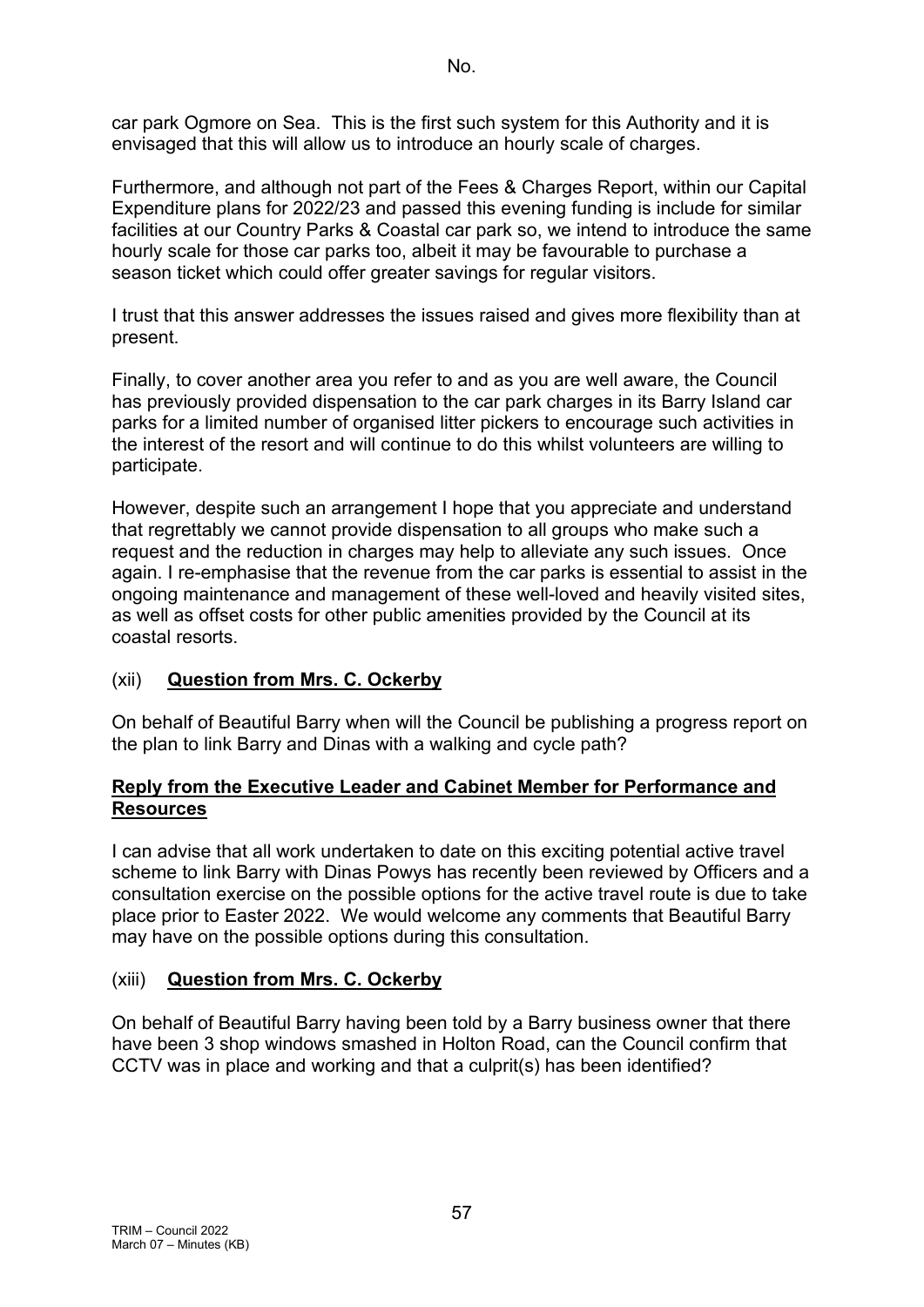### **Reply from the Executive Leader and Cabinet Member for Performance and Resources**

CCTV is in place within the Holton Road area and I can confirm that the Police are investigating this criminal damage and anti-social behaviour.

Officers are working closely with the Police to assist on identifying individuals. As this is an ongoing Police investigation it would not be appropriate for the Council to comment further at this stage.

# (xiv) **Question from Mrs. C. Ockerby**

On behalf of Beautiful Barry following on from the rather inappropriate reply to our question about sewer discharges into the Old Harbour, where the Council said that as it was not done by them we should contact Welsh Water ourselves - will the Council reconsider their response considering they are the owners of this land, and the fact that the water is used by many children and adults for kayaking, paddle boarding and cold water swimming, amongst other things? The Vale of Glamorgan Council is the owner and in control of the land known as the "Old Harbour" which is situated within Barry. The Directorate of Environment and Housing are the department responsible for and in control of the Old Harbour in Barry on behalf of the Vale of Glamorgan Council. [https://www.valeofglamorgan.gov.uk/en/enjoying/Barry-](https://www.valeofglamorgan.gov.uk/en/enjoying/Barry-Harbour.aspx#:%7E:text=About%20Barry%20Harbour,the%20Vale%20of%20Glamorgan%20Council)[Harbour.aspx#:~:text=About%20Barry%20Harbour,the%20Vale%20of%20Glamorga](https://www.valeofglamorgan.gov.uk/en/enjoying/Barry-Harbour.aspx#:%7E:text=About%20Barry%20Harbour,the%20Vale%20of%20Glamorgan%20Council) [n%20Council](https://www.valeofglamorgan.gov.uk/en/enjoying/Barry-Harbour.aspx#:%7E:text=About%20Barry%20Harbour,the%20Vale%20of%20Glamorgan%20Council)

#### **Reply from the Executive Leader and Cabinet Member for Performance and Resources**

It remains the case that Dwr Cymru - Welsh Water is the organisation responsible for all combined sewer discharges throughout the Vale, and should residents or others have any concerns regarding such discharges, then the appropriate course of action would be to raise these concerns directly with Dwr Cymru - Welsh Water as has previously been advised.

Furthermore, Natural Resources Wales has responsibility for water quality, particularly relating to bathing water quality and again if residents or others have any concerns regarding monitoring and sources of pollution, then contact should be made directly with NRW for example via their website.

In relation to water quality generally, I am pleased to advise that a previous report by NRW clarified that all bodies of water in Wales, including the Vale, met the 'good' or 'sufficient' standard of water quality when tested by NRW with Cold Knap, Barry being classified with "excellent" water quality. No designated bathing waters were classified as poor.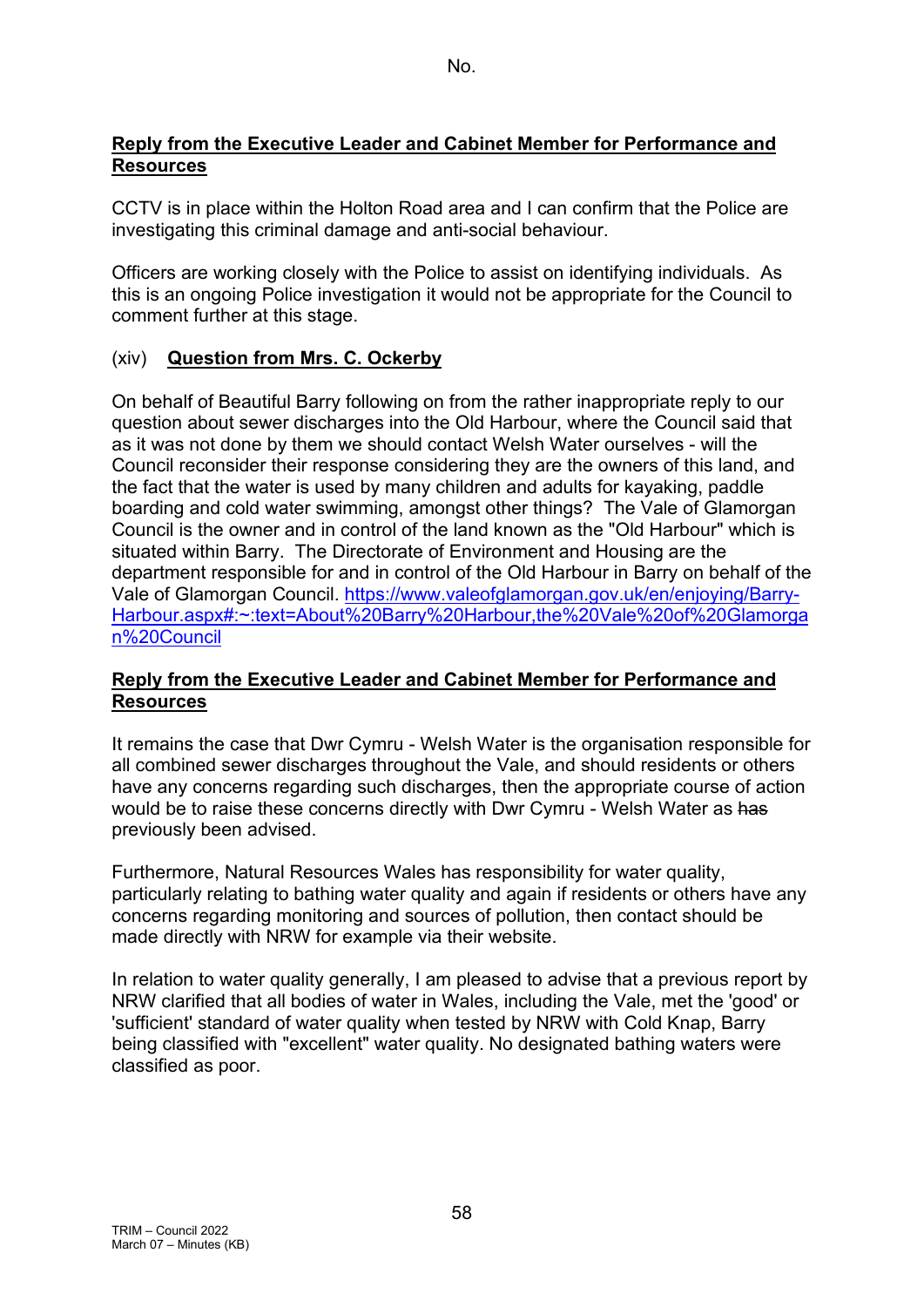## (xv) **Question from Mrs. C. Ockerby**

On behalf of Beautiful Barry having been told that funding is in place for the skate park at the Knap, can the Council provide an update on timescales for work to be started and completed?

#### **Reply from the Executive Leader and Cabinet Member for Performance and Resources**

Plans for a possible new Skate Park at the Knap are currently being prepared. Whilst the Council has reserved some match funding for this exciting project [as contained within the Capital Proposals Report agreed this evening] along with a contribution that has been kindly confirmed from the Richard Taylor Memorial Fund, additional external funding is still being sought. Until this external funding is confirmed, which we hope will be within the next few weeks, I am unable to make any firm commitments as to when the required work will start or be completed. This is, however, a project that is high on our agenda and something which we are most certainly prioritising.

### 929 MATTERS WHICH THE MAYOR HAD DECIDED WERE URGENT –

RESOLVED – T H A T the following matters which the Mayor had decided were urgent for the reason given beneath the minute headings be considered.

930 PROPOSED INTRODUCTION OF A NON TREASURY SERVICE INVESTMENT STRATEGY, THE INVESTMENT AND GROWTH FUND (REF) – **(Matter which the Mayor had decided was urgent by reason of the need for Council to consider the views of the Governance and Audit Committee on 7th March, 2022 with a view to introducing the scheme on 1st April, 2022.)**

Cabinet considered the above matter at its meeting on 28<sup>th</sup> February, 2022.

The purpose of the report was to outline proposals for the introduction of a Non Treasury Service Investment Strategy in 2022/23 to Support Economic Regeneration and Growth in the Vale of Glamorgan.

Appendix 1 to the report set out the proposals for the Non Treasury Service Investment Strategy, which was intended to address opportunities identified in the Council's Recovery Strategy to support innovative business and economic regeneration, increase capital programme investment and focus on green jobs and green infrastructure.

The Economic Regeneration and Growth Fund was to be funded using £2.2m of the Economic Regeneration and Growth Fund Reserve and with provision for up to £10m Prudential Borrowing. The fund for Investment totals £12m with £200k earmarked for feasibility and due diligence costs and the initial costs associated with specialist Non Treasury Investment Advice.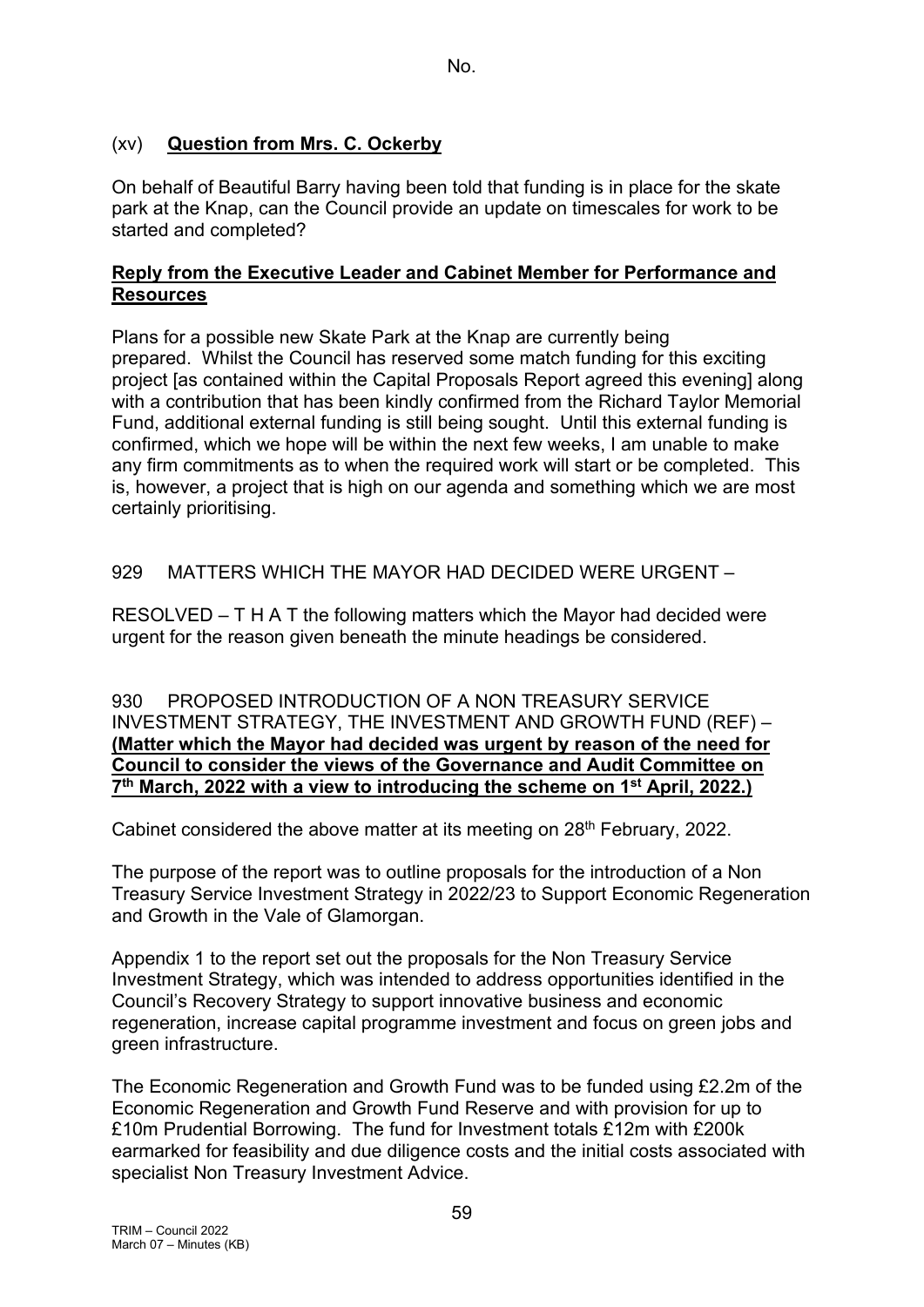The Economic Regeneration and Growth Fund would be supported by a Strategic Project Board with Investment Decisions approved by Cabinet and regular reporting to Cabinet, Council and Governance and Audit Committee as set out in Appendix 1 to the report.

The first call on any investment return should be repayment of debt and building up an earmarked reserve to mitigate the risks outlined in the risk management section in Appendix 1.

The Deputy Leader said it was an important report as it was sometimes clear what was needed in order to make a difference within a community but not always possible to find a relevant budget. When looking to tackle inequality or enhance economic growth in areas where Section 106 contributions were not available, having alternative funding sources for already developed areas was essential.

The Cabinet had resolved to recommend the following to Council for approval:

### "**(1) T H A T the content of the report and Non Treasury Service Investment Strategy (Appendix 1) be noted and approved.**

**(2) T H A T the Non Treasury Service Investment Strategy be referred to the Governance and Audit Committee for consideration.**

**(3) T H AT Cabinet recommends to Council that the proposed 2022/23 to 2024/25 Non Treasury Service Investment Strategy be approved.**

**(4) T H A T a Strategic Investment and Growth Project Board be established to support the implementation and operation of the Economic Regeneration and Growth Fund.**

**(5) T H A T the urgent decision procedure as set out in Section 14.14 of the Council's Constitution be used in order for the Non Treasury Service Investment Strategy to be referred to the Governance and Audit Committee on 1st March, 2022 and Full Council on 7th March, 2022, with any comments from Governance and Audit Committee referred directly to Council on 7th March, 2022 for consideration.**"

RESOLVED – T H A T the Cabinet reference of 7<sup>th</sup> March 2022 Min no C845 be noted and considered in conjunction with the urgent reference from the Governance and Audit Committee of 1<sup>st</sup> March, 2022 on the same matter.

### Reason for decision

In order that the Council can consider the references together.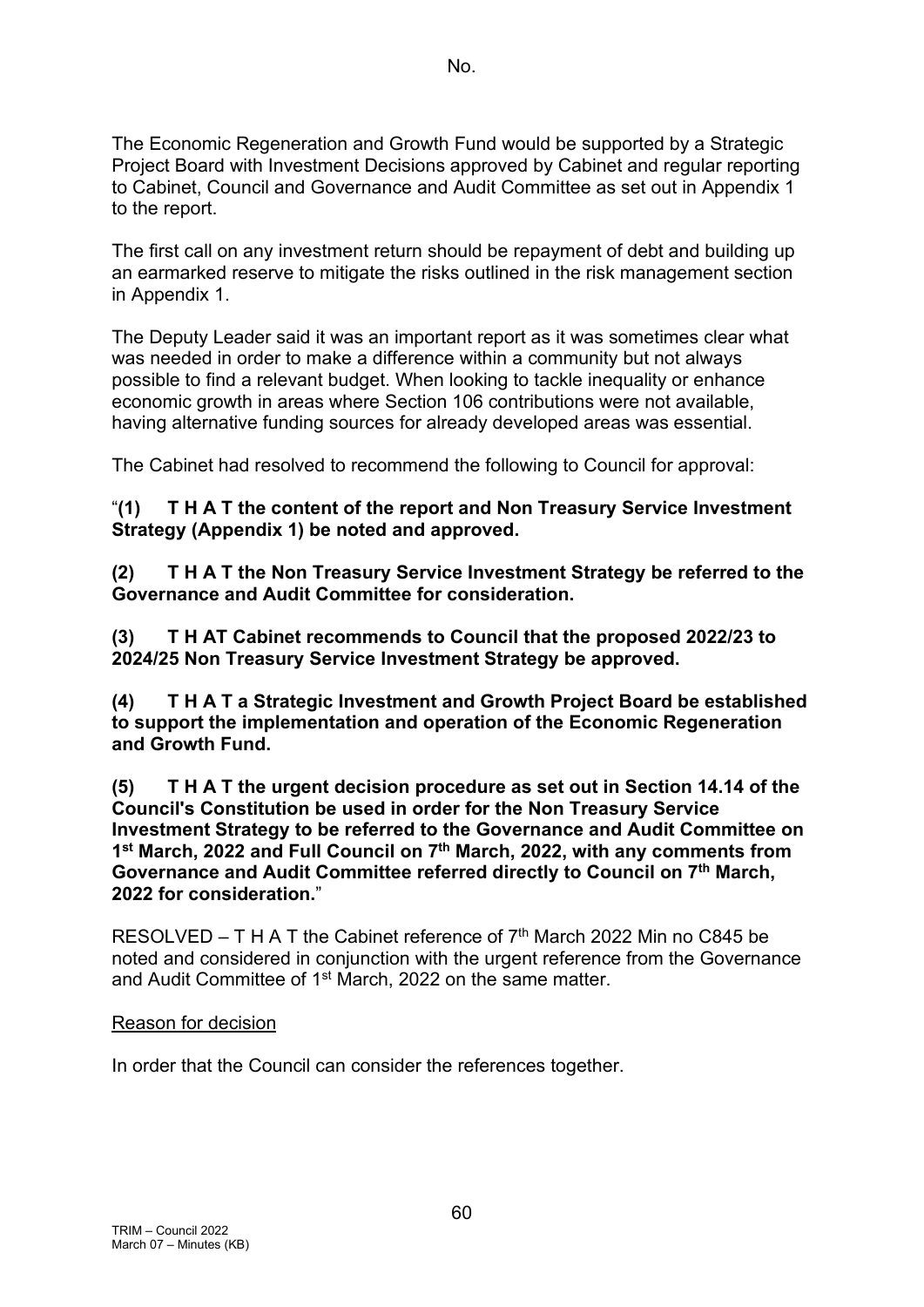#### 931 PROPOSED INTRODUCTION OF A NON TREASURY SERVICE INVESTMENT STRATEGY, THE INVESTMENT AND GROWTH FUND (REF) - **(Matter which the Mayor had decided was urgent by reason of the need for Council to consider the views of the Governance and Audit Committee on 7th March, 2022 with a view to introducing the scheme on 1st April, 2022.)**

Cabinet, on 28<sup>th</sup> February, 2022 had referred the report to the Governance and Audit Committee meeting on 1st March, 2022 with the request that the Governance and Audit Committee's views be considered by Council on 7<sup>th</sup> March, 2022 with a view to introducing the scheme on 1<sup>st</sup> April, 2022..

Councillor Dr. Johnson commented that it was good to see the Council looking at investments with positive social benefits, and he was in agreement with the governance model. However, it was unclear as to why the Council had chosen to change its policy now, when possibilities such as this were available over the past couple of years. In reply, the Operational Manager advised that this proposal had come out as some of the points that were raised as part of the Council's Recovery Strategy, but it had taken some time to be brought forward and had been delayed by officer capacity.

Councillor Wilson stated that he welcomed this strategy, but he had some concerns as this needed to be timely and could be a very bureaucratic process. Therefore, this needed to be very carefully managed by the Council, especially as the 5-case model approach was being adopted. The Council also needed to be very specific with what it wanted to achieve and how this would be measured. It was also critical for more work to be carried out in relation to the methodology to be used and in relation to the time aspect.

The Chair, Councillor Carroll, queried whether any analysis had been carried out on the potential impacts that rising interest rates could have on the strategy, which was a concern given the likely inflation situation. In response, the Operational Manager clarified that some very low level sensitivity analysis around indicative rates had been undertaken. It would also be important for sensitivity analysis on interest rates to be built into any business cases that had been put forward. The Operational Manager advised that there was some detail in the report around the performance management regime, but it may be that a traffic light system could be employed to alert Members if there were any issues. It was important to recognise that the Council's usual approach was to borrow on a fixed rate basis, which helped guard against fluctuations in interest rates. In addition, the Council's interest rate projections would be within the guidance that had been received from the treasury management advisors. The Operational Manager also advised that specialist property and investment management expertise would need to be utilised as part of this strategy and the management of these investments.

Governance and Audit Committee resolved –

## "**(1) T H A T the contents of The Non Treasury Service Investment Strategy be noted.**